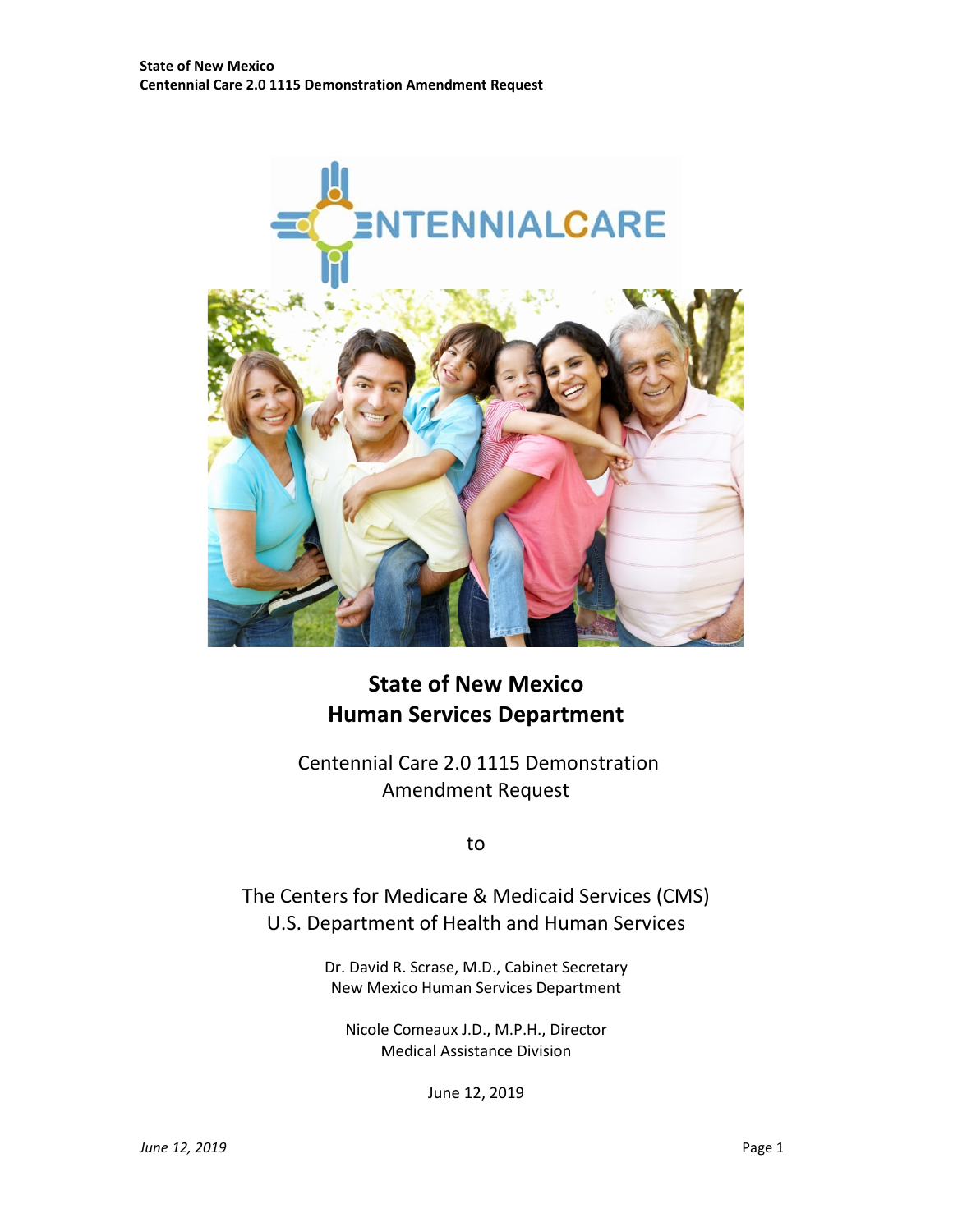## **TABLE OF CONTENTS**

| A. Title XIX Demonstration Amendment Language Removal/Elimination  10          |  |
|--------------------------------------------------------------------------------|--|
|                                                                                |  |
|                                                                                |  |
|                                                                                |  |
|                                                                                |  |
|                                                                                |  |
|                                                                                |  |
|                                                                                |  |
|                                                                                |  |
|                                                                                |  |
|                                                                                |  |
|                                                                                |  |
|                                                                                |  |
|                                                                                |  |
|                                                                                |  |
|                                                                                |  |
|                                                                                |  |
| Appendix D: Summary of Stakeholder Feedback (including Feedback from Federally |  |
|                                                                                |  |
|                                                                                |  |
|                                                                                |  |
|                                                                                |  |
|                                                                                |  |
|                                                                                |  |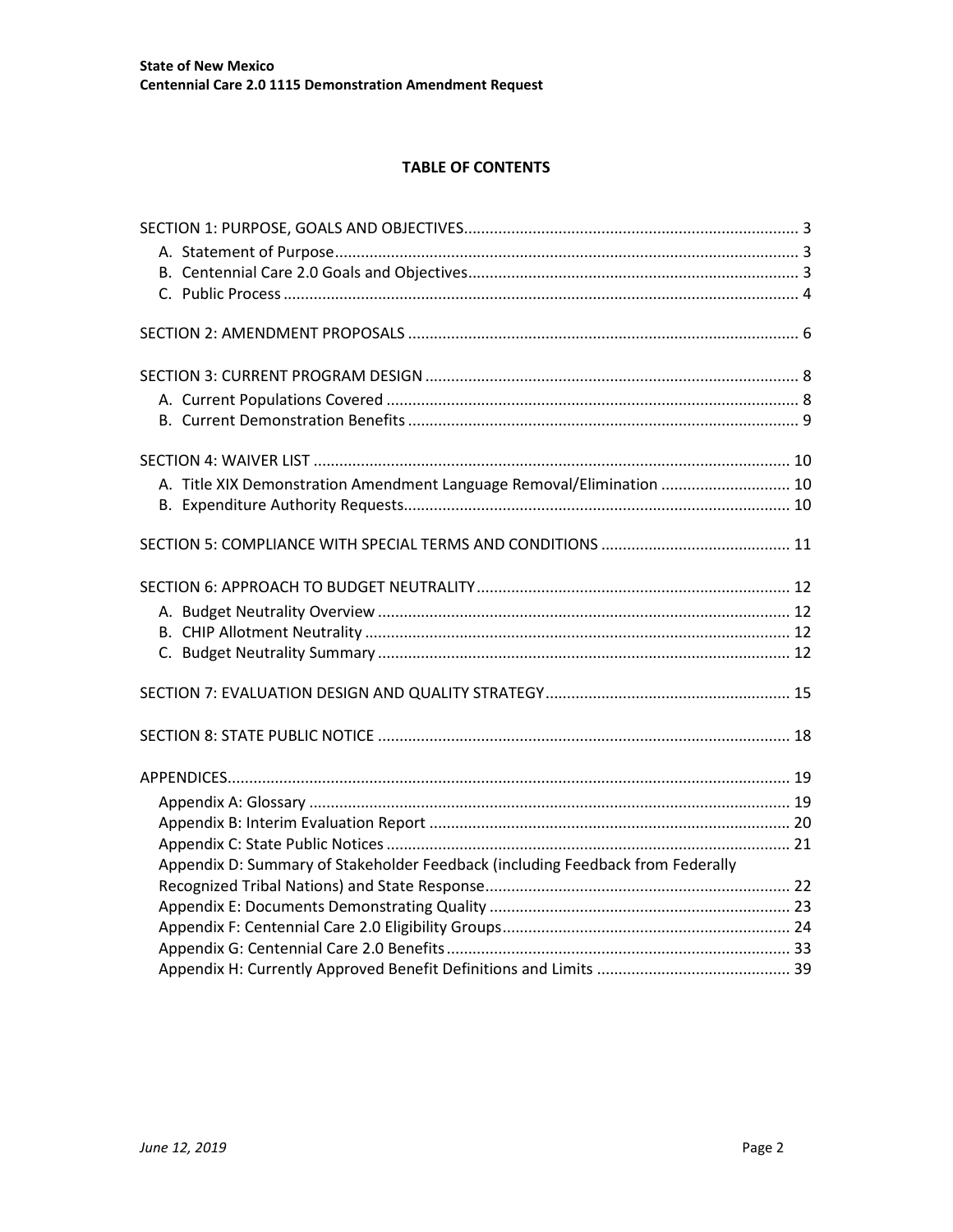# <span id="page-2-0"></span>**SECTION 1: PURPOSE, GOALS AND OBJECTIVES**

## <span id="page-2-1"></span>**A. Statement of Purpose**

The New Mexico Human Services Department (HSD) is seeking federal authority to amend the 1115 Centennial Care 2.0 Demonstration (Project Number 11W-00285/6) to make the following changes:

- Remove co-payment requirements for non-emergency use of the hospital emergency department (ED) and non-preferred prescription drugs.
- Remove premium requirements for Centennial Care 2.0 members in the Adult Expansion Group category with household income above 100% of the Federal Poverty Level (FPL), including removal of the grace period and lock-out provisions for non-payment of premiums.
- Remove the requirement to phase-out and eliminate the three-month retroactive coverage period for non-pregnant adults covered under Centennial Care 2.0.
- Increase the number of Community Benefit (CB) allocation slots for members who do not meet standard Medicaid financial eligibility and who have been determined to meet nursing facility level of care (NF LOC). The state proposes an increase of 1,500 slots over the demonstration period from 4,289 to 5,789.
- Expand the number of Centennial Home Visiting (CHV) pilot counties beyond the four counties that are currently approved to allow for future expansion in other parts of the state and to additional Centennial Care 2.0 members.

The requested changes will impact the currently approved waiver authorities, expenditure authorities and Special Terms and Conditions (STCs) for the period between July 1, 2019 and December 31, 2023. Please visit the following link to see the current approved waiver authorities, expenditure authorities and STCs:

### <http://www.hsd.state.nm.us/approvals.aspx>

Please note that the STCs for Centennial Care 2.0 are currently being modified by CMS to make technical corrections identified by both HSD and CMS.

# <span id="page-2-2"></span>**B. Centennial Care 2.0 Goals and Objectives**

The state's goals for amending the demonstration for New Mexico's Medicaid managed care program, known as Centennial Care 2.0, include providing the most effective, efficient health care possible for covered New Mexicans and to continue the health care delivery reforms that were initiated during the previous demonstration period. Specifically, the state's goals are to:

- Assure that Centennial Care 2.0 members receive the right amount of care, delivered at the right time, and in the right setting;
- Ensure that the care and services being provided are measured in terms of their quality and not solely by quantity;
- Slow the growth rate of costs or "bend the cost curve" over time without inappropriate reductions in benefits, eligibility or provider rates; and
- Streamline and modernize the Medicaid program in the state.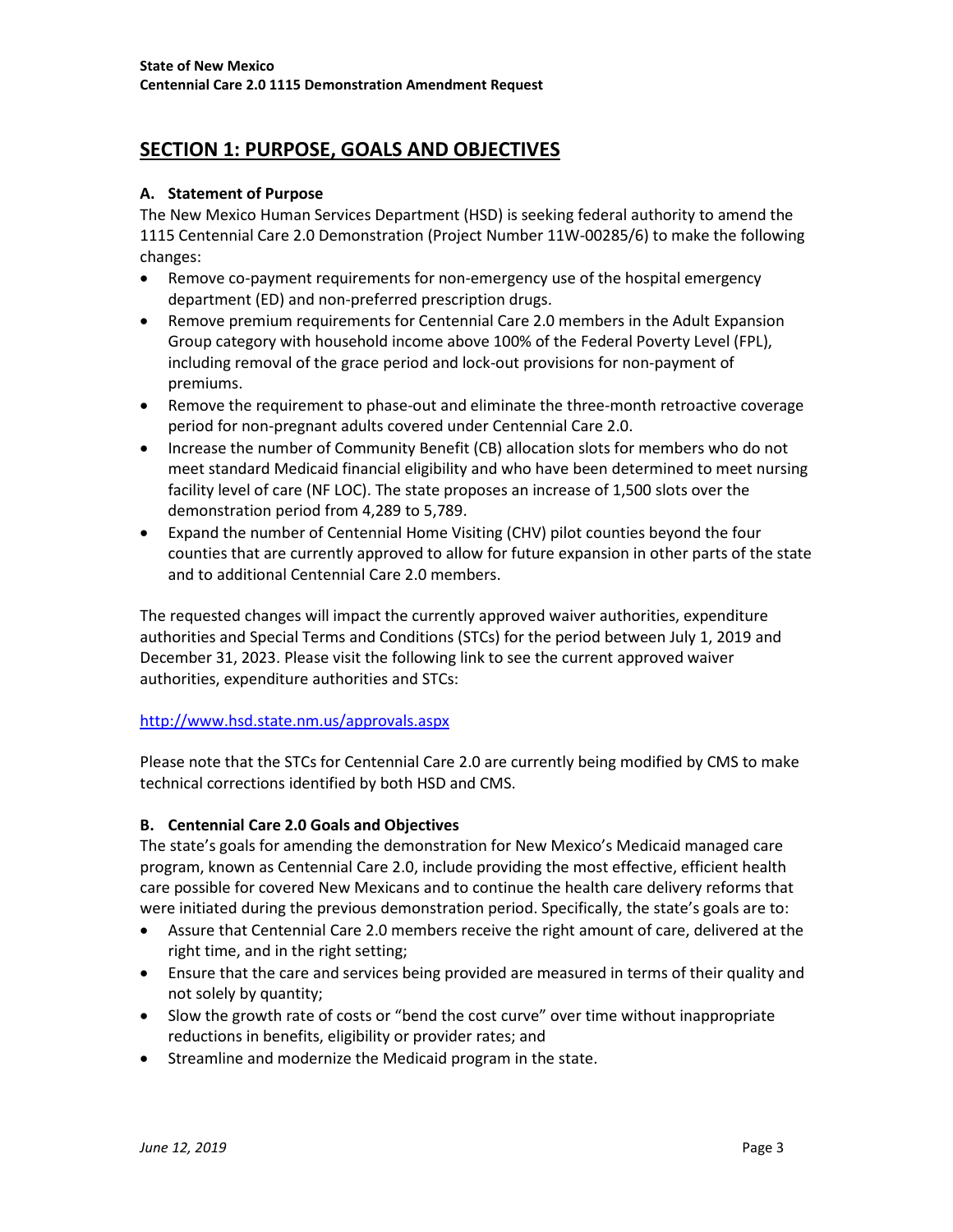Today, Centennial Care 2.0 features an integrated, comprehensive Medicaid delivery system in which a member's Managed Care Organization (MCO) is responsible for coordinating his/her full array of services, including acute care (including pharmacy), behavioral health services, institutional services and home and community-based services (HCBS).

The demonstration provides an opportunity for the state to continue advancing successful initiatives while implementing new, targeted strategies to address specific gaps in care and improve health care outcomes for its most vulnerable members. Key initiatives of the Centennial Care 2.0 demonstration include:

- Refine care coordination to better meet the needs of high-cost, high-need members, especially during transitions in their setting of care;
- Continue to expand access to long-term services and supports (LTSS) and maintain the progress achieved through rebalancing efforts to serve more members in their homes and communities;
- Improve the integration of behavioral and physical health services, with greater emphasis on other social factors that impact population health;
- Expand payment reform through value-based purchasing arrangements to achieve improved quality and better health outcomes;
- Continue the Safety Net Care Pool and time-limited Hospital Quality Improvement Initiative; and
- Further simplify administrative complexities and implement refinements in program and benefit design.

As part of the demonstration amendment, the state will continue to expand access to LTSS through the Community Benefit (CB) that includes both the personal care and HCBS benefits, and by allowing eligible members who meet a NF LOC to access the CB without the need for a demonstration slot. Individuals who are not otherwise Medicaid eligible and meet the criteria for the 217-like group will be able to access the CB if a slot is available. As is the case today, managed care enrollment will be required for all members who meet NF level of care or who are dually eligible.

# <span id="page-3-0"></span>**C. Public Process**

The state has fully complied with Centennial Care 2.0 STCs #6, #7 and #9 in submitting this amendment request to CMS.

For applications to amend the demonstration, the state must comply with the state notice procedures set forth in 59 Fed. Reg. 49249 (September 27, 1994) prior to submitting such a request. The state must also comply with the public notice procedures set forth in 42 CFR §447.205 for changes in statewide methods and standards for setting payment rates.

In addition, the state must apply with tribal and Indian Health Program/Urban Indian Organization consultation requirements in section 1902(a) (73) of the Act, 42 CFR §431.408(b), State Medicaid Director Letter #01-024, or contained in the state's approved Medicaid State Plan, when any program changes to the demonstration, either through amendment as set out in STC #6 or extension, are proposed by the state.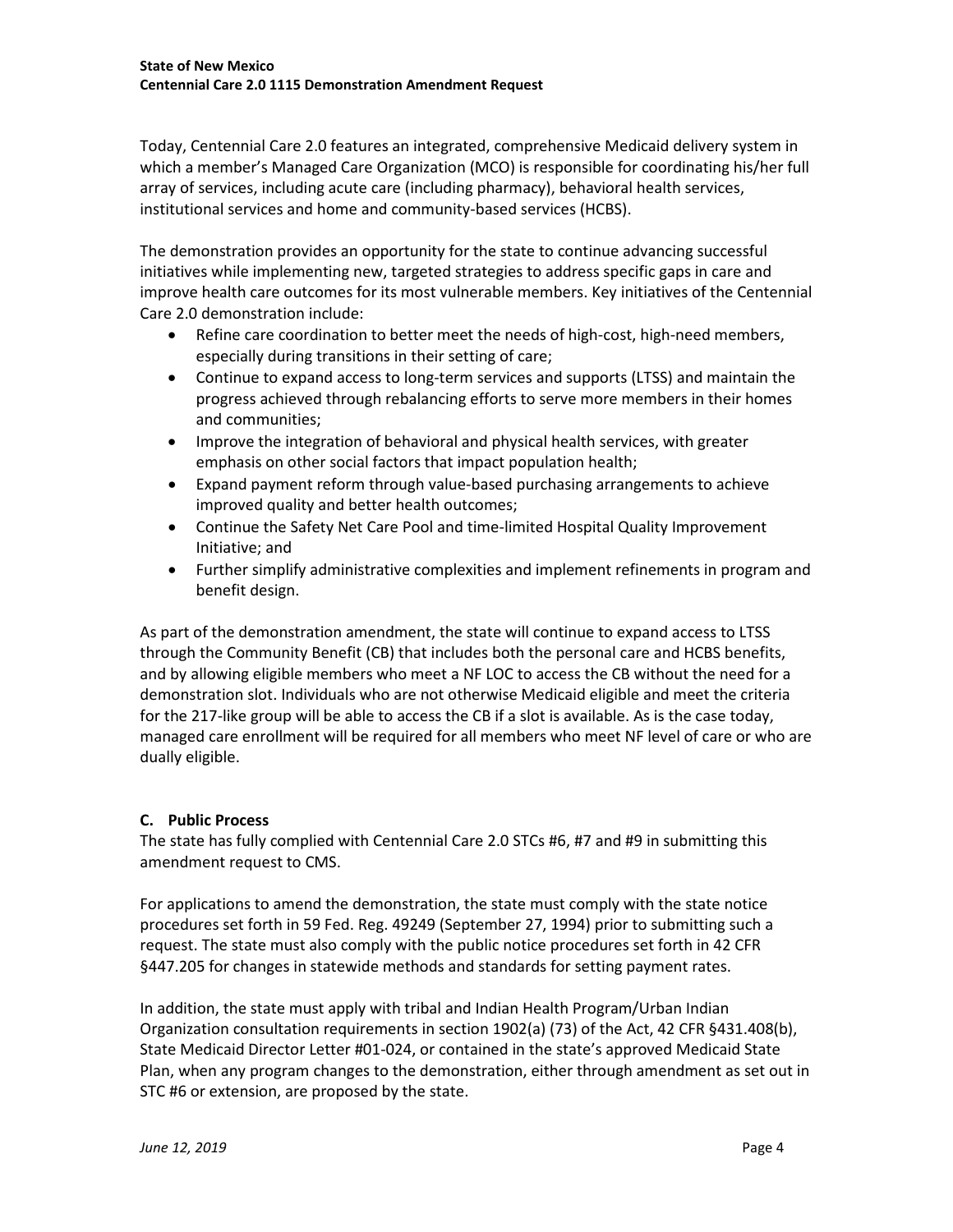Please refer to Section 8 for details about the proposed timeline, public input and Tribal Consultation process for this amendment application.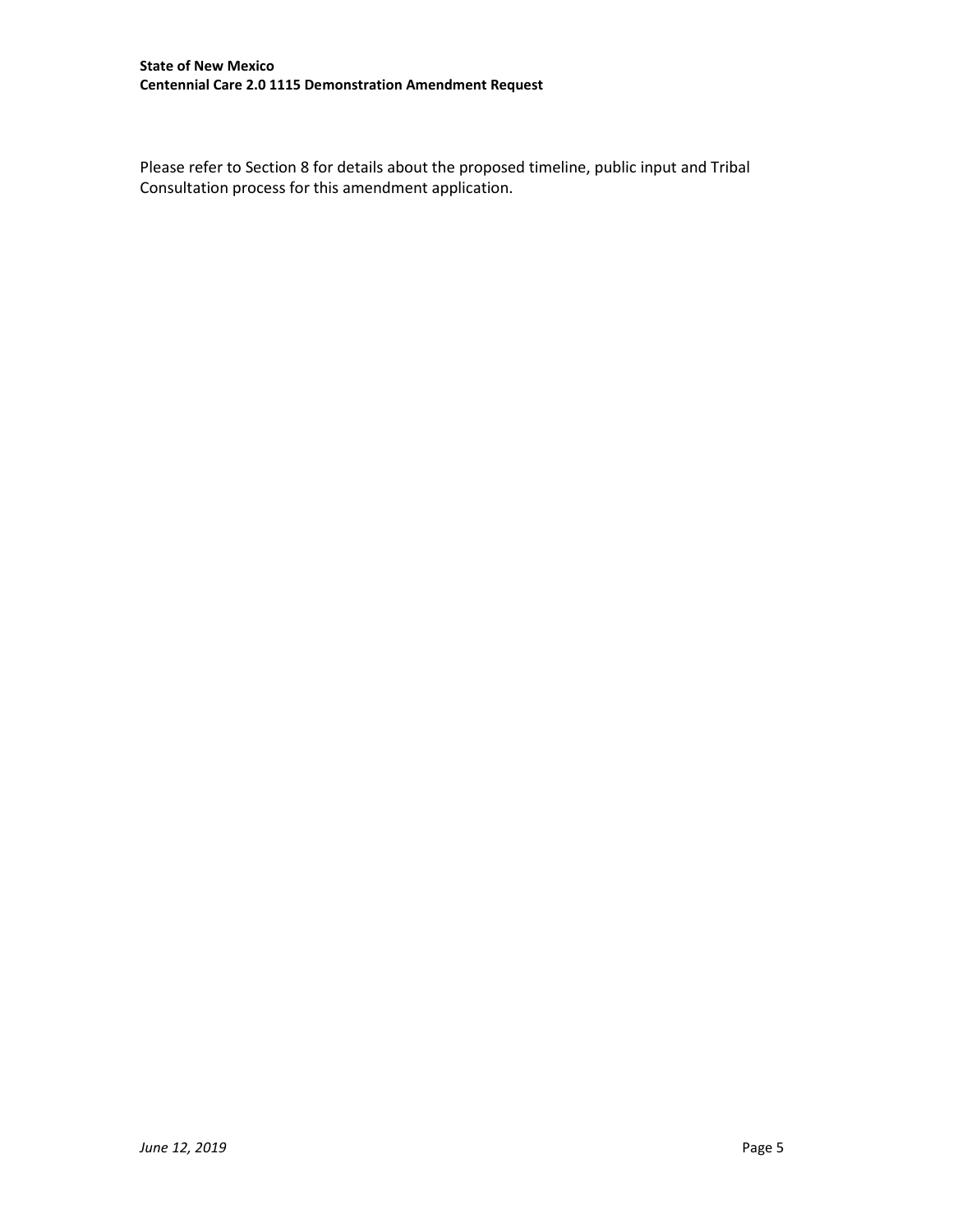# <span id="page-5-0"></span>**SECTION 2: AMENDMENT PROPOSALS**

## **Amendment Proposal #1: Remove co-payment requirements for non-emergency use of the hospital ED and non-preferred prescription drugs.**

The current Centennial Care 2.0 demonstration would allow co-payments of \$8 for nonemergency use of the hospital Emergency Department (ED) and \$8 for non-preferred prescription drugs for most Centennial Care 2.0 members. HSD does not intend to implement these co-payments, and seeks to move this authority from the demonstration.

HSD sees value in reducing unnecessary use of the health care system but does not believe that co-payments will be an effective strategy in driving changes in provider or member behavior. HSD will work collaboratively with its hospital partners to examine alternative policy options for reducing unnecessary ED use without passing additional costs onto low-income New Mexicans or placing an administrative hardship on the state's provider network through new copayments.

## **Amendment Proposal #2: Remove premium requirements for the Adult Expansion Group population with household income above 100% FPL**

The current Centennial Care 2.0 demonstration requires HSD to implement monthly premiums of \$10 for members of the Adult Expansion Group who have income above 100% FPL. HSD does not intend to implement premiums, and seeks to remove the requirement to implement them from the demonstration. This includes all references in the demonstration to the grace period and lock-out provisions for premium non-payment.

HSD is concerned about the impact that implementing premiums would have on maintaining continuity of coverage for these low-income adults by burdening them with an unnecessary financial hardship. Implementing premiums would also negatively affect New Mexico's already strained provider network by increasing uncompensated care and unpaid medical bills, ultimately resulting in higher costs and greater pent-up demand for services over the long-term.

### **Amendment Proposal #3: Reinstate Retroactive Eligibility**

The current Centennial Care 2.0 demonstration includes a phase-out of the three-month retroactive Medicaid coverage period for non-pregnant adults covered under Centennial Care 2.0. In calendar year 2019, the retroactive period is limited to one month. In calendar year 2020, the demonstration requires the Department to eliminate retroactive coverage for this population completely.

HSD is concerned about the financial strain that removing or limiting retroactive coverage will have on low-income New Mexico residents and on a fragile health care workforce through additional costs, uncompensated care and unmet medical needs. HSD does not intend to proceed with eliminating retroactive coverage in 2020, and seeks federal approval to reinstate the full retroactive coverage period for all affected individuals as quickly as possible. The Department's proposed effective date for reinstating retroactive coverage is July 1, 2019.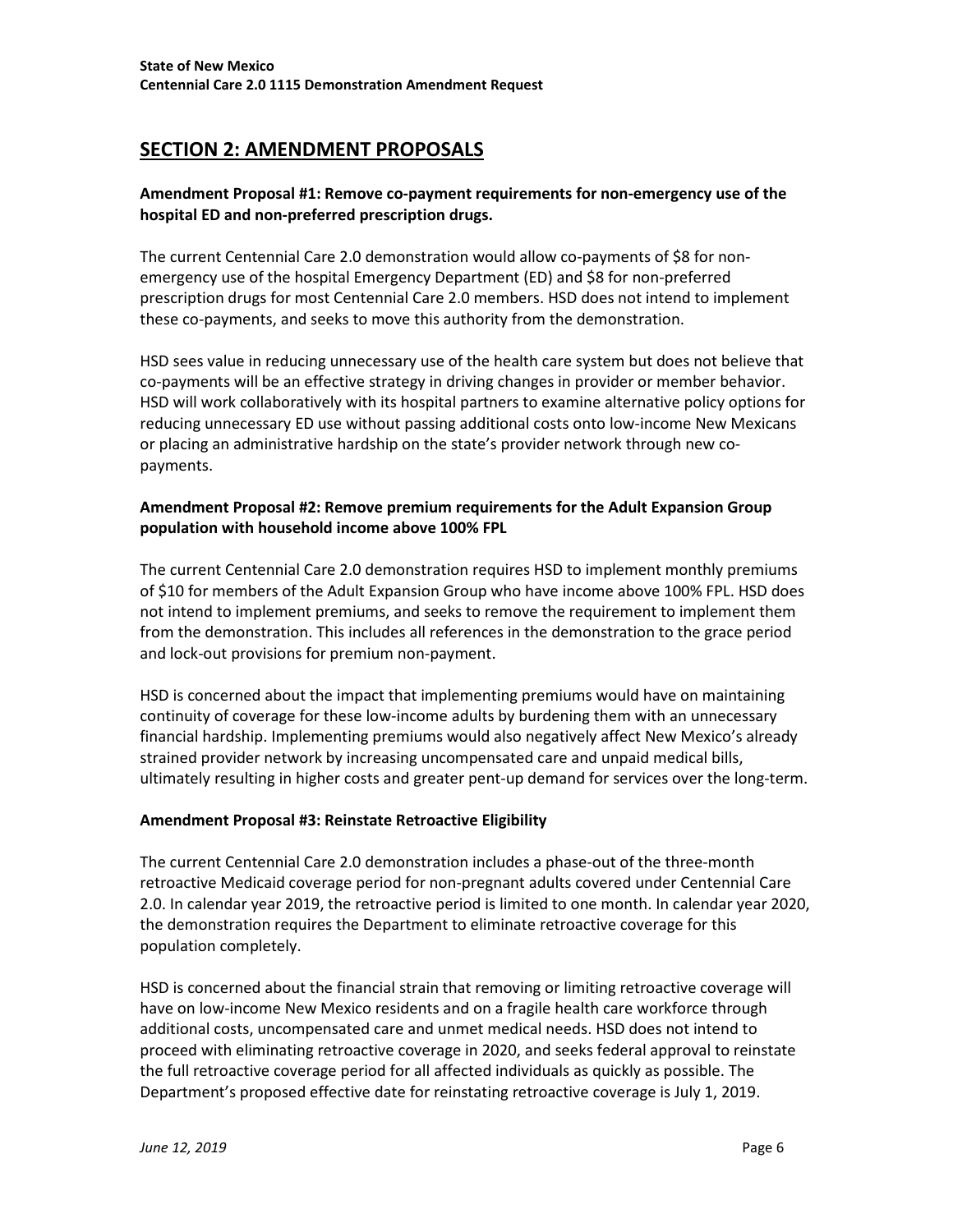## **Amendment Proposal #4: Increase the number of Community Benefit slots by 1,500 between 2019 and 2023.**

Centennial Care 2.0 expanded the availability of Community Benefit (CB) services to individuals who qualify for full Medicaid coverage and meet a Nursing Facility Level of Care (NF LOC) by eliminating the requirement for a demonstration allocation in order to access the full suite of CB services. HSD has continued to provide access to CB for certain members who do not meet standard Medicaid financial eligibility by establishing 4,289 slots in the Centennial Care 2.0 demonstration. Current allocation efforts by HSD are keeping up with attrition; however, HSD anticipates that the need for additional slots will increase. The Department is proposing to increase the number of slots by 1,500 through the demonstration amendment.

The increased slots will permit the state to:

- Continue coverage of the CB for members in the Other Adult Expansion population that lose coverage due to aging out of that category;
- Continue coverage of members that are currently receiving the CB who lose full disability coverage;
- Transition members in nursing facilities to the community through a community reintegration allocation;
- Add new members allocated from the central registry; and
- Provide more individuals access to community services and supports.

## **Amendment Proposal #5: Expand the number of areas that can be served by the Centennial Home Visiting (CHV) Pilot Program.**

The CHV pilot program focuses on prenatal care, post-partum care and early childhood development in up to four state-designated counties. HSD is proposing to remove the restriction on the number of counties in which the home visiting project can be implemented, as well as the number of potential members who can be served by home visiting services. Additional counties providing home visiting services will be designated by the Department throughout the term of the demonstration.

Specifically, HSD's proposed changes to this approved program includes:

- Permitting additional CHV pilot sites beyond the currently approved state-designated four counties;
- Increasing the number of members enrolled in the pilot beyond 300; and
- Allowing the state authority to expand beyond the Nurse Family Partnership (NFP) and Parents as Teachers (PAT) models to include emerging evidence-based models during the duration of the demonstration.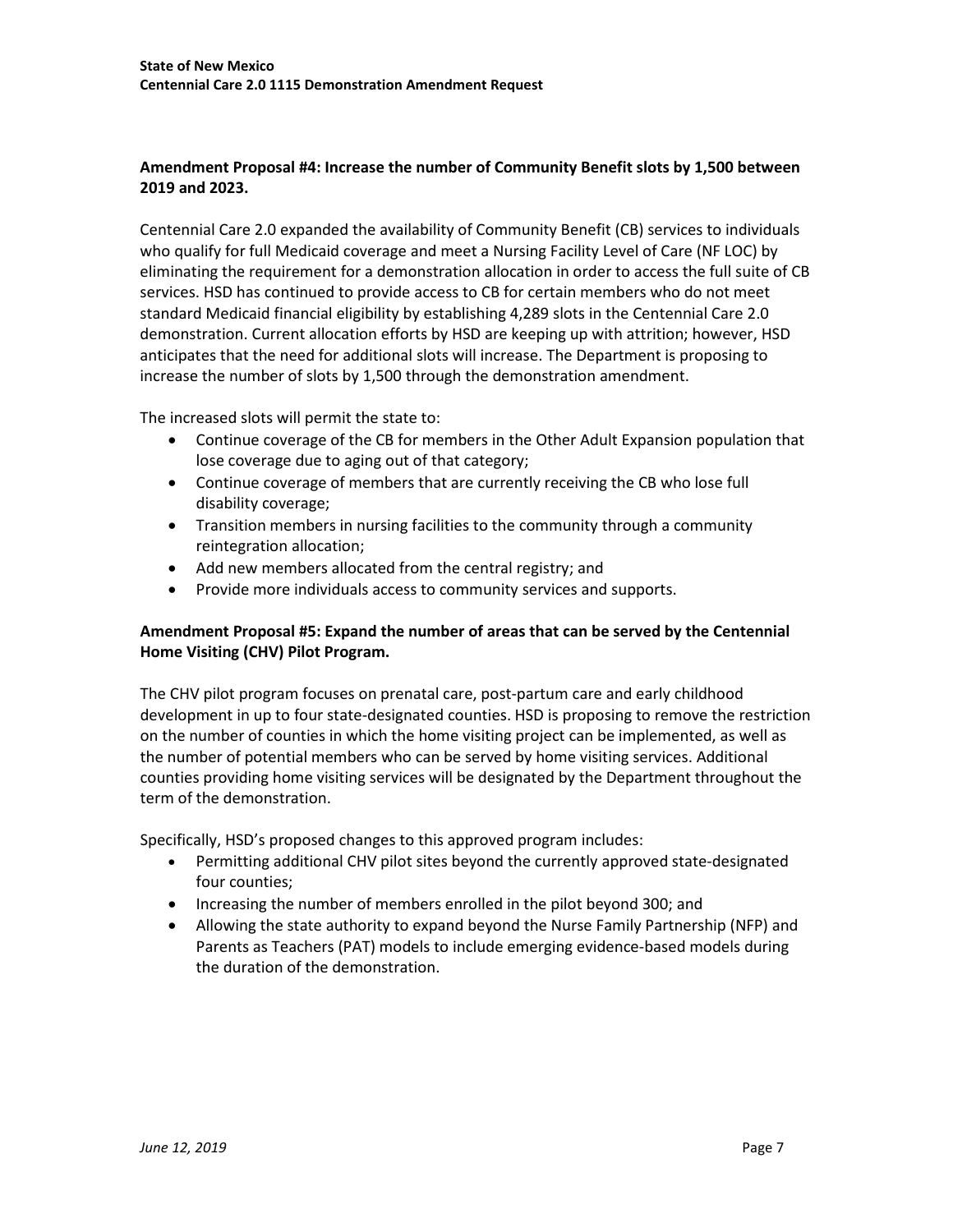# <span id="page-7-1"></span><span id="page-7-0"></span>**SECTION 3: CURRENT PROGRAM DESIGN**

### **A. Current Populations Covered**

Table 1 represents the eligibility groups currently served in Centennial Care 2.0. As of May 2018, New Mexico's Medicaid program covered approximately 828,000 individuals, with more than 660,000 enrolled in Centennial Care. Since the end of 2013, HSD has enrolled more than 390,000 new individuals into the program, with the largest growth attributed to the Medicaid adult expansion program.

| <b>Population Group</b>   | <b>Populations</b>                                |
|---------------------------|---------------------------------------------------|
| <b>TANF and Related</b>   | Newborns, infants, and children                   |
|                           | Children's Health Insurance Program (CHIP)        |
|                           | Foster children                                   |
|                           | Adopted children                                  |
|                           | Pregnant women                                    |
|                           | Low-income parent(s)/caretaker(s) and families    |
|                           | Breast and cervical cancer                        |
|                           | Refugees                                          |
|                           | <b>Transitional medical assistance</b>            |
| <b>SSI Medicaid</b>       | Aged, blind and disabled                          |
|                           | Working disabled                                  |
| SSI Dual Eligible         | Aged, blind and disabled                          |
|                           | Working disabled                                  |
| <b>Medicaid Expansion</b> | Adults between 19-64 years old up to 133% of MAGI |

#### **Table 1 – Eligibility Groups Covered in Centennial Care 2.0**

The following populations are excluded from Centennial Care 2.0:

- Qualified Medicare Beneficiaries;
- Specified Low-Income Medicare Beneficiaries;
- Qualified Individuals;
- Qualified Disabled Working Individuals;
- Non-citizens only eligible for emergency medical services;
- Program of All-Inclusive Care for the Elderly;
- Individuals residing in Intermediate Care Facilities for Individuals with an Intellectual Disability;
- Medically Fragile 1915(c) waiver participants for HCBS;
- Developmentally Disabled 1915(c) waiver participants for HCBS;
- Individuals eligible for family planning services only; and
- Mi Via 1915(c) waiver participants for HCBS.

Appendix F provides the complete table of mandatory and optional populations covered in the current demonstration and outlined in the approved STCs.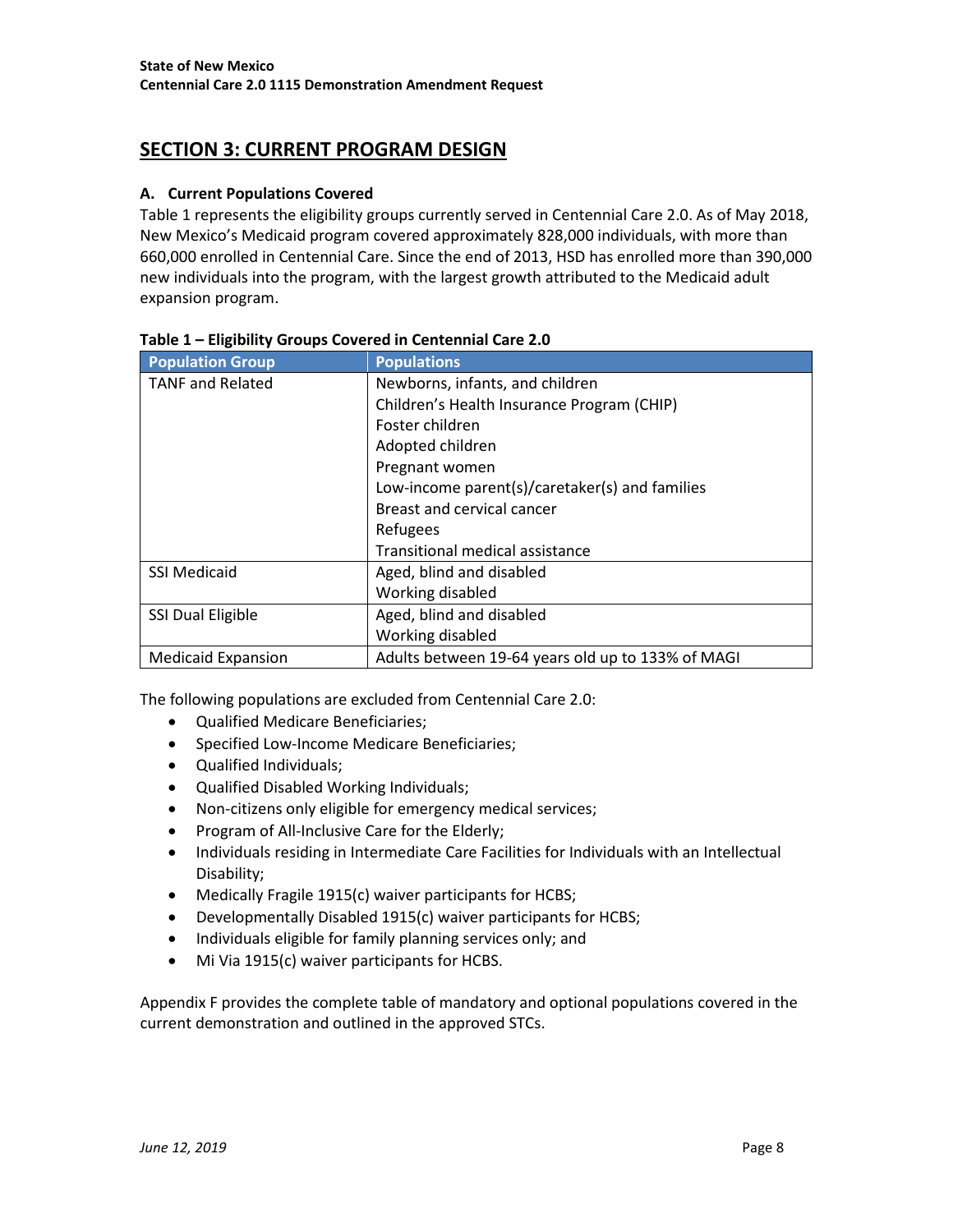### <span id="page-8-0"></span>**B. Current Demonstration Benefits**

Centennial Care 2.0 provides a comprehensive package of services that include behavioral health, physical health, and long-term care services and supports. Members meeting NF LOC are able to access LTSS through CB services (i.e., home and community-based services) without a demonstration slot. The CB is available through agency-based community benefit services (ABCB) (services provided by a provider agency) and self-directed community benefit services (SDCB) (services that a participant can control and direct).

Centennial Care 2.0 also includes services only available for individuals enrolled in Centennial Care 2.0, including the Community Interveners for deaf and blind individuals. A Community Intervener is a trained professional who works one-on-one with deaf-blind individuals who are older than four years of age to provide critical connections to other people and the community.

Appendix G provides the comprehensive benefits currently available to Centennial Care 2.0 members and outlined in the approved STCs.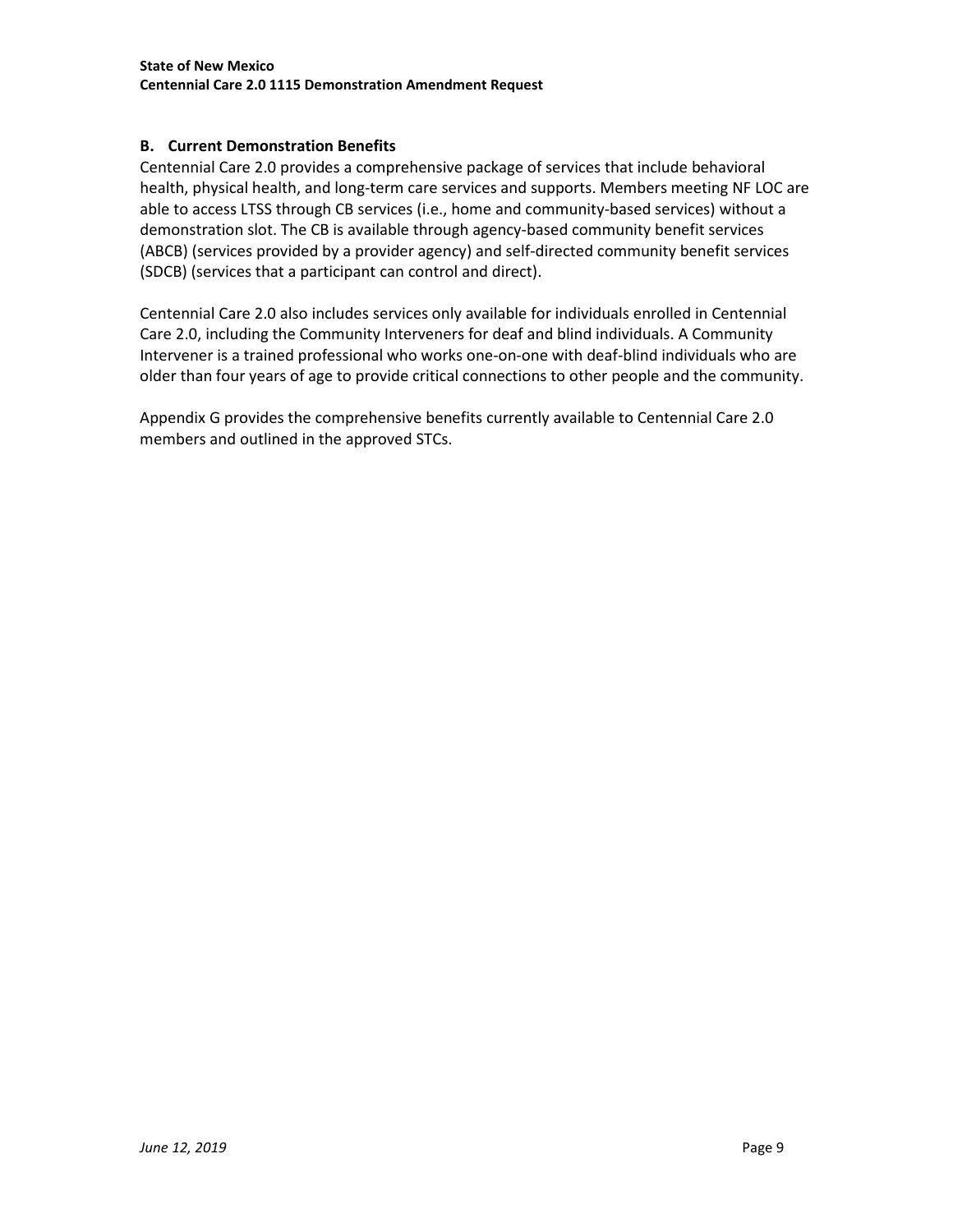# <span id="page-9-0"></span>**SECTION 4: WAIVER LIST**

The following table represents the currently approved waiver authorities that should be eliminated to address the demonstration amendment proposals outlined in Section 3. All other currently approved waiver authorities should remain in force.

### <span id="page-9-1"></span>**A. Title XIX Demonstration Amendment Language Removal/Elimination**

| <b>Reasonable Promptness and Medical Assistance</b><br>2.                                                                                                                                                                                                                                                                                                                                                                                   | Section 1902(a)(8) and (10)                  |
|---------------------------------------------------------------------------------------------------------------------------------------------------------------------------------------------------------------------------------------------------------------------------------------------------------------------------------------------------------------------------------------------------------------------------------------------|----------------------------------------------|
| To the extent necessary to enable the state to begin benefit coverage on the first day of the month<br>following receipt of the required premium by the premium due date for individuals in a Medicaid<br>category of eligibility that requires premiums.                                                                                                                                                                                   |                                              |
| To the extent necessary to enable the state to prohibit initial enrollment for individuals who fail to pay<br>required premiums.                                                                                                                                                                                                                                                                                                            |                                              |
| To the extent necessary to enable the state to suspend coverage for individuals detailed in STC 60(a)<br>who fail to pay required premiums until such time the premiums are paid in full or a hardship waiver, as<br>detailed in STC 60(a)(1), is granted.                                                                                                                                                                                  |                                              |
| 3.<br><b>Retroactive Eligibility</b>                                                                                                                                                                                                                                                                                                                                                                                                        | Sections 1902(a)(10) and (34) 42 CFR 435.915 |
| To the extent necessary to enable the state to reduce, and then eliminate in demonstration year 7,<br>coverage for the three-month period prior to the date that an application for medical assistance (and<br>treatment as eligible for medical assistance) is made for specified eligibility groups, as described in STC<br>23. This waiver does not apply with respect to individuals eligible for Institutional Care (IC) categories of |                                              |
| eligibility, pregnant women (including during the 60-day postpartum period beginning on the last day of<br>the pregnancy), infants under age 1, or individuals under age 19.                                                                                                                                                                                                                                                                |                                              |
| 4.<br><b>Premiums</b>                                                                                                                                                                                                                                                                                                                                                                                                                       | Section 1902(a)(14) insofar as it            |
|                                                                                                                                                                                                                                                                                                                                                                                                                                             | incorporates Section 1916 and 1916A          |
| To the extent necessary to enable the state to charge monthly premiums, as described in the STC 60(a).                                                                                                                                                                                                                                                                                                                                      |                                              |

To the extent necessary to enable the state to charge monthly premiums, as described in the STC 60(a).

# <span id="page-9-2"></span>**B. Expenditure Authority Requests**

No language changes are required as part of the demonstration amendment proposals.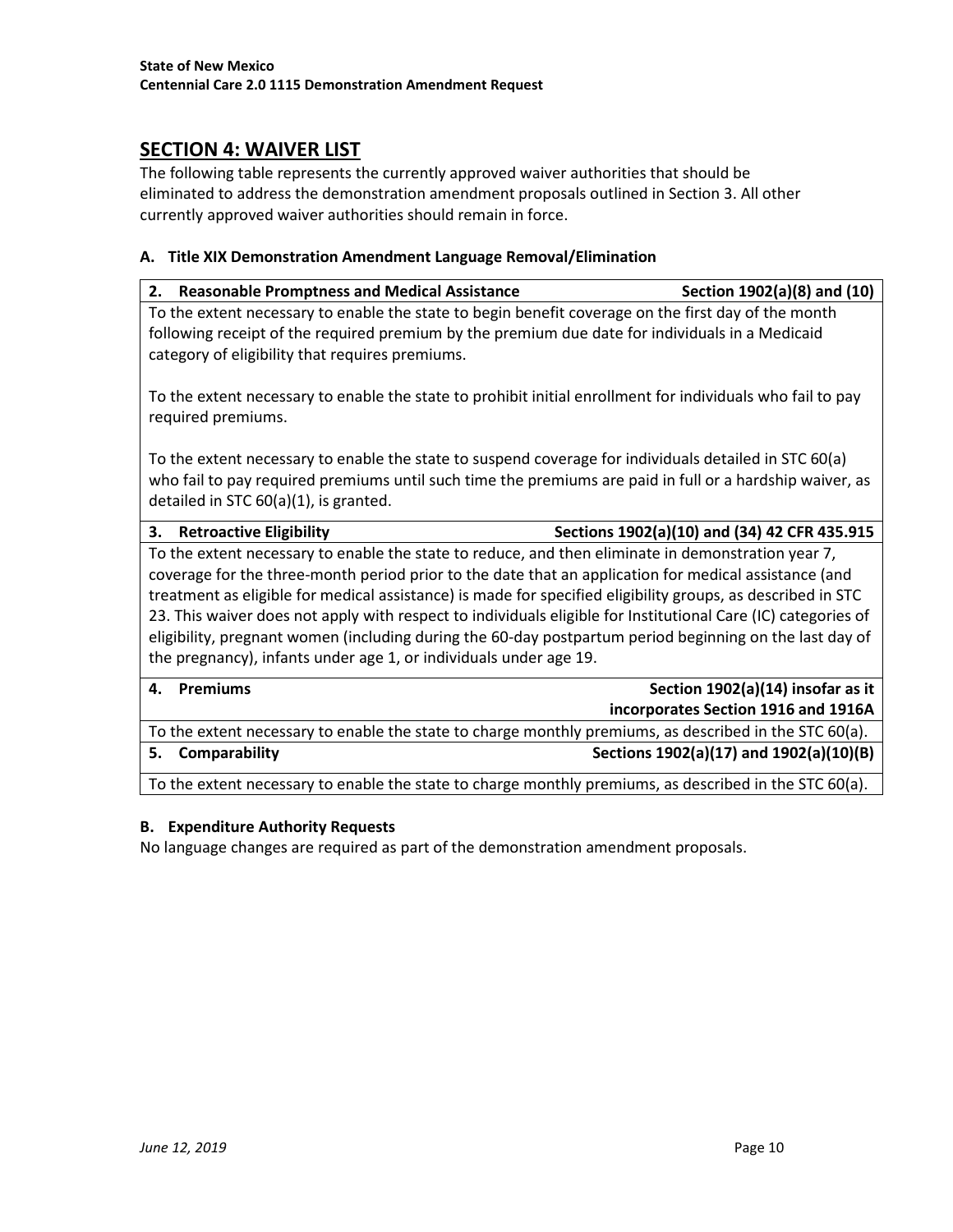# <span id="page-10-0"></span>**SECTION 5: COMPLIANCE WITH SPECIAL TERMS AND CONDITIONS**

The current demonstration including current STCs were approved in December 2018 and are effective for the five-year period between January 1, 2019 to December 31, 2023. As currently approved, New Mexico is compliant with the requirements of the approved Centennial Care 2.0 demonstration.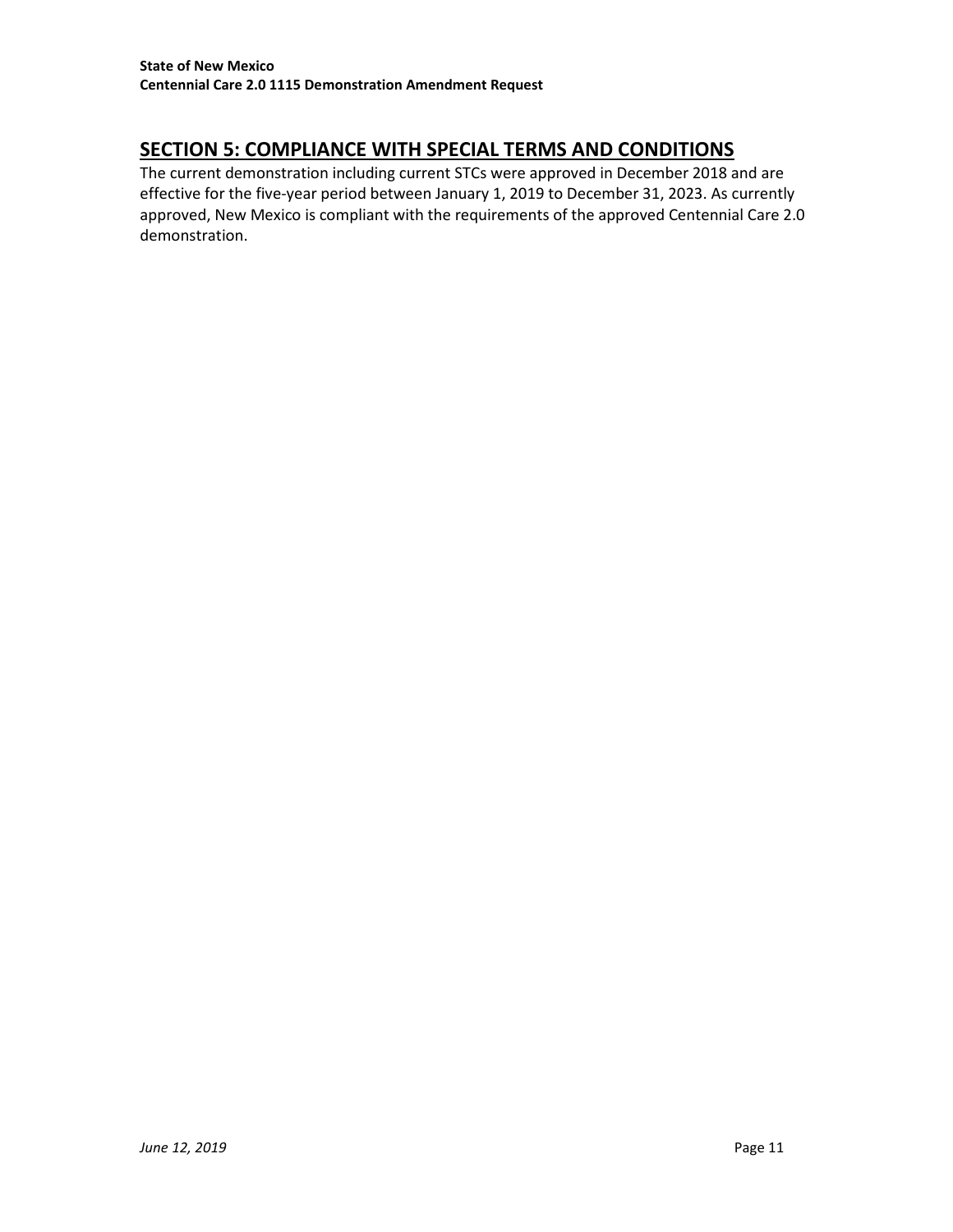# <span id="page-11-0"></span>**SECTION 6: APPROACH TO BUDGET NEUTRALITY**

## <span id="page-11-1"></span>**A. Budget Neutrality Overview**

The proposed demonstration amendment proposals will have a minimal impact to the budget neutrality.

### <span id="page-11-2"></span>**B. CHIP Allotment Neutrality**

<span id="page-11-3"></span>The amendment proposals will not impact allotment neutrality.

## **C. Budget Neutrality Summary**

The federal share of the combined Medicaid expenditures for the populations included in this demonstration, excluding those covered under the Title XXI Allotment Neutrality, will not exceed the federal share of Medicaid expenditures would have been without the demonstration.

HSD makes the following assumptions with regard to budget neutrality:

- HSD proposes a per capita budget neutrality model for the populations covered under the demonstration and outline the per capita limit by Medicaid Eligibility Group (MEG) and proposes an aggregate cap, trended annually for uncompensated care and Hospital Quality Improvement Incentive expenditures;
- State administrative costs are not subject to the budget neutrality calculations;
- The projected savings is the difference between the without and with waiver projections;
- Nothing in this demonstration application precludes HSD from applying for enhanced Medicaid funding as CMS issues new opportunities or policies; and
- The budget neutrality agreement is in terms of total computable so that HSD is adversely affected by future changes to federal medical assistance percentages.

## **Table 2 – Current Approved Without Waiver and With Waiver Projected Medicaid Expenditures (Total Computable)**

| <b>Demonstration Period Description</b>                  | <b>Current</b>   | <b>Amendment</b> |
|----------------------------------------------------------|------------------|------------------|
|                                                          | <b>Approved</b>  | <b>Proposals</b> |
| Total 5 Year Member Months (Without Waiver)              | 49,447,203       | 49,447,203       |
| Total 5 Year Member Months (With Waiver)                 | 49,430,633       | 49,447,203       |
| Current Waiver Variance (DY1-DY5)                        | \$3,762,696,140  | \$3,762,696,140  |
|                                                          |                  |                  |
| Renewal Demonstration (DY6-DY10)                         |                  |                  |
| <b>Without Waiver</b>                                    | \$40,462,231,933 | \$40,462,231,933 |
| With Waiver                                              | \$34,373,294,831 | \$34,387,745,340 |
| Savings (Without Less With Waiver)                       | \$6,088,937,102  | \$6,074,486,593  |
| Savings after Phasedown of Savings                       | \$4,166,461,030  | \$4,157,251,743  |
|                                                          |                  |                  |
| Savings with D1-DY5 Carryover and DY6-DY10<br>Phase-down | \$7,929,157,170  | \$7,919,947,883  |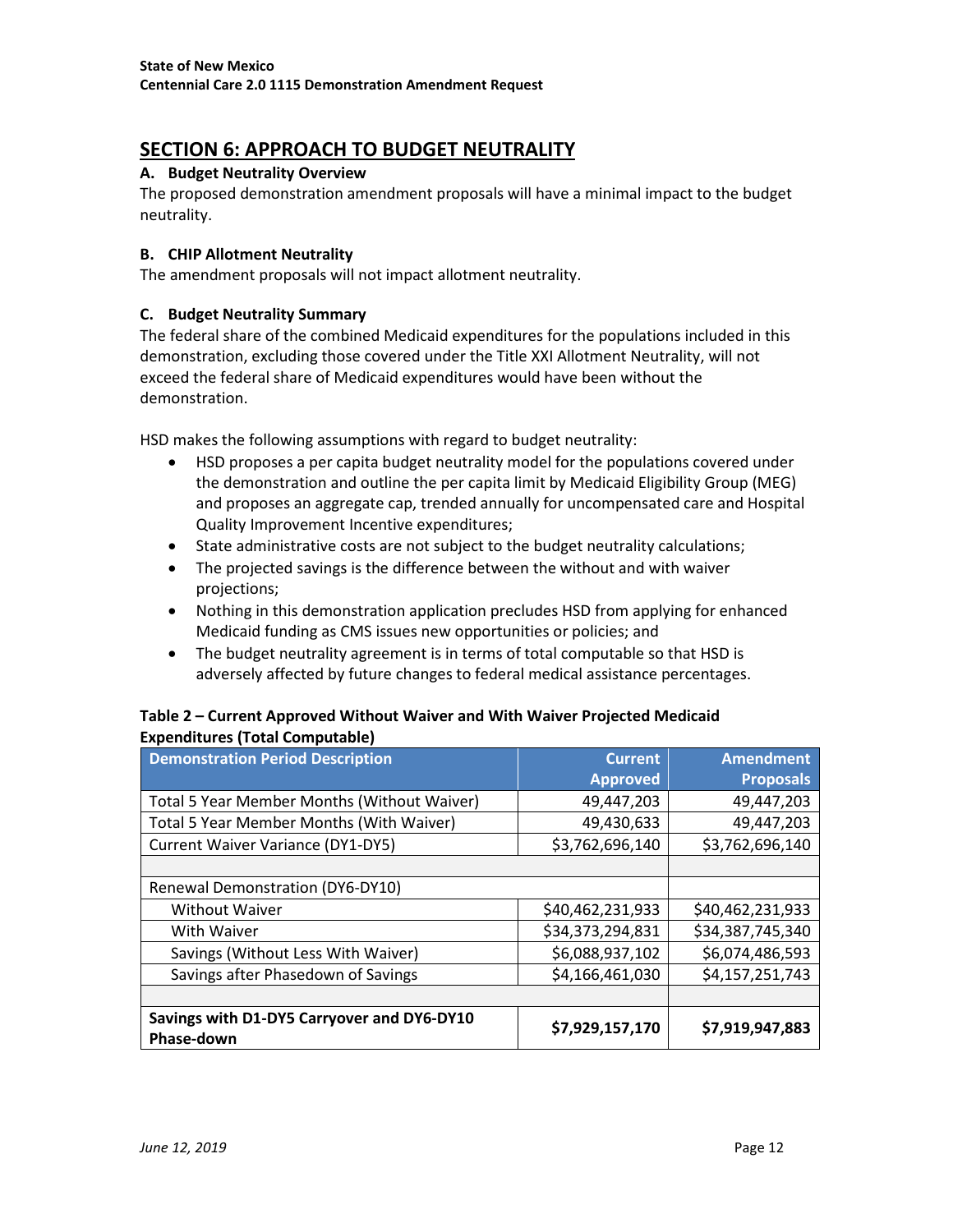# **Budget Neutrality Exhibit 1 – Current Period PMPM limits, actual member months and expenditures (Total Computable)**

|                                         | <b>New Mexico Budget Neutrality Status By Calendar Year</b> |                 |   |                  |   |                 |    |                                                      |    |                   |    |                     |  |
|-----------------------------------------|-------------------------------------------------------------|-----------------|---|------------------|---|-----------------|----|------------------------------------------------------|----|-------------------|----|---------------------|--|
| <b>Without Waiver</b>                   |                                                             | DY1 - 2014      |   | DY2 - 2015       |   | DY3 - 2016      |    | DY4 - 2017                                           |    | <b>DY5 - 2018</b> |    | <b>5-Year Total</b> |  |
|                                         |                                                             | <b>Actual</b>   |   | <b>Actual</b>    |   | <b>Actual</b>   |    | <b>Actual</b>                                        |    | ***Projected      |    | DY1-DY5             |  |
| Member Months - Actual                  |                                                             |                 |   |                  |   |                 |    |                                                      |    |                   |    |                     |  |
| MEG 1 - TANF and Related                |                                                             | 4.517.149       |   | 4.454.290        |   | 4.621.656       |    | 4.620.724                                            |    | 4.794.344         |    | 23,008,163          |  |
| MEG 2 - SSI Medicaid Only               |                                                             | 497.958         |   | 494,529          |   | 493.577         |    | 487.965                                              |    | 493.777           |    | 2.467.806           |  |
| MEG 3 - SSI Dual                        |                                                             | 428.025         |   | 435.140          |   | 447.801         |    | 441.565                                              |    | 454,413           |    | 2,206,944           |  |
| <b>Hypothetical Group</b>               |                                                             |                 |   |                  |   |                 |    |                                                      |    |                   |    |                     |  |
| MFG 4 - 217-Like Medicaid               |                                                             | 2,799           |   | 2.382            |   | 2.987           |    | 3.830                                                |    | 3,957             |    | 15,955              |  |
| MEG 5 - 217-Like group Dual             |                                                             | 26,895          |   | 27.063           |   | 31.866          |    | 40.287                                               |    | 41.859            |    | 167,970             |  |
| MEG 6 - VIII Group (Medicaid Expansion) |                                                             | 1.887.728       |   | 2.748.632        |   | 3.078.074       |    | 3.140.843                                            |    | 3.219.148         |    | 14.074.425          |  |
| <b>Total Member Months</b>              |                                                             | 7.360.554       |   | 8.162.036        |   | 8.675.961       |    | 8,735,214                                            |    | 9.007.497         |    | 41,941,262          |  |
|                                         |                                                             |                 |   |                  |   |                 |    |                                                      |    |                   |    |                     |  |
| <b>Without Waiver PMPMs</b>             |                                                             |                 |   |                  |   |                 |    |                                                      |    |                   |    |                     |  |
| MEG 1 - TANF and Related                | s                                                           | 385.80          | s | 400.77           | s | $416.32$ \$     |    | 432.47                                               | ١s | 449.25            | ١s | 417.43              |  |
| MEG 2 - SSI Medicaid Only               | s                                                           | 1.763.90        | s | 1.842.83         | s | 1.925.21        | s  | 2.008.00                                             | s  | 2.094.34          | ١s | 1.926.36            |  |
| MFG 3 - SSLDual                         | s                                                           | 1,780.77        | s | 1.857.34         | s | 1,937.21        | s  | 2.020.51                                             | s  | 2.107.39          | ١s | 1,942.83            |  |
| <b>Hypothetical Group</b>               |                                                             |                 |   |                  |   |                 |    |                                                      |    |                   |    |                     |  |
| MEG 4 - 217-Like Medicaid               | s                                                           | 4.936.92        | s | 5.090.46         | s | 5.248.77        | s  | 5.412.01                                             | s  | 5.580.32          | ١s | 5.291.83            |  |
| MEG 5 - 217-Like group Dual             | s                                                           | 1,776.90        | s | 1,853.31         | s | 1,933.00        | s  | 2.016.12                                             | s  | 2.102.81          | s  | 1.957.42            |  |
| MEG 6 - VIII Group (Medicaid Expansion) | s                                                           | 577.87          | s | 607.34           | s | 638.31          | s  | 670.87                                               | s  | 705.08            | ١s | 646.69              |  |
| <b>Total PMPM</b>                       | s                                                           | 616.22          | s | $641.55$ \$      |   | 666.65          | ۱s | 695.96                                               | ١s | $724.45$ \$       |    | 671.44              |  |
| <b>Without Waiver Expenditures</b>      |                                                             |                 |   |                  |   |                 |    |                                                      |    |                   |    |                     |  |
| MEG 1 - TANF and Related                | s                                                           | 1.742.724.978   | s | 1,785,150,637    | s | 924.092.463     | s  | 1.998.344.184                                        | s  | 2.153.879.288     |    | \$9,604,191,550     |  |
| MEG 2 - SSI Medicaid Only               | s                                                           | 878.350.269     | s | 911.332.022      | s | 950.239.887     | s  | 979.831.334                                          | s  | 1.034.137.005     |    | \$4.753.890.517     |  |
| MEG 3 - SSLDual                         | s                                                           | 762.214.336     | s | 808.204.553      | s | 867.484.358     | s  | 892.186.288                                          | s  | 957.625.947       |    | \$4,287,715,482     |  |
|                                         |                                                             |                 |   |                  |   |                 |    |                                                      |    |                   |    |                     |  |
| <b>Hypothetical Group</b>               |                                                             |                 |   |                  |   |                 |    |                                                      |    |                   |    |                     |  |
| MEG 4 - 217-Like Medicaid               | s                                                           | 13,818,444      | s | 12,125,476       | s | 15,678,086      | s  | 20.727.999                                           | s  | 22.078.742        | s  | 84,428,746          |  |
| MEG 5 - 217-Like group Dual             | s                                                           | 47.789.749      | s | 50.156.064       | s | 61,596,973      |    | 81.223.380                                           | s  | 88,022,421        |    | 328,788,588         |  |
| MEG 6 - VIII Group (Medicaid Expansion) |                                                             | \$1,090,856,222 |   | \$1,669,350,032  |   | \$1,964,773,916 |    | \$2.107.087.019                                      |    | \$2.269.759.489   |    | \$9.101.826,677     |  |
|                                         |                                                             |                 |   |                  |   |                 |    |                                                      |    |                   |    |                     |  |
| <b>Safety Net Care Pool</b>             |                                                             |                 |   |                  |   |                 |    |                                                      |    |                   |    |                     |  |
| <b>Uncompensated Care</b>               | s                                                           | 68.889.323      | s | 68.889.323       | s | 68.889.323      | s  | 68.889.323                                           | s  | 68.889.323        | s  | 344,446,615         |  |
| HQII                                    | s                                                           |                 | s | 2.824.462        | s | 5.764.727       | s  | 8.825.544                                            | s  | 12.011.853        | s  | 29,426,586          |  |
| <b>Total Expenditures</b>               | s                                                           | 4.604.643.320   |   | \$ 5,308,032,569 | s | 5.858.519.734   | s  | 6,157,115,071                                        | s  | 6,606,404,068     |    | \$28.534.714.762    |  |
|                                         |                                                             |                 |   |                  |   |                 |    | New Mexico Budget Neutrality Status By Calendar Year |    |                   |    |                     |  |

|                                         | New Mexico Budget Neutrality Status By Calendar Year |                |     |                |    |               |     |               |    |                     |    |                     |
|-----------------------------------------|------------------------------------------------------|----------------|-----|----------------|----|---------------|-----|---------------|----|---------------------|----|---------------------|
| <b>With Waiver</b>                      |                                                      | DY1 - 2014     |     | DY2 - 2015     |    | DY3 - 2016    |     | DY4 - 2017    |    | DY5 - 2018          |    | <b>5-Year Total</b> |
|                                         |                                                      | <b>Actual</b>  |     | <b>Actual</b>  |    | <b>Actual</b> |     | <b>Actual</b> |    | <b>***Projected</b> |    | DY 01-DY 05         |
| <b>With Waiver PMPMs</b>                |                                                      |                |     |                |    |               |     |               |    |                     |    |                     |
| MEG 1 - TANF and Related                | s                                                    | 329.56         | l s | 344.71         | s  | 339,89        | s   | 320.25        | s  | 331.34              |    | 333.07              |
| MEG 2 - SSI Medicaid Only               |                                                      | 1.656.46       | l s | 1.785.14       | Ιs | 1,753.81      | Ιs  | 1.729.49      | ΙS | 1.797.09            |    | 1,744.30            |
| MEG 3 - SSI Dual                        |                                                      | 1,333.20       | ١s  | 1,342.69       | ١s | 1,353.24      | ΙS  | 1,264.02      | ۱s | 1,312.01            | ۱s | 1,320.93            |
| <b>Hypothetical Group</b>               |                                                      |                |     |                |    |               |     |               |    |                     |    |                     |
| MEG 4 - 217-Like Medicaid               |                                                      | 2.380.17       | s   | 2.347.27       | ١s | $2.539.53$ \$ |     | 3.276.11      | ΙS | 3,378.05            |    | 2,867.63            |
| MEG 5 - 217-Like group Dual             |                                                      | 3,226.87       | ΙS  | 3,143.68       | -5 | 2,879.63      | ΙS  | 2.792.74      | ١s | 2.912.94            |    | 2.965.23            |
| MEG 6 - VIII Group (Medicaid Expansion) | s                                                    | 454.02         | ۱s  | 477.23         |    | 452.76        | ΙS  | 452.41        | ۱s | 475.48              |    | 462.83              |
| <b>Total PMPM</b>                       | s                                                    | 520.98         | ١s  | 539.68         | ١s | 522.76        | ۱s  | 506.90        | ١s | 526.01              | ١s | 523.14              |
|                                         |                                                      |                |     |                |    |               |     |               |    |                     |    |                     |
| <b>With Waiver Expenditures</b>         |                                                      |                |     |                |    |               |     |               |    |                     |    |                     |
| <b>MEG 1 - TANF and Related</b>         | s                                                    | 1.488.667.702  | s   | 1.535.460.173  | s  | 1.570.847.385 | s   | 1,479,771,354 | s  | 1,588,545,862       |    | \$7.663,292.476     |
| MEG 2 - SSI Medicaid Only               | s                                                    | 824,848,758 \$ |     | 882,801,472 \$ |    | 865,639,419   | ΙS  | 843,930,022   | ١s | 887, 363, 765       |    | \$4,304,583,436     |
| MEG 3 - SSI Dual                        | s                                                    | 570.641.057    | s   | 584.259.220    | s  | 605.981.392   | s   | 558.147.336   | s  | 596.196.493         |    | \$2.915.225.498     |
| <b>Hypothetical Group</b>               |                                                      |                |     |                |    |               |     |               |    |                     |    |                     |
| MEG 4 - 217-Like Medicaid               |                                                      | 6.662.084      | s   | 5,591,208      | s  | 7,585,577     | Ιs  | 12.547.497    | s  | 13.365.365          |    | 45.751.731          |
| MEG 5 - 217-Like group Dual             |                                                      | 86.786.741     | l s | 85,077,407     | s  | 91.762.281    | - 5 | 112,511,133   | s  | 121,933,866         | ١s | 498.071.428         |
| MEG 6 - VIII Group (Medicaid Expansion) | s                                                    | 857.072.658    | s   | 1.311.717.799  | s  | 1.393.624.749 | s   | 1,420,952.207 | s  | 1.530.653.327       |    | \$ 6.514,020,740    |
| <b>Safety Net Care Pool</b>             |                                                      |                |     |                |    |               |     |               |    |                     |    |                     |
| <b>Uncompensated Care</b>               |                                                      | 68.889.323     | s   | 67.294.973     | s  | 68.889.323    |     | 68,889,324    | s  | 68.889.323          |    | 342,852,266         |
| HQII                                    |                                                      |                |     | 2,824,462      | s  | 7,359,077     | s   |               | s  | 12,011,853          | s  | 22,195,392          |
| <b>Total Expenditures</b>               | s                                                    | 3,903,568,323  |     | 4,475,026,714  |    | 4,611,689,203 |     | 4,496,748,873 |    | 4,818,959,853       |    | \$22,305,992,966    |

|                                                                               |                |  |                |  | New Mexico Budget Neutrality Status By Calendar Year                                             |  |               |  |              |  |                                             |  |  |
|-------------------------------------------------------------------------------|----------------|--|----------------|--|--------------------------------------------------------------------------------------------------|--|---------------|--|--------------|--|---------------------------------------------|--|--|
| <b>Budget Neutrality Variance</b>                                             | DY1 - 2014     |  | DY2 - 2015     |  | DY3 - 2016                                                                                       |  | DY4 - 2017    |  | DY5 - 2018   |  | 5-Year Total                                |  |  |
|                                                                               | <b>Actual</b>  |  | <b>Actual</b>  |  | <b>Actual</b>                                                                                    |  | <b>Actual</b> |  | ***Projected |  | DY 01-DY 05                                 |  |  |
| <b>Without Less With Waiver Expenditures</b>                                  | 499.132.065 \$ |  | 502.166.347 \$ |  | 699.348.513 \$                                                                                   |  |               |  |              |  | 988,513,095 \$1,073,536,120 \$3,762,696,140 |  |  |
| <b>Cumulative Variance</b>                                                    |                |  |                |  | 499.132.065 \$ 1.001.298.412 \$ 1.700.646.925 \$ 2.689.160.020 \$ 3.762.696.140 \$ 3.762.696.140 |  |               |  |              |  |                                             |  |  |
| * Variance excludes Hypothetical Groups and Safety Net Care Pool Expenditures |                |  |                |  |                                                                                                  |  |               |  |              |  |                                             |  |  |

| <b>Expenditure Variance By Waiver Group</b> |                 |                |                |                |                |                             |
|---------------------------------------------|-----------------|----------------|----------------|----------------|----------------|-----------------------------|
| MEG 1 - TANF and Related                    | 254.057.276 \$  | 249.690.464 \$ | 353.245.078 \$ | 518.572.830 S  |                | 565,333,426 \$1,940,899,075 |
| MEG 2 - SSI Medicaid Only                   | 53.501.511   \$ | 28,530,550 \$  | 84,600,468 \$  | 135,901,312 \$ | 146.773.240 \$ | 449.307.081                 |
| MEG 3 - SSI Dual                            | 191.573.279 \$  | 223.945.333 \$ | 261.502.966 \$ | 334.038.952 S  |                | 361.429.453 \$1.372.489.984 |
| <b>Hypothetical Group</b>                   |                 |                |                |                |                |                             |
| MEG 4 - 217-Like Medicaid                   | 7.156.360 \$    | $6.534.268$ \$ | 8,092,509 \$   | 8.180.502 \$   | $8.713.377$ \$ | 38.677.015                  |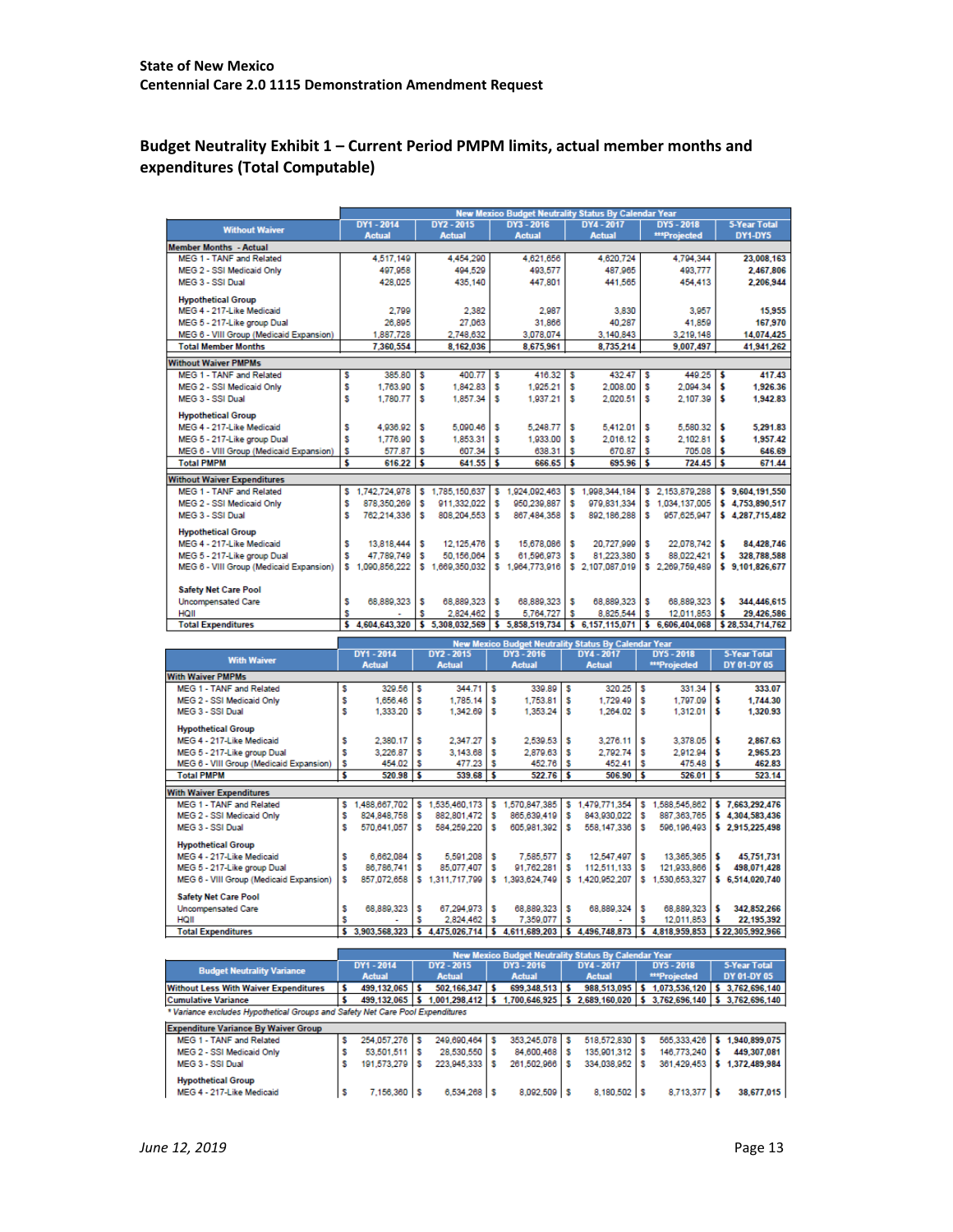#### **State of New Mexico Centennial Care 2.0 1115 Demonstration Amendment Request**

<span id="page-13-0"></span>

| MEG 5 - 217-Like group Dual<br>MEG 6 - VIII Group (Medicaid Expansion)   \$ | $(38.996.992)$ \$<br>233,783,564 \$ | $(34.921.343)$ \$<br>357,632,233 \$ | $(30.165.308)$ \$<br>571,149,167 | $(31.287.753)$ S<br>686,134,812 \$ | $(33.911.445)$ \$  | (169,282,840)<br>739.106.162 \$2.587.805.937 |
|-----------------------------------------------------------------------------|-------------------------------------|-------------------------------------|----------------------------------|------------------------------------|--------------------|----------------------------------------------|
| <b>Safety Net Care Pool</b>                                                 |                                     |                                     |                                  |                                    |                    |                                              |
| <b>Uncompensated Care</b>                                                   |                                     | $1,594,350$ \$                      |                                  |                                    |                    | 1,594,349                                    |
| HQII                                                                        |                                     |                                     | (1.594.350)                      | 8.825.544                          |                    | 7.231.194                                    |
| <b>Total Variance</b>                                                       | 701.074.997                         | 833.005.855 \$                      | 1.246.830.531                    | .660.366.198                       | $1,787,444,214$ \$ | 6.228.721.795                                |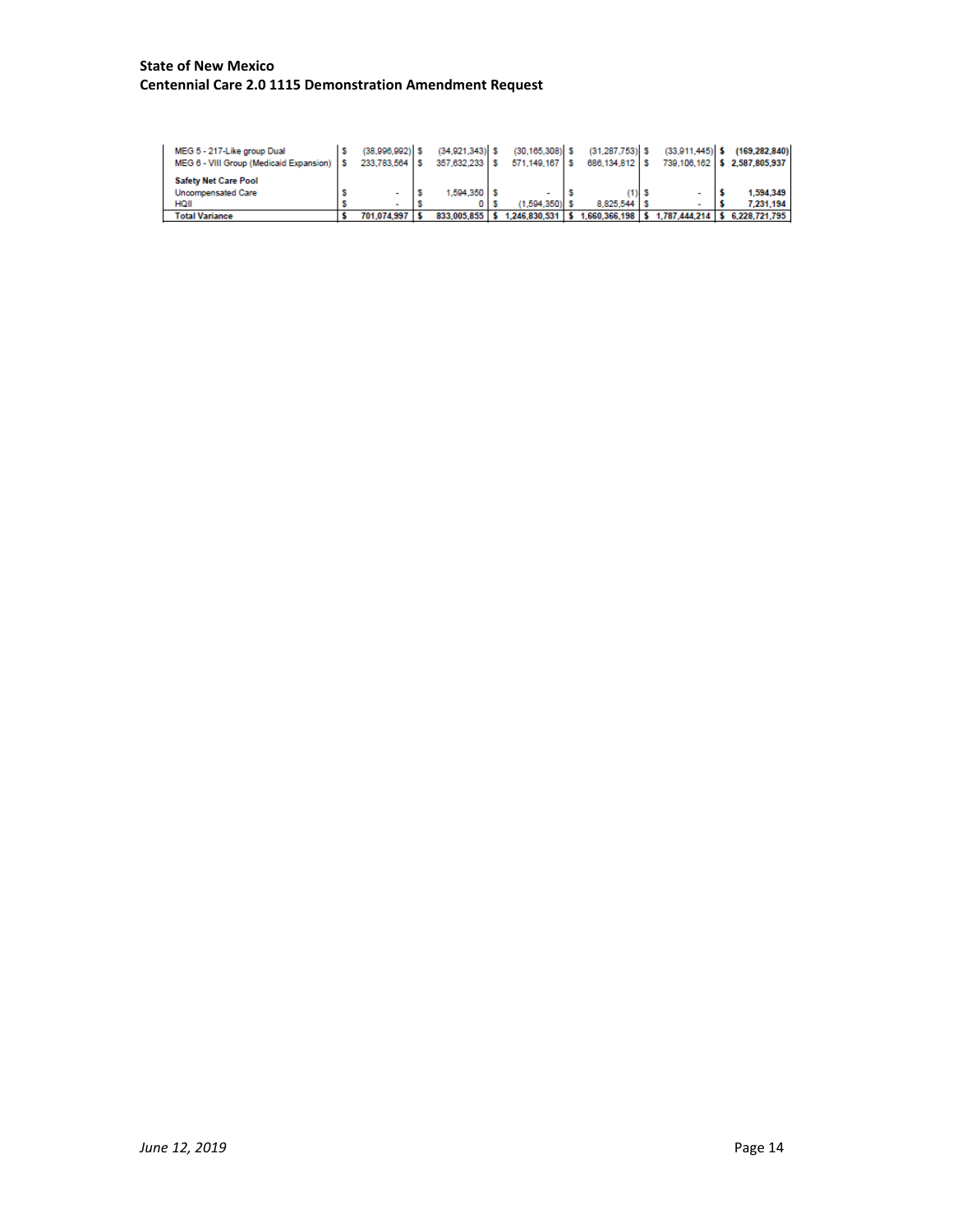# **Budget Neutrality Exhibit 2 – Amendment PMPM limits, actual member months and expenditures (Total Computable)**

|                                         |                   |        |                       |   |                  |          |                  |   |                  |    | <b>New Mexico Budget Neutrality Status By Calendar Year</b> |          |                  |               |                     |
|-----------------------------------------|-------------------|--------|-----------------------|---|------------------|----------|------------------|---|------------------|----|-------------------------------------------------------------|----------|------------------|---------------|---------------------|
| <b>Without Waiver</b>                   | <b>Annualized</b> |        | <b>Adjustments to</b> |   | <b>DY6-2019</b>  |          | DY7 - 2020       |   | DY8-2021         |    | DY9 - 2022                                                  |          | DY10 - 2023      |               | <b>5-Year Total</b> |
|                                         | <b>Trend</b>      |        | DY5                   |   | <b>Projected</b> |          | <b>Projected</b> |   | <b>Projected</b> |    | <b>Projected</b>                                            |          | <b>Projected</b> |               | DY6-DY10            |
| <b>Member Months</b>                    |                   |        |                       |   |                  |          |                  |   |                  |    |                                                             |          |                  |               |                     |
| MEG 1 - TANF and Related                | 3.8%              |        |                       |   | 4.974.487        |          | 5,161,399        |   | 5.355.334        |    | 5,556,556                                                   |          | 5,765,338        |               | 26,813,113          |
| MEG 2 - SSI Medicaid Only               | 1.2%              |        |                       |   | 499,659          |          | 505.610          |   | 511.633          |    | 517.727                                                     |          | 523.894          |               | 2.558.523           |
| MEG 3 - SSI Dual                        | 2.9%              |        |                       |   | 467.635          |          | 481.241          |   | 495.244          |    | 509.653                                                     |          | 524,482          |               | 2,478,255           |
| <b>Hypothetical Group</b>               |                   |        |                       |   |                  |          |                  |   |                  |    |                                                             |          |                  |               |                     |
| MEG 4 - 217-Like Medicaid               | 3.3%              |        |                       |   | 4.087            |          | 4.222            |   | 4.362            |    | 4.506                                                       |          | 4.655            |               | 21,832              |
| MEG 5 - 217-Like group Dual             | 3.9%              |        | ٠                     |   | 43.493           |          | 45.191           |   | 46.954           |    | 48.787                                                      |          | 50.691           |               | 235.117             |
| MEG 6 - VIII Group (Medicaid Expansion) | 2.5%              |        |                       |   | 3.299.404        |          | 3.381.662        |   | 3,465,970        |    | 3,552,381                                                   |          | 3.640.945        |               | 17,340,362          |
| <b>Total Member Months</b>              | 3.1%              |        | ÷.                    |   | 9.288.765        |          | 9,579,325        |   | 9,879,497        |    | 10,189,610                                                  |          | 10.510.006       |               | 49,447,203          |
| <b>Without Waiver PMPM</b>              |                   |        |                       |   |                  |          |                  |   |                  |    |                                                             |          |                  |               |                     |
| MEG 1 - TANF and Related                | 3.8%              |        | $(6.10)$ \$           |   | 460.00           |          | 477.48 S         |   | 495.62           | -S | 514.45                                                      |          | 534.00           |               | 497.68              |
| MEG 2 - SSI Medicaid Only               | 4.1%              | s<br>s | $(20.59)$ S           |   | 2.158.77         | ١s<br>s  | 2 247 28 \$      |   | 2.339.42         | ١s | 2435.34                                                     | s<br>s   | 2.535.19         | ß<br><b>S</b> | 2.345.43            |
|                                         |                   |        |                       |   |                  |          |                  |   |                  |    |                                                             |          |                  |               |                     |
| MEG 3 - SSI Dual                        | 4.1%              | s      | $(130.82)$ \$         |   | 2.057.62         | s        | 2.141.98 \$      |   | 2,229.80         | s  | 2.321.22                                                    | s        | 2.416.39         | s             | 2.238.54            |
| <b>Hypothetical Group</b>               |                   |        |                       |   |                  |          |                  |   |                  |    |                                                             |          |                  |               |                     |
| MEG 4 - 217-Like Medicaid               | 3.1%              | s      | $(6.38)$ \$           |   | 5.747.30         | s        | $5.926.04$ S     |   | $6.110.34$ S     |    | 6.300.37                                                    | <b>S</b> | 6.496.31         | s             | 6.128.24            |
| MEG 5 - 217-Like group Dual             | 4.1%              | s      | 1,414.18              | s | 3,661.18         | <b>S</b> | 3.811.29         | s | 3,967.56         | s  | 4.130.23                                                    | s        | 4.299.57         | s             | 3,986.18            |
| MEG 6 - VIII Group (Medicaid Expansion) | 4.7%              | s      |                       |   | 738.22           | s        | 772.92           | s | 809.24           | s  | 847.28                                                      | s        | 887.10           | ß             | 812.78              |
| <b>Total PMPM</b>                       | 3.9%              | s      | $(4.40)$ \$           |   | 747.95           | <b>S</b> | $776.93$ \$      |   | 807.04           | ١s | $838.32$ \$                                                 |          | 870.82           | s             | 810.11              |
| <b>Without Waiver Expenditure</b>       |                   |        |                       |   |                  |          |                  |   |                  |    |                                                             |          |                  |               |                     |
| MEG 1 - TANF and Related                |                   | s      | (29.231.764)          | s | 2.288.249.485    | <b>S</b> | 2.464.449.112    | s | 2.654.216.451    | s  | 2.858.596.241                                               |          | \$ 3.078.713.669 |               | \$13.344.224.957    |
| MEG 2 - SSI Medicaid Only               |                   | s      | (10.166.391)          |   | \$1.078.650.304  |          | \$1.136,249,871  |   | \$1.196.925.236  |    | \$1,260,840,644                                             |          | \$1.328,169,115  |               | \$ 6,000,835,170    |
| MEG 3 - SSI Dual                        |                   | s      | (59, 444, 427)        | s | 962.212.283      |          | \$1,030,807,756  |   | \$1,104,293,355  |    | \$1,183,017,693                                             |          | \$1,267,354,237  |               | \$ 5,547,685,323    |
| <b>Hypothetical Group</b>               |                   |        |                       |   |                  |          |                  |   |                  |    |                                                             |          |                  |               |                     |
| MEG 4 - 217-Like Medicaid               |                   |        | (25.230)              | s | 23,490.632       | s        | 25.021.403       | s | 26.651.926       | s  | 28,388,703                                                  | s        | 30.238.657       | s             | 133.791.320         |
| MEG 5 - 217-Like group Dual             |                   | s<br>s | 59.196.558            | s | 159.236.444      | s        | 172.234.893      |   | 186.294.405      | s  | 201.501.592                                                 | s        | 217.950.139      | s             | 937.217.473         |
| MEG 6 - VIII Group (Medicaid Expansion) |                   | s      |                       |   | \$2,435,685,299  |          | \$2.613,740,753  |   | \$2,804.812.563  |    | \$ 3,009,852,259                                            |          | \$3,229,880,935  |               | \$14,093,971,810    |
|                                         |                   |        |                       |   |                  |          |                  |   |                  |    |                                                             |          |                  |               |                     |
| <b>Safety Net Care Pool</b>             |                   |        |                       |   |                  |          |                  |   |                  |    |                                                             |          |                  |               |                     |
| <b>Uncompensated Care Pool</b>          |                   | s      |                       | s | 68.889.323       | s        |                  | s |                  | s  |                                                             | s        |                  | s             | 68.889.323          |
| <b>HQII</b>                             |                   | s      |                       | s | 12,000,000       | s        | 12,000,000       | s | 12,000,000       | s  |                                                             |          |                  | \$            | 36,000,000          |
| <b>Total Expenditures</b>               |                   | s      | (39.671.254)          | s | 7,028,413,770    | s        | 7.454.503.788    | s | 7.985.193.934    | s  | 8.542.197.132                                               | l s      | 9.152.306.752    |               | \$40.162.615.376    |

|                                         |                   |                       |   |                  |          |                  |   |                                |     | New Mexico Budget Neutrality Status By Calendar Year |    |                  |     |                     |
|-----------------------------------------|-------------------|-----------------------|---|------------------|----------|------------------|---|--------------------------------|-----|------------------------------------------------------|----|------------------|-----|---------------------|
| <b>With Waiver</b>                      | <b>Annualized</b> | <b>Adiustments to</b> |   | DY 06 - 2019     |          | DY 07 - 2020     |   | DY 08 - 2021                   |     | DY 09 - 2022                                         |    | DY 10 - 2023     |     | <b>5-Year Total</b> |
|                                         | <b>Trend</b>      | DY5                   |   | <b>Projected</b> |          | <b>Projected</b> |   | <b>Projected</b>               |     | <b>Projected</b>                                     |    | <b>Projected</b> |     | DY 06-DY 10         |
| <b>Member Months</b>                    |                   |                       |   |                  |          |                  |   |                                |     |                                                      |    |                  |     |                     |
| MEG 1 - TANF and Related                | 3.8%              |                       |   | 4.974.487        |          | 5.161.399        |   | 5.355.334                      |     | 5.556.556                                            |    | 5.765.338        |     | 26.813.113          |
| MEG 2 - SSI Medicaid Only               | 1.2%              |                       |   | 499.659          |          | 505.610          |   | 511.633                        |     | 517.727                                              |    | 523.894          |     | 2,558,523           |
| MEG 3 - SSI Dual                        | 2.9%              |                       |   | 467.635          |          | 481.241          |   | 495.244                        |     | 509.653                                              |    | 524.482          |     | 2.478.255           |
| <b>Hypothetical Group</b>               |                   |                       |   |                  |          |                  |   |                                |     |                                                      |    |                  |     |                     |
| MEG 4 - 217-Like Medicaid               | 3.3%              |                       |   | 4.087            |          | 4.222            |   | 4.362                          |     | 4.506                                                |    | 4,655            |     | 21.832              |
| MEG 5 - 217-Like group Dual             | 3.9%              |                       |   | 43.493           |          | 45,191           |   | 46,954                         |     | 48,787                                               |    | 50,691           |     | 235,117             |
| MEG 6 - VIII Group (Medicaid Expansion) | 2.5%              | ٠                     |   | 3.299.404        |          | 3.381.662        |   | 3.465.970                      |     | 3,552,381                                            |    | 3.640.945        |     | 17.340.362          |
| <b>Total Member Months</b>              | 3.1%              | ٠                     |   | 9,288.765        |          | 9,579,325        |   | 9,879,497                      |     | 10.189.610                                           |    | 10.510.006       |     | 49,447,203          |
| <b>With Waiver PMPMs</b>                |                   |                       |   |                  |          |                  |   |                                |     |                                                      |    |                  |     |                     |
| MEG 1 - TANF and Related                | 3.5%              | s<br>٠                | s | $344.65$ S       |          | 356.58           | s | 368.93                         | s   | 381.71                                               | s  | 394.93           | ١s  | 370.29              |
| MEG 2 - SSI Medicaid Only               | 3.9%              | s                     | s | $1.880.45$ S     |          | 1.953.96         | s | 2.030.34                       | s   | 2.109.70                                             | s  | $2.192.17$ \$    |     | 2.035.17            |
| MEG 3 - SSLDual                         | 3.8%              | s                     | s | 1.374.41         | Ιs       | 1,426.59         | s | 1,480.76 S                     |     | 1,536.98                                             | ١s | 1.595.34         | l S | 1.485.98            |
| <b>Hypothetical Group</b>               |                   |                       |   |                  |          |                  |   |                                |     |                                                      |    |                  |     |                     |
| MEG 4 - 217-Like Medicaid               | 3.1%              | s                     | s | 5.747.30 S       |          | $5.926.04$ \$    |   | 6.110.34 S                     |     | 6,300.37 \$                                          |    | 6,496.31         | ı.  | 6.128.24            |
| MEG 5 - 217-Like group Dual             | 4.1%              | s                     | s | $3.661.18$ S     |          | 3.811.29         | s | 3,967.56                       | s   | 4.130.23                                             | s  | 4.299.57         | ı.  | 3,986.18            |
| MEG 6 - VIII Group (Medicaid Expansion) | 4.7%              | s                     | s | 738.22           | l s      | 772.92           | s | 809.24                         | l S | 847.28 \$                                            |    | 887.10           | ١s  | 812.78              |
| <b>Total PMPM</b>                       | 3.7%              | s                     | s | 636.81           | ١s       | 660.38           | s | 684 82                         | ١s  | $710.17$ \$                                          |    | 736.46           | ß   | 687.26              |
| <b>With Waiver Expenditures</b>         |                   |                       |   |                  |          |                  |   |                                |     |                                                      |    |                  |     |                     |
| MEG 1 - TANF and Related                |                   | s<br>٠                | s | 1.714.448.701    | s        | 1.840.473.788    |   | \$1,975,762,682                |     | \$2.120.998.344                                      |    | \$2.276.905.791  |     | \$9.928.587.306     |
| MEG 2 - SSI Medicaid Only               |                   | s                     | s | 939,585,332      | s        | 987.942.075      |   | \$1.038.787.549                |     | \$1.092.249.839                                      |    | \$1.148.463.621  |     | \$ 5,207,028,415    |
| MEG 3 - SSI Dual                        |                   | s<br>$\overline{a}$   | s | 642.719.561      | ١s       | 686,534,045      | s | 733,335,383                    | s   | 783,327,189                                          | s  | 836,726,959      |     | \$ 3,682,643,136    |
| <b>Hypothetical Group</b>               |                   |                       |   |                  |          |                  |   |                                |     |                                                      |    |                  |     |                     |
| MEG 4 - 217-Like Medicaid               |                   | \$                    | s | 23.490.632 S     |          | 25.021.403 \$    |   | 26,651,926 \$                  |     | 28.388.703 S                                         |    | 30.238.657       | s   | 133,791,320         |
| MEG 5 - 217-Like group Dual             |                   | s<br>$\overline{a}$   | s | 159.236.444 S    |          | 172.234.893 \$   |   | 186,294,405                    | s   | 201.501.592                                          | -S | 217.950.139      | l S | 937.217.473         |
| MEG 6 - VIII Group (Medicaid Expansion) |                   | s<br>٠                |   | \$2.435.685.299  |          | \$2.613,740,753  |   | \$2.804.812.563                |     | \$ 3,009,852,259                                     |    | \$3,229,880,935  |     | \$14.093.971.810    |
| <b>Safety Net Care Pool</b>             |                   |                       |   |                  |          |                  |   |                                |     |                                                      |    |                  |     |                     |
| <b>Uncompensated Care Pool</b>          |                   | s                     | s | 68,889,323 S     |          |                  |   |                                | s   |                                                      | s  |                  | s   | 68,889,323          |
| HQII                                    |                   | s                     |   | 12,000,000 S     |          | 12.000.000       | s | 12,000,000                     | l s |                                                      |    |                  | s   | 36,000,000          |
| <b>Total Expenditures</b>               |                   | s                     | s | 5.996.055.291    | <b>S</b> |                  |   | 6.337.946.957 \$ 6.777.644.507 |     | $5$ 7.236.315.925 \$                                 |    | 7.740.166.103    |     | \$34,088,128,783    |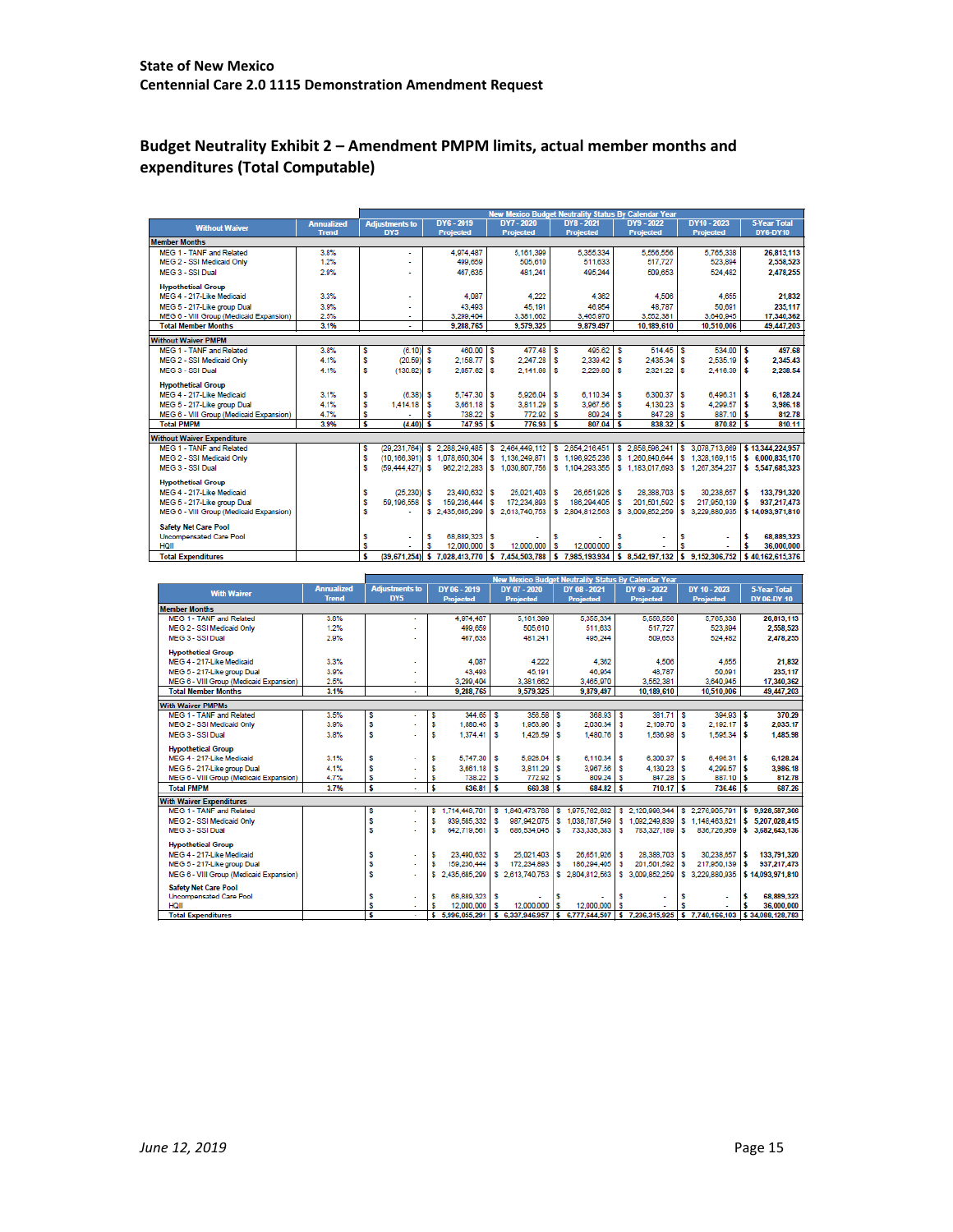#### **State of New Mexico Centennial Care 2.0 1115 Demonstration Amendment Request**

|                                                 |                                    | <b>New Mexico Budget Neutrality Status By Calendar Year</b> |   |                                  |    |                                  |     |                                                                                              |   |                                  |    |                                  |   |                                    |
|-------------------------------------------------|------------------------------------|-------------------------------------------------------------|---|----------------------------------|----|----------------------------------|-----|----------------------------------------------------------------------------------------------|---|----------------------------------|----|----------------------------------|---|------------------------------------|
| <b>Budget Neutrality Variance</b>               | <b>DY1 - DY5</b><br><b>Savings</b> | <b>Adjustments to</b><br>DY <sub>5</sub>                    |   | DY 06 - 2019<br><b>Projected</b> |    | DY 07 - 2020<br><b>Projected</b> |     | DY 08 - 2021<br><b>Projected</b>                                                             |   | DY 09 - 2022<br><b>Projected</b> |    | DY 10 - 2023<br><b>Projected</b> |   | <b>5-Year Total</b><br>DY 06-DY 10 |
| <b>Expenditure Variance By Waiver Group</b>     |                                    |                                                             |   |                                  |    |                                  |     |                                                                                              |   |                                  |    |                                  |   |                                    |
| MEG 1 - TANF and Related                        |                                    |                                                             | s | 573,800,784                      | -S | 623.975.324 \$                   |     | 678.453.769 S                                                                                |   | 737,599,896 \$                   |    | 801,807,878                      | s | 3,415,637,651                      |
| MEG 2 - SSI Medicaid Only                       |                                    |                                                             |   | 139.064.973                      | ١s | 148,307,796 \$                   |     | 158,137,687 S                                                                                |   | 168,590,806 \$                   |    | 179.705.494                      | s | 793,806,755                        |
| MEG 3 - SSI Dual                                |                                    |                                                             |   | 319,492,722                      | s  | 344,273,711 \$                   |     | 370,957,972 \$                                                                               |   | 399,690,504                      | ΙS | 430,627,278                      | s | 1,865,042,187                      |
| <b>Hypothetical Group</b>                       |                                    |                                                             |   |                                  |    |                                  |     |                                                                                              |   |                                  |    |                                  |   |                                    |
| MEG 4 - 217-Like Medicaid                       |                                    |                                                             |   |                                  |    | ۰                                |     |                                                                                              |   |                                  |    |                                  |   |                                    |
| MEG 5 - 217-Like group Dual                     |                                    |                                                             |   |                                  |    | ٠                                |     |                                                                                              |   |                                  |    |                                  |   |                                    |
| MEG 6 - VIII Group (Medicaid Expansion)         |                                    |                                                             |   |                                  |    | ٠                                |     |                                                                                              |   |                                  |    |                                  |   |                                    |
| <b>Safety Net Care Pool</b>                     |                                    |                                                             |   |                                  |    |                                  |     |                                                                                              |   |                                  |    |                                  |   |                                    |
| Uncompensated Care Pool                         |                                    |                                                             |   |                                  |    | ٠                                |     |                                                                                              |   |                                  |    |                                  |   |                                    |
| <b>HQII</b>                                     |                                    |                                                             |   |                                  |    |                                  |     |                                                                                              |   |                                  |    |                                  |   |                                    |
| <b>Total Variance</b>                           |                                    |                                                             |   | \$1,032,358,479                  |    | \$1,116,556,831                  |     | 1,207,549,427                                                                                |   |                                  |    | 1,305,881,206 \$1,412,140,650    |   | 6,074,486,593                      |
|                                                 |                                    |                                                             |   |                                  |    |                                  |     |                                                                                              |   |                                  |    |                                  |   |                                    |
| Expenditure Variance, Carry-over and Phase Down |                                    |                                                             |   |                                  |    |                                  |     |                                                                                              |   |                                  |    |                                  |   |                                    |
| DY1 - DY5 Variance Carry-over                   | \$3,762,696,140                    |                                                             |   |                                  |    |                                  |     |                                                                                              |   |                                  |    |                                  |   |                                    |
| DY6 - DY10 Variance                             |                                    |                                                             |   |                                  |    |                                  |     |                                                                                              |   |                                  |    |                                  |   |                                    |
| Savings by DY                                   |                                    |                                                             |   | \$1.032,358,479                  |    | \$1,116,556,831                  | l S | 1,207,549,427                                                                                | s | 1,305,881,206                    |    | \$1,412,140,650                  |   |                                    |
| Phase Down %                                    |                                    |                                                             |   | 90.0%                            |    | 80.0%                            |     | 70.0%                                                                                        |   | 60.0%                            |    | 50.0%                            |   |                                    |
| Savings after phase-down                        |                                    |                                                             |   | \$929.122.630.74                 | ı. | 893,245,465 \$                   |     | 845,284,599                                                                                  |   | 783,528,724                      |    | 706.070.325                      |   | 4,157,251,743                      |
| <b>Cumulative Savings</b>                       |                                    |                                                             |   |                                  |    |                                  |     | \$ 4,691,818,770   \$ 5,585,064,235   \$ 6,430,348,834   \$ 7,213,877,558   \$ 7,919,947,883 |   |                                  |    |                                  |   | \$7,919,947,883                    |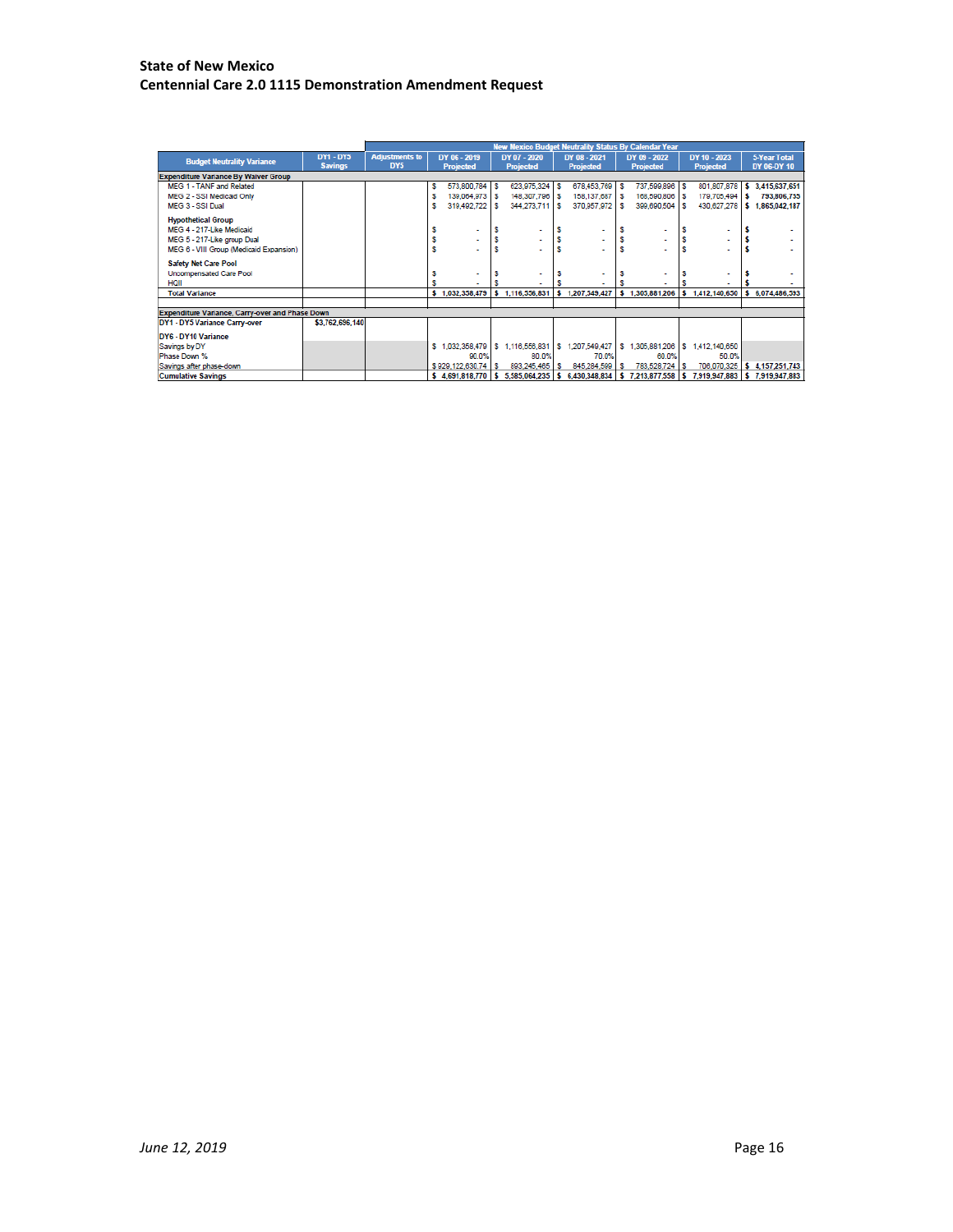# **SECTION 7: EVALUATION DESIGN AND QUALITY STRATEGY**

The current demonstration includes current STCs that were approved in December 2018 and are effective for the five-year period between January 1, 2019 to December 31, 2023. The current approval provided New Mexico up to 180 days from January 1, 2019 to develop the evaluation design and 90 days from January 1, 2019 to develop the quality strategy. As of the date of this amendment request, the evaluation design and quality strategy is under development and the quality strategy was delivered to CMS on March 14, 2019.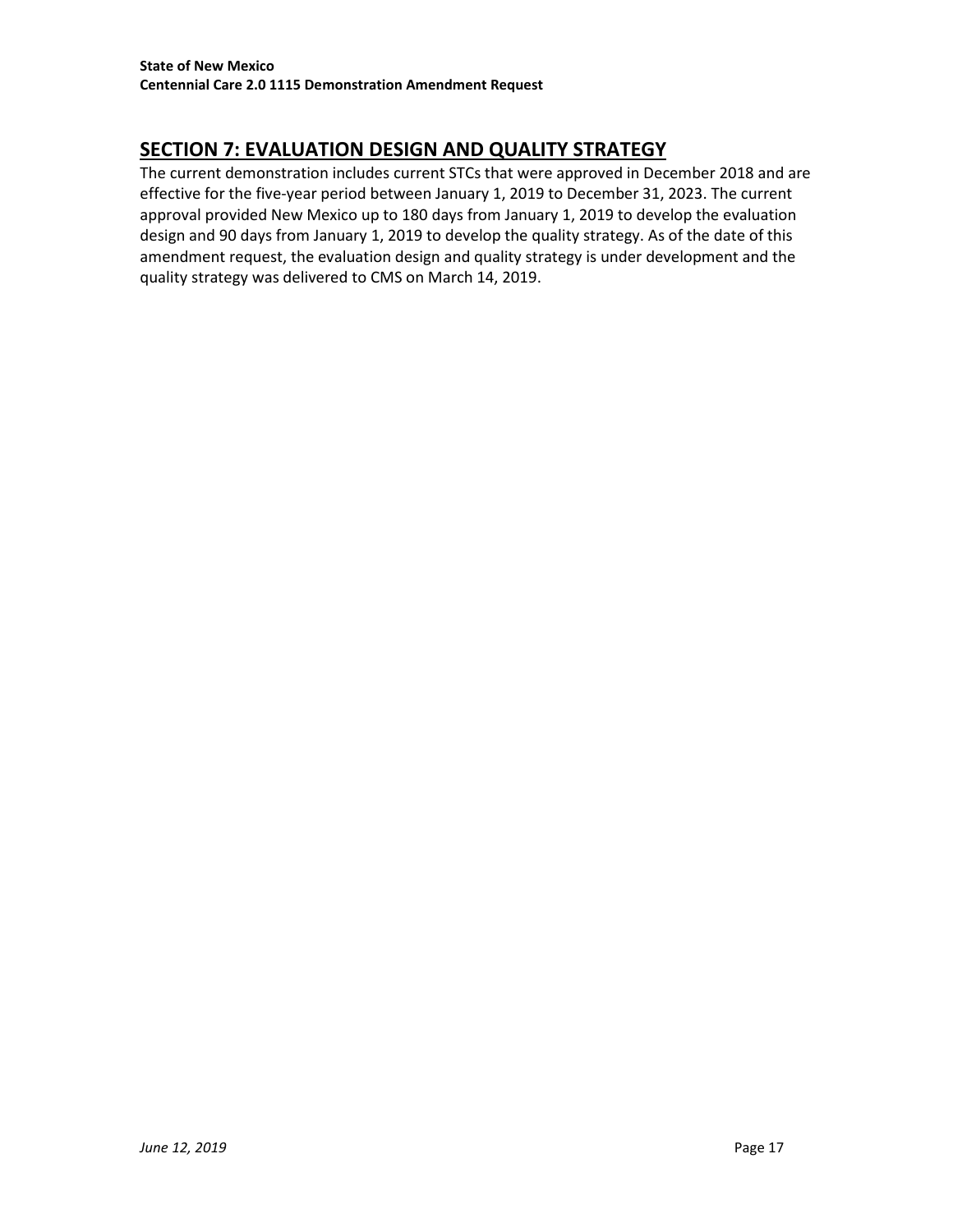# <span id="page-17-0"></span>**SECTION 8: STATE PUBLIC NOTICE**

### **Draft Demonstration Amendment Application**

This draft demonstration amendment application and all related documents can be found at HSD's website: [http://www.hsd.state.nm.us/centennial-care-2-0.aspx.](http://www.hsd.state.nm.us/centennial-care-2-0.aspx) The website also provides information about scheduled public input sessions including meeting dates, times and locations.

HSD published the draft demonstration amendment application on February 28, 2019. Table 3 outlines the scheduled public hearings scheduled by HSD.

#### **Table 3 – Renewal Timeline**

| Event                                                                                                                                                                       | <b>Dates</b>                     |
|-----------------------------------------------------------------------------------------------------------------------------------------------------------------------------|----------------------------------|
| Notice Period - 60-day advanced notification to Native<br>American/Tribal stakeholders regarding 1115 demonstration<br>renewal application                                  | March 1, 2019                    |
| <b>Publish Date - Draft 1115 Demonstration Amendment</b><br>Application                                                                                                     | February 28, 2019                |
| <b>Gather Feedback</b> - Draft Demonstration Amendment<br>Application Public Hearings sites:<br><b>Public meeting: Las Cruces</b><br>Public meeting: Santa Fe (MAC meeting) | April 10, 2019<br>April 15, 2019 |
| <b>Final Demonstration Application Submission to CMS</b>                                                                                                                    | June 10, 2019                    |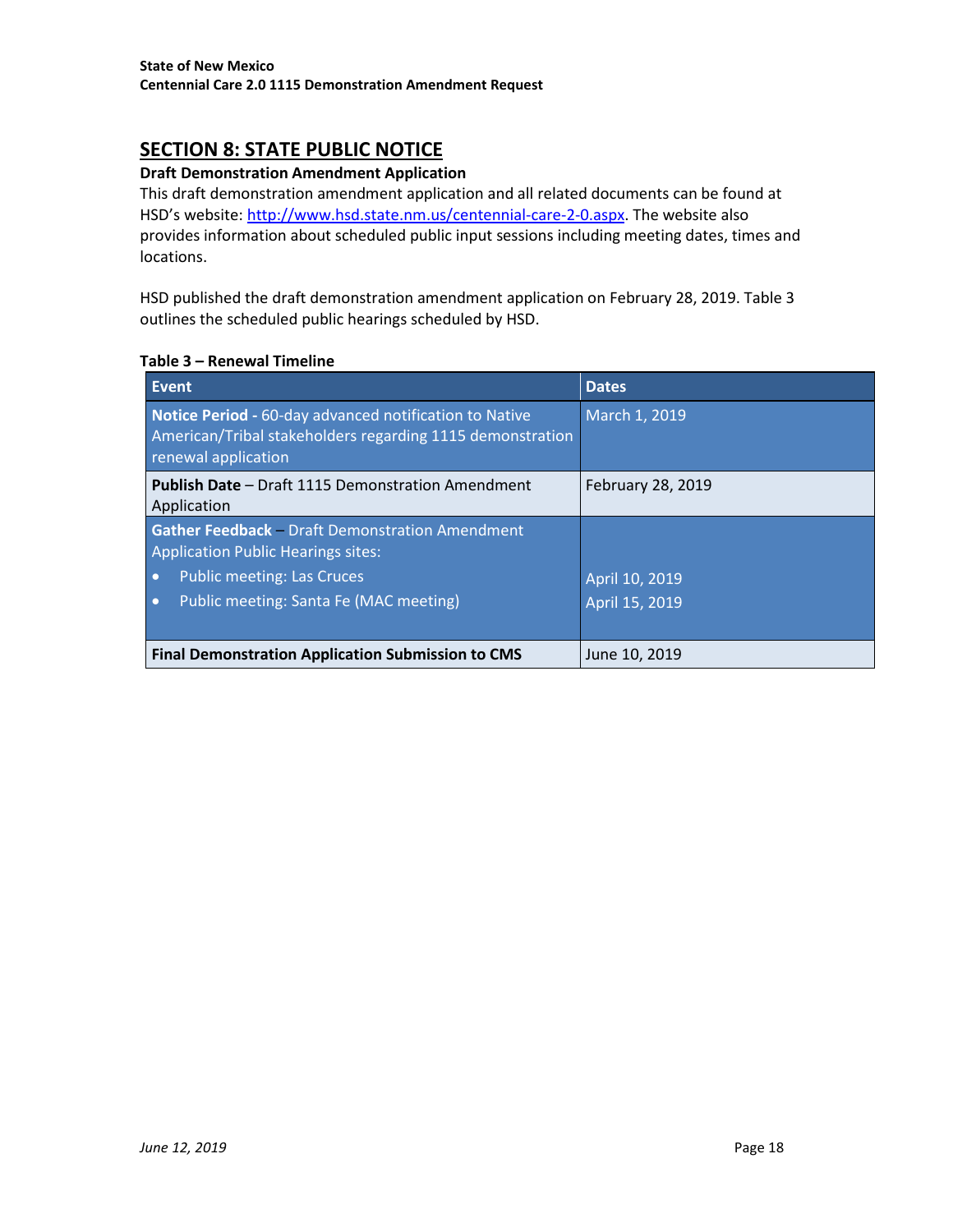# <span id="page-18-0"></span>**APPENDICES**

### <span id="page-18-1"></span>**Appendix A: Glossary**

| Acronym     | <b>Term</b>                                         |
|-------------|-----------------------------------------------------|
| <b>ABCB</b> | Agency-Based Community Benefit                      |
| ABP         | Alternative Benefit Plan                            |
| CB          | <b>Community Benefit</b>                            |
| <b>CFR</b>  | Code of Federal Regulations                         |
| <b>CHV</b>  | <b>Centennial Home Visiting</b>                     |
| <b>CHIP</b> | Children's Health Insurance Program                 |
| <b>CMS</b>  | <b>Centers for Medicare &amp; Medicaid Services</b> |
| <b>ED</b>   | <b>Emergency Department</b>                         |
| <b>FPL</b>  | <b>Federal Poverty Limit</b>                        |
| <b>HCBS</b> | Home and Community-Based Services                   |
| <b>HSD</b>  | New Mexico's Human Services Department              |
| <b>LTSS</b> | Long Term Services and Supports                     |
| MAGI        | Modified adjusted gross income                      |
| <b>MCO</b>  | Managed Care Organization                           |
| <b>MEG</b>  | <b>Medicaid Eligibility Group</b>                   |
| <b>NF</b>   | <b>Nursing Facility</b>                             |
| <b>NFP</b>  | Nurse Family Partnership                            |
| NF LOC      | Nursing Facility Level of Care                      |
| <b>NM</b>   | <b>New Mexico</b>                                   |
| <b>NMAC</b> | New Mexico Administrative Code                      |
| <b>PAT</b>  | <b>Parents as Teachers</b>                          |
| <b>SDCB</b> | Self-Directed Community Benefit                     |
| <b>STC</b>  | <b>Special Terms and Conditions</b>                 |
| <b>SUD</b>  | Substance Use Disorder                              |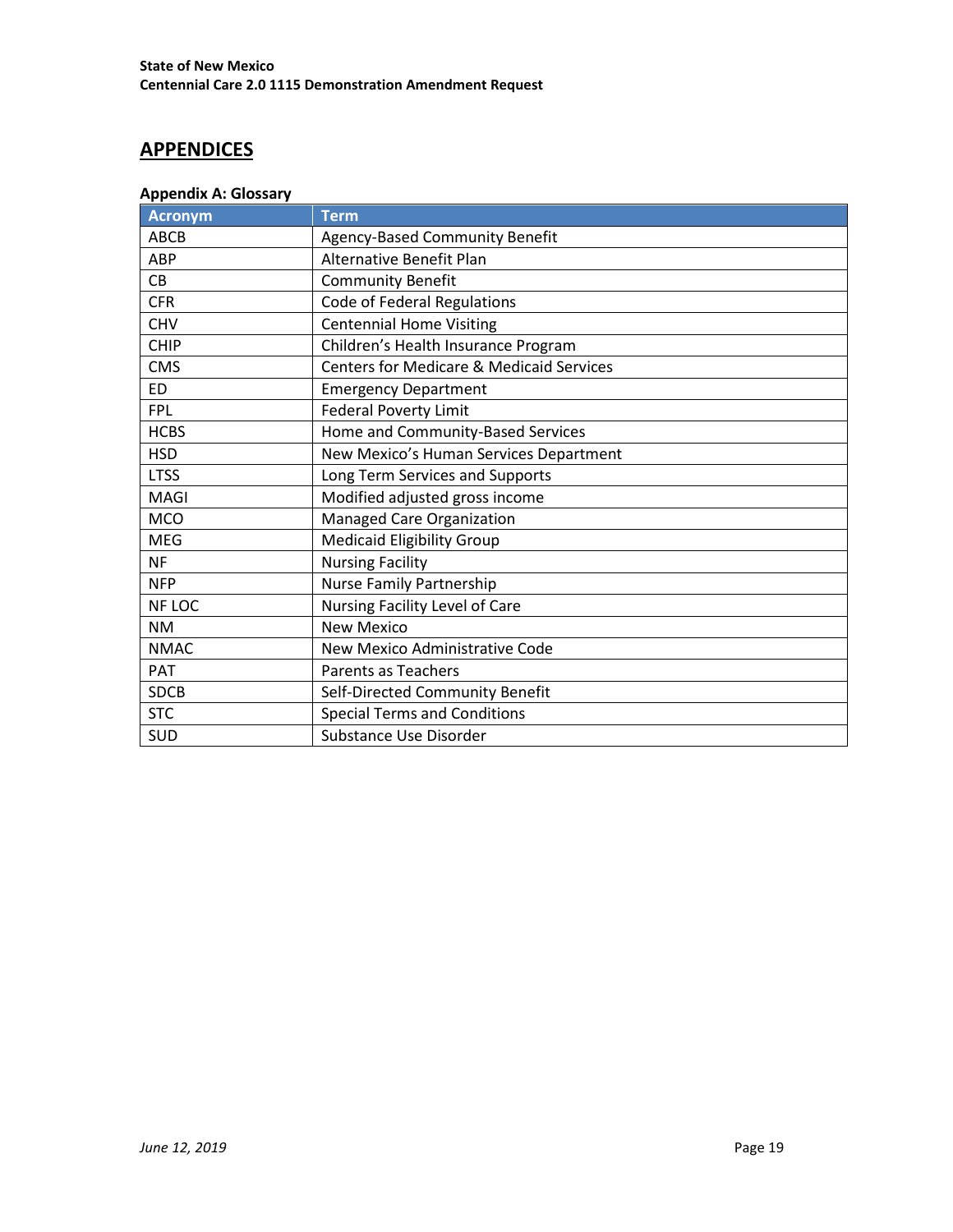### <span id="page-19-0"></span>**Appendix B: Interim Evaluation Report**

The interim evaluation report is available on HSD's website at: [http://www.hsd.state.nm.us/uploads/files/Public%20Information/Centennial%20Care/Final%20](http://www.hsd.state.nm.us/uploads/files/Public%20Information/Centennial%20Care/Final%20Waiver%20Documents/Appendix%20B%20-%20Interim%20Evaluation%20Report.pdf) [Waiver%20Documents/Appendix%20B%20-%20Interim%20Evaluation%20Report.pdf](http://www.hsd.state.nm.us/uploads/files/Public%20Information/Centennial%20Care/Final%20Waiver%20Documents/Appendix%20B%20-%20Interim%20Evaluation%20Report.pdf)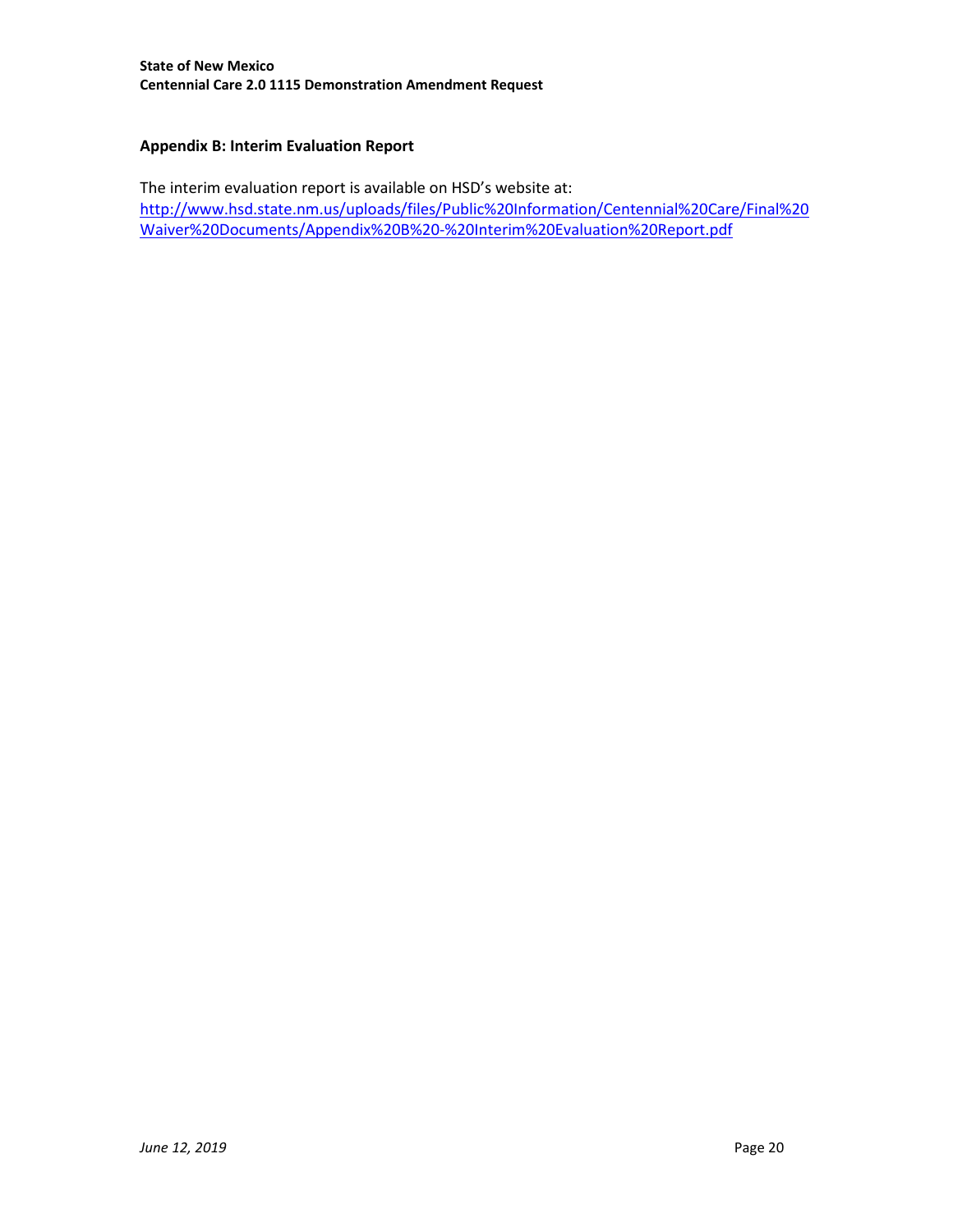### <span id="page-20-0"></span>**Appendix C: State Public Notices**

Attached are the copies of the following documents demonstrating HSD's adherence to the public notice requirements set forth under 42 CFR Part 431.408.

### **Public Notice**

- 1. 30-day state public notice and comment period on the Centennial Care 2.0 demonstration amendment providing a comprehensive program description, February 28, 2019
	- a. HSD website: <https://www.hsd.state.nm.us/centennial-care-2-0.aspx>
- 2. Public notice (abbreviated notice) in the state's newspaper with the widest circulation
	- a. Las Cruces Sun-News, March 1, 2019, re: public meetings in Las Cruces and Santa Fe
	- b. Albuquerque Journal, March 1, 2019, re: public meetings in Las Cruces and Santa Fe
- 3. Proposal posting (abbreviated notice) via HSD's electronic mailing lists
	- a. Letter and email distribution, March 1, 2019, re: public hearings, website posting and public comment submission

### **Public Hearings on the 1115 Demonstration Amendment**

- 1. Public meetings in Las Cruces, April 10, 2019
	- a. Presentation, Centennial Care 2.0, 1115 Demonstration Amendment Public **Hearing**
- 2. MAC Meeting Santa Fe, April 15, 2019, Public Hearing
	- a. Agenda
	- b. Presentation, Centennial Care 2.0, 1115 Demonstration Amendment, Public **Hearing**

All documents related to the above public notices and input is available on HSD's website at <https://www.hsd.state.nm.us/centennial-care-2-0.aspx>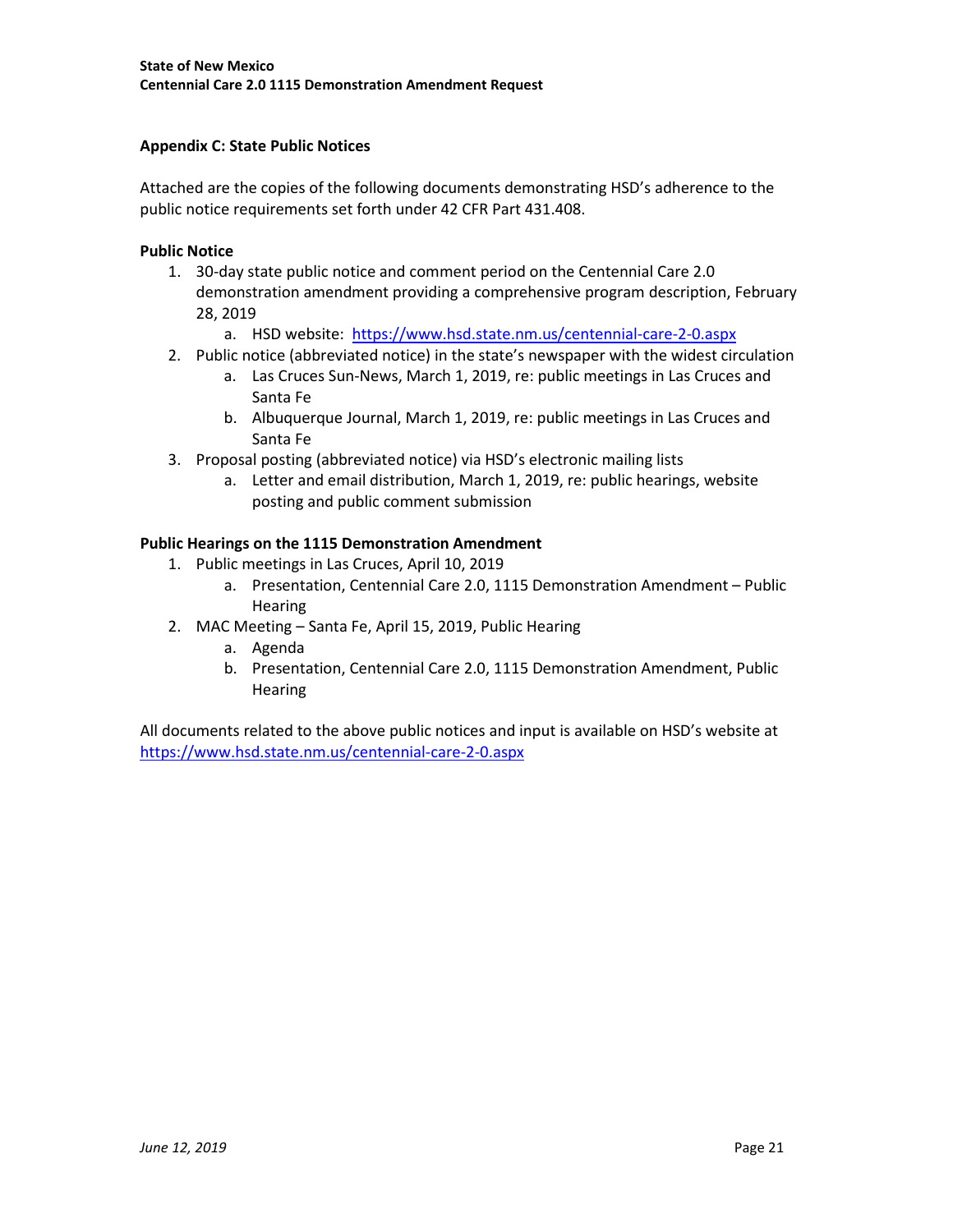## <span id="page-21-0"></span>**Appendix D: Summary of Stakeholder Feedback (including Feedback from Federally Recognized Tribal Nations) and State Response**

HSD has tracked comments received since the Draft Centennial Care 2.0 1115 Demonstration Amendment was released on February 28, 2019. Attached are the following documents demonstrating the feedback the feedback received on the draft waiver application.

- 1. Summary of comments received and HSD's response to the Centennial Care 2.0 1115 Demonstration Amendment Request is available on HSD's website at: <https://www.hsd.state.nm.us/centennial-care-2-0.aspx>
- 2. Comprehensive public comments on the Draft 1115 Demonstration Amendment is available on HSD's website at: <https://www.hsd.state.nm.us/centennial-care-2-0.aspx>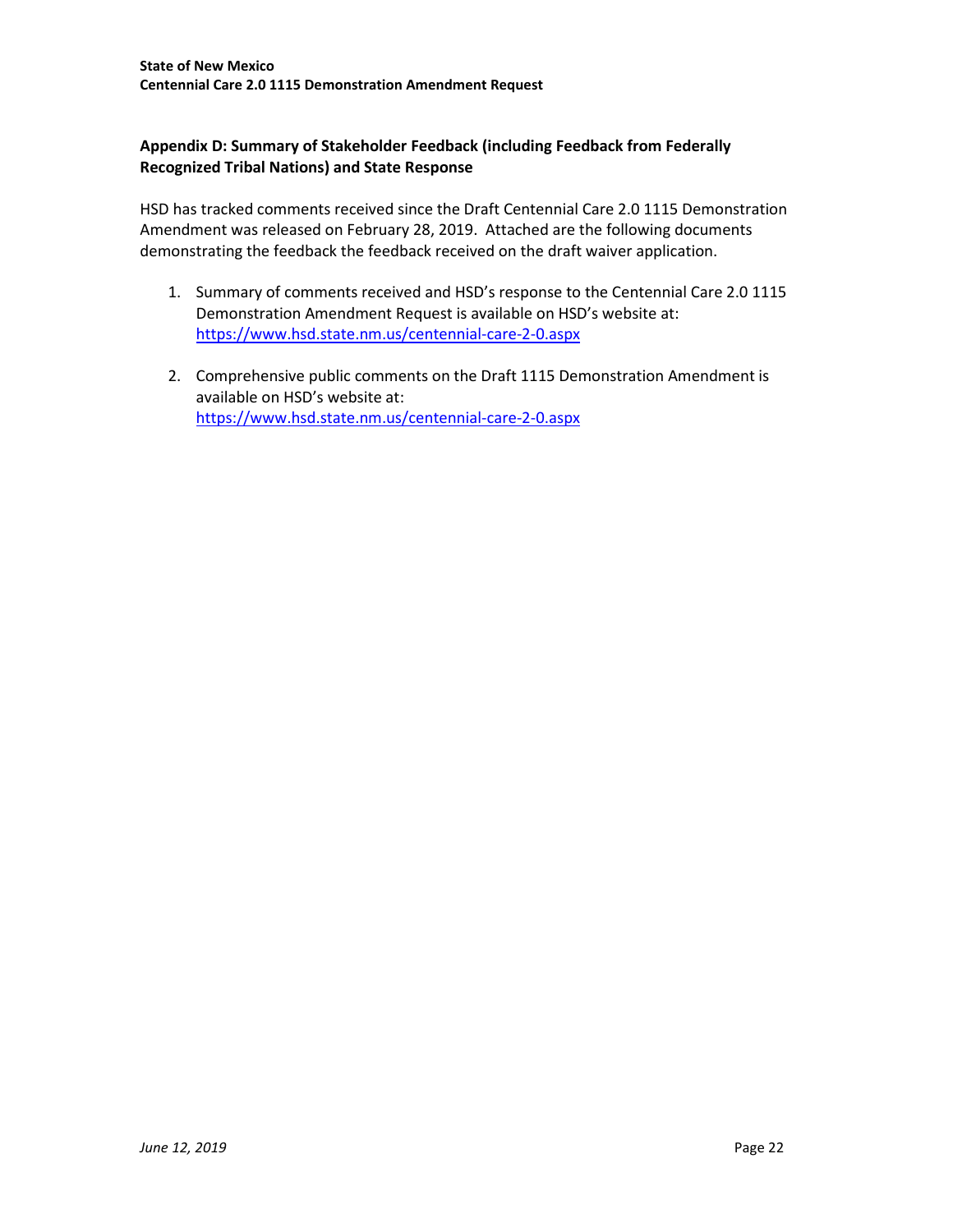## <span id="page-22-0"></span>**Appendix E: Documents Demonstrating Quality**

Attached are the following documents that provide strong evidence of HSD's commitment to quality currently and ongoing:

- 1. Centennial Care 1.0 Quality Strategy is available on HSD's website at: <http://www.hsd.state.nm.us/providers/2017-nm-quality-strategy-final.pdf>
- 2. EQRO Summary Reports are available on HSD's website at: [http://www.hsd.state.nm.us/uploads/files/Public%20Information/Centennial%20Care/F](http://www.hsd.state.nm.us/uploads/files/Public%20Information/Centennial%20Care/Final%20Waiver%20Documents/Appendix%20E_2%20-%20EQRO%20Summary%20Report.pdf) [inal%20Waiver%20Documents/Appendix%20E\\_2%20-](http://www.hsd.state.nm.us/uploads/files/Public%20Information/Centennial%20Care/Final%20Waiver%20Documents/Appendix%20E_2%20-%20EQRO%20Summary%20Report.pdf) [%20EQRO%20Summary%20Report.pdf](http://www.hsd.state.nm.us/uploads/files/Public%20Information/Centennial%20Care/Final%20Waiver%20Documents/Appendix%20E_2%20-%20EQRO%20Summary%20Report.pdf)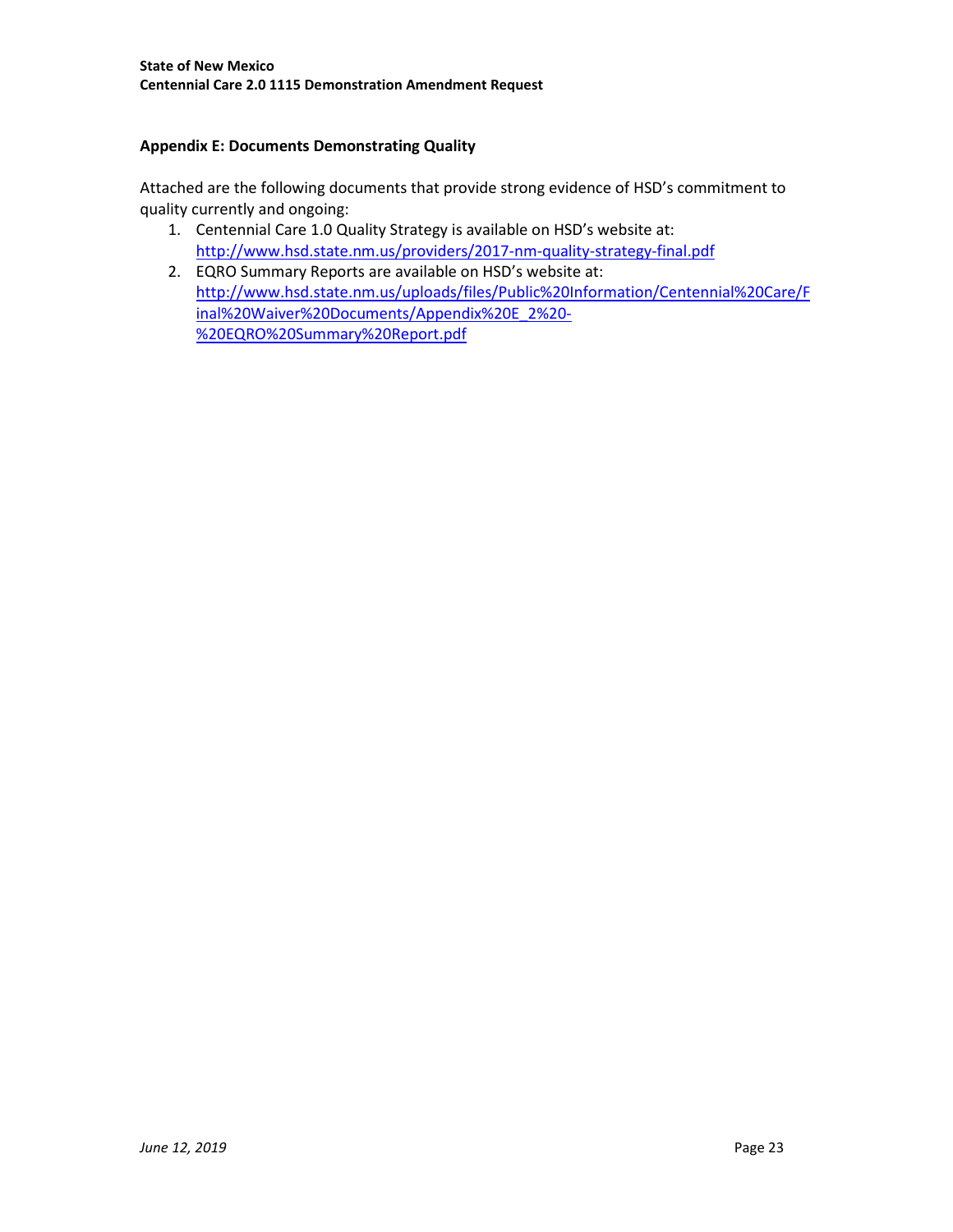# <span id="page-23-0"></span>**Appendix F: Centennial Care 2.0 Eligibility Groups**

Mandatory and optional state plan groups described below derive their eligibility through the Medicaid State Plan, and are subject to all applicable Medicaid laws and regulations in accordance with the Medicaid State Plan, except as expressly waived and as described in the current 1115 Demonstration Standard Terms and Conditions.

- Table 4 describes the mandatory State Plan populations included in Centennial Care 2.0;
- Table 5 describes the optional State Plan populations included in Centennial Care 2.0; and
- Table 6 below, describes the beneficiary eligibility groups who are made eligible for benefits by virtue of the expenditure authorities expressly granted in this demonstration (i.e. the 217-like group).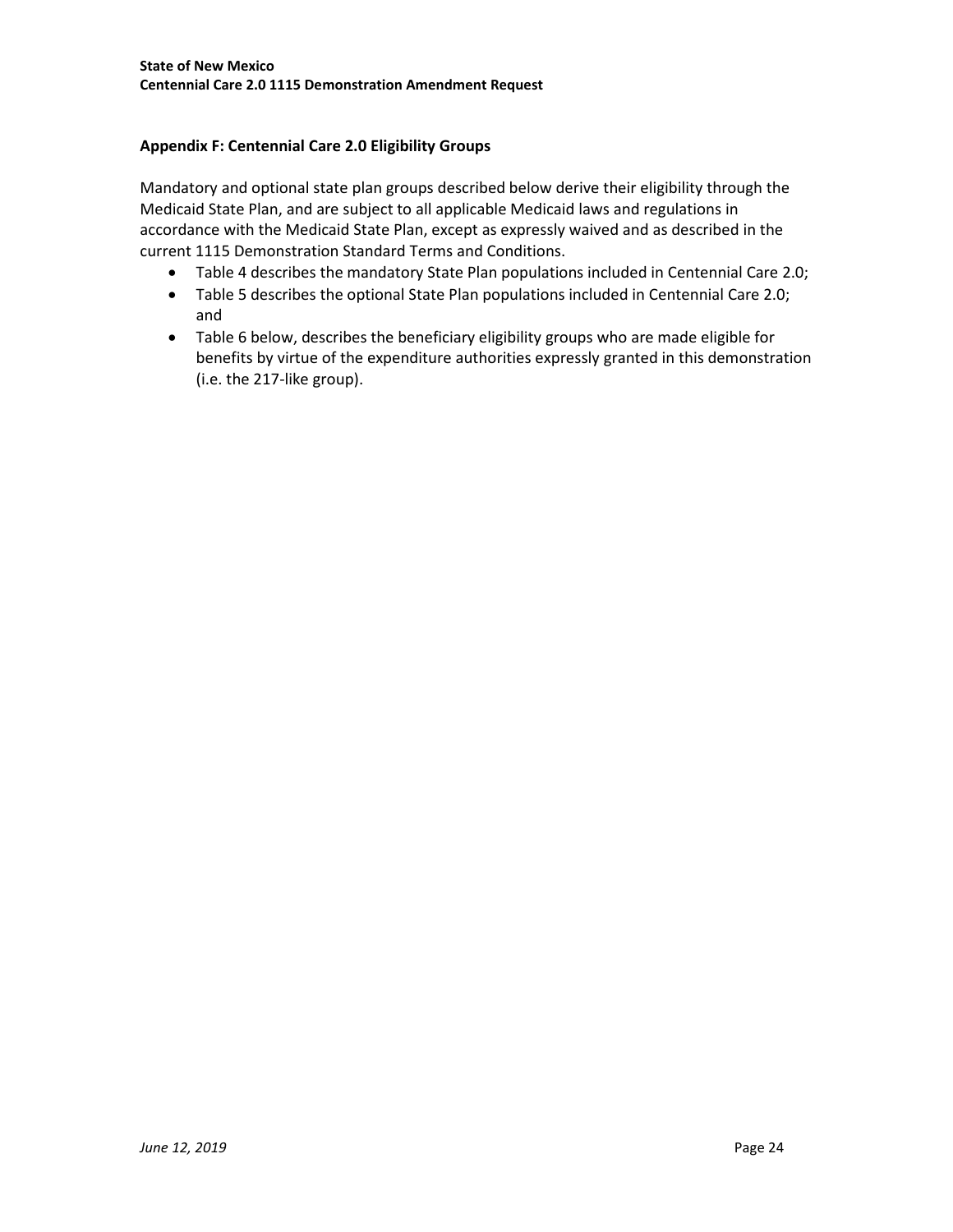| A.<br><b>Mandatory</b><br><b>Medicaid Eligibility</b><br><b>Groups in State</b><br>Plan | <b>B.</b><br><b>Description Statutory/</b><br><b>Regulatory Citations</b>                                                                                                                       | C.<br><b>Limitations on</b><br>inclusion in<br><b>Centennial Care</b><br>2.0? | D.<br><b>MEG for Budget</b><br><b>Neutrality</b> |
|-----------------------------------------------------------------------------------------|-------------------------------------------------------------------------------------------------------------------------------------------------------------------------------------------------|-------------------------------------------------------------------------------|--------------------------------------------------|
| Parents/Caretaker<br>Relatives                                                          | Low Income Families (1931)<br>42 CFR 435.110                                                                                                                                                    | No                                                                            | <b>TANF and Related</b>                          |
| <b>Transitional Medical</b><br>Assistance                                               | Families with 12 month<br>extension due to earnings<br>• $$408(a)(11)(A)$<br>No<br>• $$1931(c)(2)$<br>• \$1925<br>• $$1902(a)(52)$ and $1902(e)(1)$                                             |                                                                               | <b>TANF and Related</b>                          |
| Extension due to<br><b>Spousal Support</b>                                              | Families with 4 month<br>extension due to increased<br>collection of spousal support<br>• $$408(a)(11)(B)$<br>• $$1931(c)(1)$<br>42 CFR 435.115                                                 | No                                                                            | <b>TANF and Related</b>                          |
| Pregnant Women                                                                          | Consolidated group for pregnant<br>women<br>• §§1902(a)(10)(A)(i)(III) and (IV)<br>• §§1902(a)(10)(A)(ii)(I), (IV)<br>and $(IX)$<br>• $$1931(b)$ and (d)<br>42 CFR 435.116                      | No                                                                            | <b>TANF and Related</b>                          |
| Children under Age<br>19                                                                | Consolidated group for children<br>under age 19<br>• §§1902(a)(10)(A)(i)(III), (IV),<br>(VI) and (VII)<br>• §§1902(a)(10)(A)(ii)(IV)<br>and $(IX)$<br>• $$1931(b)$ and (d)<br>42 CFR 435.118    | No                                                                            | <b>TANF and Related</b>                          |
| <b>Continuous Eligibility</b><br>for Hospitalized<br>Children                           | Children eligible under 42 CFR<br>435.118 receiving inpatient<br>services who lose eligibility<br>because of age must be covered<br>through an inpatient stay<br>\$1902(e)(7)<br>42 CFR 435.172 | No.                                                                           | <b>TANF and Related</b>                          |
| <b>Deemed Newborns</b>                                                                  | Newborns deemed eligible for<br>one year<br>§1902(e)(4) 42<br>CFR 435.117                                                                                                                       | No                                                                            | <b>TANF and Related</b>                          |

## **Table 4 – Mandatory State Plan Populations**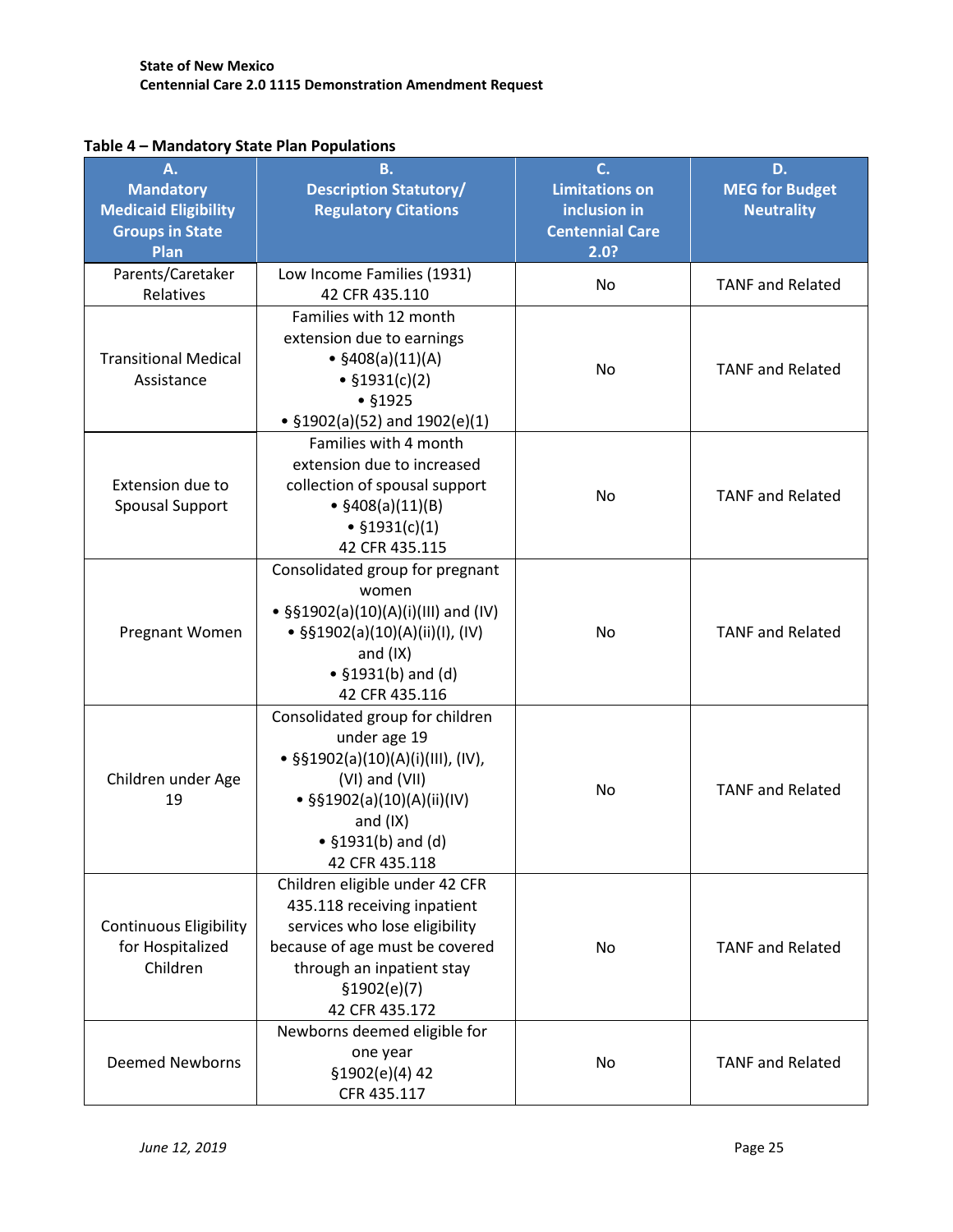| Α.<br><b>Mandatory</b><br><b>Medicaid Eligibility</b><br><b>Groups in State</b><br>Plan | <b>B.</b><br><b>Description Statutory/</b><br><b>Regulatory Citations</b>                                                                                                                 | C.<br><b>Limitations on</b><br>inclusion in<br><b>Centennial Care</b><br>2.0? | D.<br><b>MEG for Budget</b><br><b>Neutrality</b>                                                 |
|-----------------------------------------------------------------------------------------|-------------------------------------------------------------------------------------------------------------------------------------------------------------------------------------------|-------------------------------------------------------------------------------|--------------------------------------------------------------------------------------------------|
| <b>Adoption Assistance</b><br>and Foster Care<br>Children                               | Children receiving IV-E foster<br>care or guardianship<br>maintenance payments or with<br>IV-E adoption assistance<br>agreements<br>• $$1902(a)(10)(i)(1)$<br>• §473(b)(3) 42 CFR 435.145 | No                                                                            | <b>TANF and Related</b>                                                                          |
| <b>Former Foster Care</b><br>Children                                                   | Former foster care children<br>under age 26 not eligible for<br>another mandatory group<br>1902(a)(10)(A)(i)(IX)<br>42 CFR 435.150                                                        | No                                                                            | <b>TANF and Related</b>                                                                          |
| Adult group                                                                             | Non-pregnant individuals age 19<br>through 64 with income at or<br>below 133% FPL<br>1902(a)(10)(A)(i)(VIII)<br>42 CFR 435.119                                                            | No                                                                            | <b>VIII Group</b>                                                                                |
| Aged, Blind, and<br><b>Disabled</b>                                                     | Individuals receiving SSI cash<br>benefits<br>1902(a)(10)(A)(i)(II)<br>Disabled children no longer<br>eligible for SSI benefits because<br>of a change in the definition of<br>disability | No                                                                            | SSI Medicaid only (if<br>not eligible for<br>Medicare)<br>SSI Dual (if eligible for<br>Medicare) |
| Aged, Blind, and<br>Disabled                                                            | Individuals under age 21 eligible<br>for Medicaid in the month they<br>apply for SSI<br>1902(a)(10(A)(i)(II)(cc)                                                                          | <b>No</b>                                                                     | SSI Medicaid only (if<br>not eligible for<br>Medicare)<br>SSI Dual (if eligible for<br>Medicare) |
| Aged, Blind, and<br><b>Disabled</b>                                                     | Disabled individual whose<br>earning exceed SSI substantial<br>gainful activity level<br>1902(a)(10)(A)(i)(II)<br>1619(a)                                                                 | No                                                                            | SSI Medicaid only (if<br>not eligible for<br>Medicare)<br>SSI Dual (if eligible for<br>Medicare) |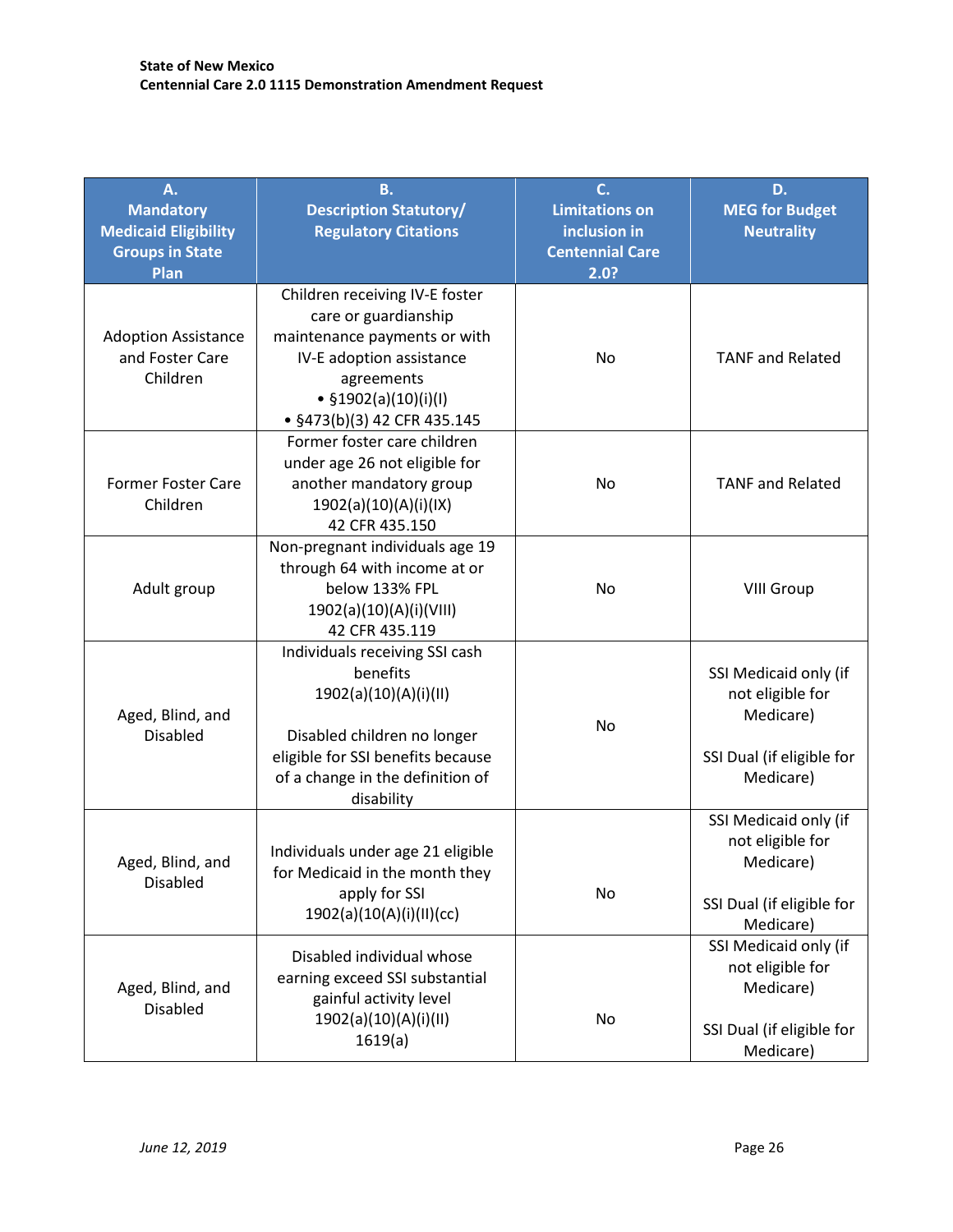| A.<br><b>Mandatory Medicaid</b><br><b>Eligibility Groups in</b><br><b>State Plan</b> | <b>B.</b><br><b>Description Statutory/</b><br><b>Regulatory Citations</b>                                                                                                                                     | C.<br><b>Limitations on</b><br>inclusion in<br><b>Centennial Care</b><br>2.0? | D.<br><b>MEG for Budget</b><br><b>Neutrality</b>                                                 |
|--------------------------------------------------------------------------------------|---------------------------------------------------------------------------------------------------------------------------------------------------------------------------------------------------------------|-------------------------------------------------------------------------------|--------------------------------------------------------------------------------------------------|
| Aged, Blind, and<br><b>Disabled</b>                                                  | Individuals receiving mandatory<br>state supplements<br>No<br>42 CFR 435.130                                                                                                                                  |                                                                               | SSI Medicaid only (if<br>not eligible for<br>Medicare)<br>SSI Dual (if eligible for<br>Medicare) |
| Aged, Blind, and<br><b>Disabled</b>                                                  | Institutionalized individuals<br>continuously eligible for SSI in<br>December 1973<br>42 CFR 435.132<br>No<br><b>Blind and disabled individuals</b><br>eligible for SSI in December<br>1973<br>42 CFR 435.133 |                                                                               | SSI Medicaid only (if<br>not eligible for<br>Medicare)<br>SSI Dual (if eligible for<br>Medicare) |
| Aged, Blind, and<br><b>Disabled</b>                                                  | Individuals who would be<br>eligible for SSI except for the<br>increase in OASDI benefits<br>under Public Law 92-336<br>42 CFR 435.134                                                                        | No                                                                            | SSI Medicaid only (if<br>not eligible for<br>Medicare)<br>SSI Dual (if eligible for<br>Medicare) |
| Aged, Blind, and<br><b>Disabled</b>                                                  | Individuals ineligible for SSI<br>because of requirements<br>inapplicable in Medicaid<br>42 CFR 435.122                                                                                                       | <b>No</b>                                                                     | SSI Medicaid only (if<br>not eligible for<br>Medicare)<br>SSI Dual (if eligible for<br>Medicare) |
| Aged, Blind, and<br><b>Disabled</b>                                                  | Disabled widows and widowers<br>Early widows/widowers 1634(b)<br>42 CFR 435.138                                                                                                                               | No                                                                            | SSI Medicaid only (if<br>not eligible for<br>Medicare)<br>SSI Dual (if eligible for<br>Medicare) |
| Aged, Blind, and<br><b>Disabled</b>                                                  | Individuals who become<br>ineligible for SSI as a result of<br>OASDI cost-of- living increases<br>received after April 1977<br>42 CFR 435.135                                                                 | No                                                                            | SSI Medicaid only (if<br>not eligible for<br>Medicare)<br>SSI Dual (if eligible for<br>Medicare) |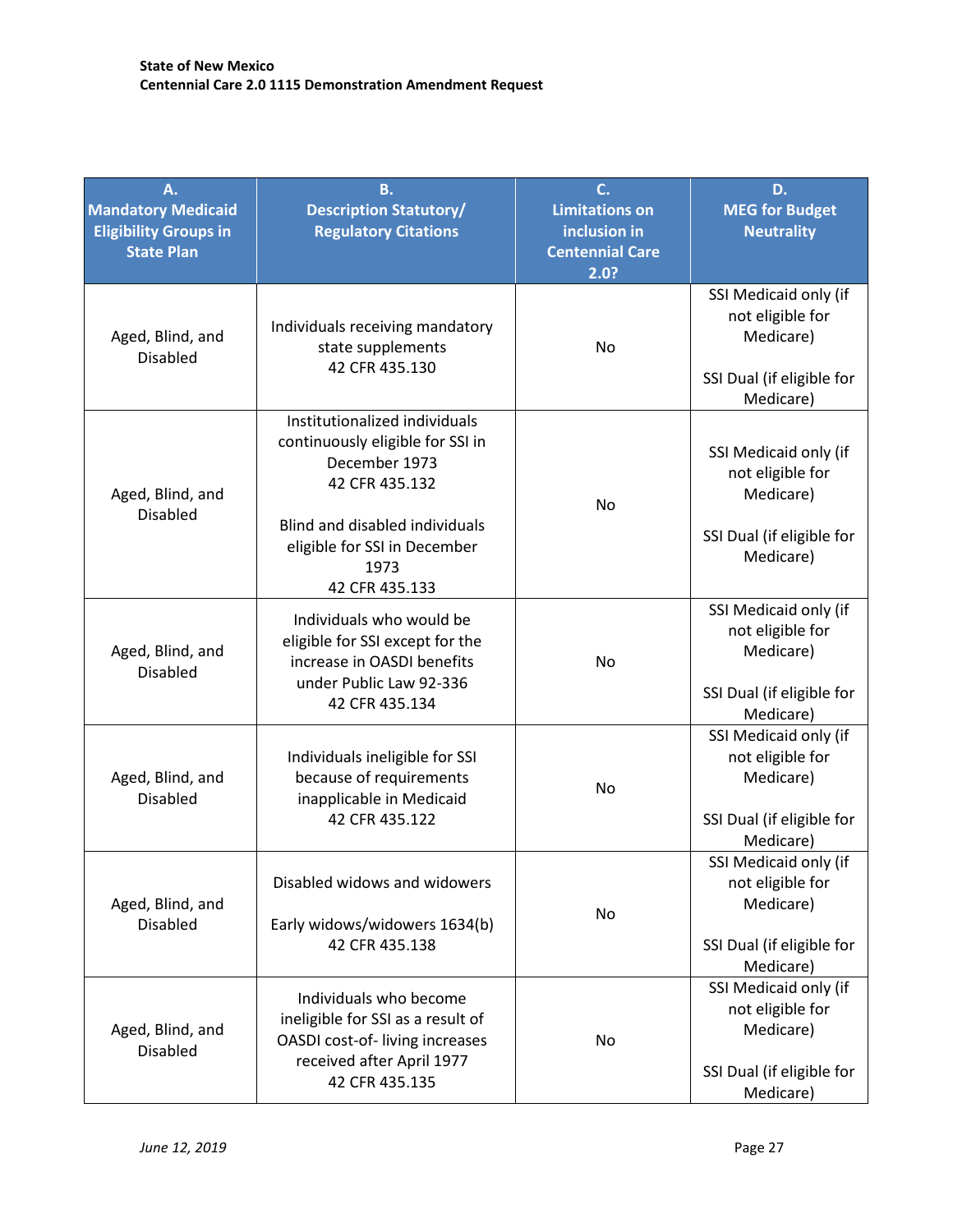| Α.<br><b>Mandatory</b><br><b>Medicaid Eligibility</b><br><b>Groups in State</b><br>Plan | <b>B.</b><br><b>Description Statutory/</b><br><b>Regulatory Citations</b>                                                                                                                                                 | $\overline{C}$ .<br><b>Limitations on</b><br>inclusion in<br><b>Centennial Care</b><br>2.0? | D.<br><b>MEG for Budget</b><br><b>Neutrality</b>                                                 |
|-----------------------------------------------------------------------------------------|---------------------------------------------------------------------------------------------------------------------------------------------------------------------------------------------------------------------------|---------------------------------------------------------------------------------------------|--------------------------------------------------------------------------------------------------|
| Aged, Blind, and<br><b>Disabled</b>                                                     | 1939(a)(5)(E) Disabled adult<br>children<br>1634(c)                                                                                                                                                                       | <b>No</b>                                                                                   | SSI Medicaid only (if<br>not eligible for<br>Medicare)<br>SSI Dual (if eligible for<br>Medicare) |
| Aged, Blind, and<br><b>Disabled</b>                                                     | Disabled individuals whose<br>earnings are too high to receive<br>SSI cash<br>1619(b)                                                                                                                                     | <b>No</b>                                                                                   | SSI Medicaid only (if<br>not eligible for<br>Medicare)<br>SSI Dual (if eligible for<br>Medicare) |
| Aged, Blind, and<br><b>Disabled</b>                                                     | Individuals who are in a medical<br>institution for at least 30<br>consecutive days with gross<br>income that does not exceed<br>300% of the SSI income<br>standard<br>1902(a)(10)(A)(ii)(V)<br>1905(a)<br>42 CFR 435.236 | NF LOC: Included<br>PACE: Excluded ICFMR:<br>Excluded                                       | SSI Medicaid only (if<br>not eligible for<br>Medicare)<br>SSI Dual (if eligible for<br>Medicare) |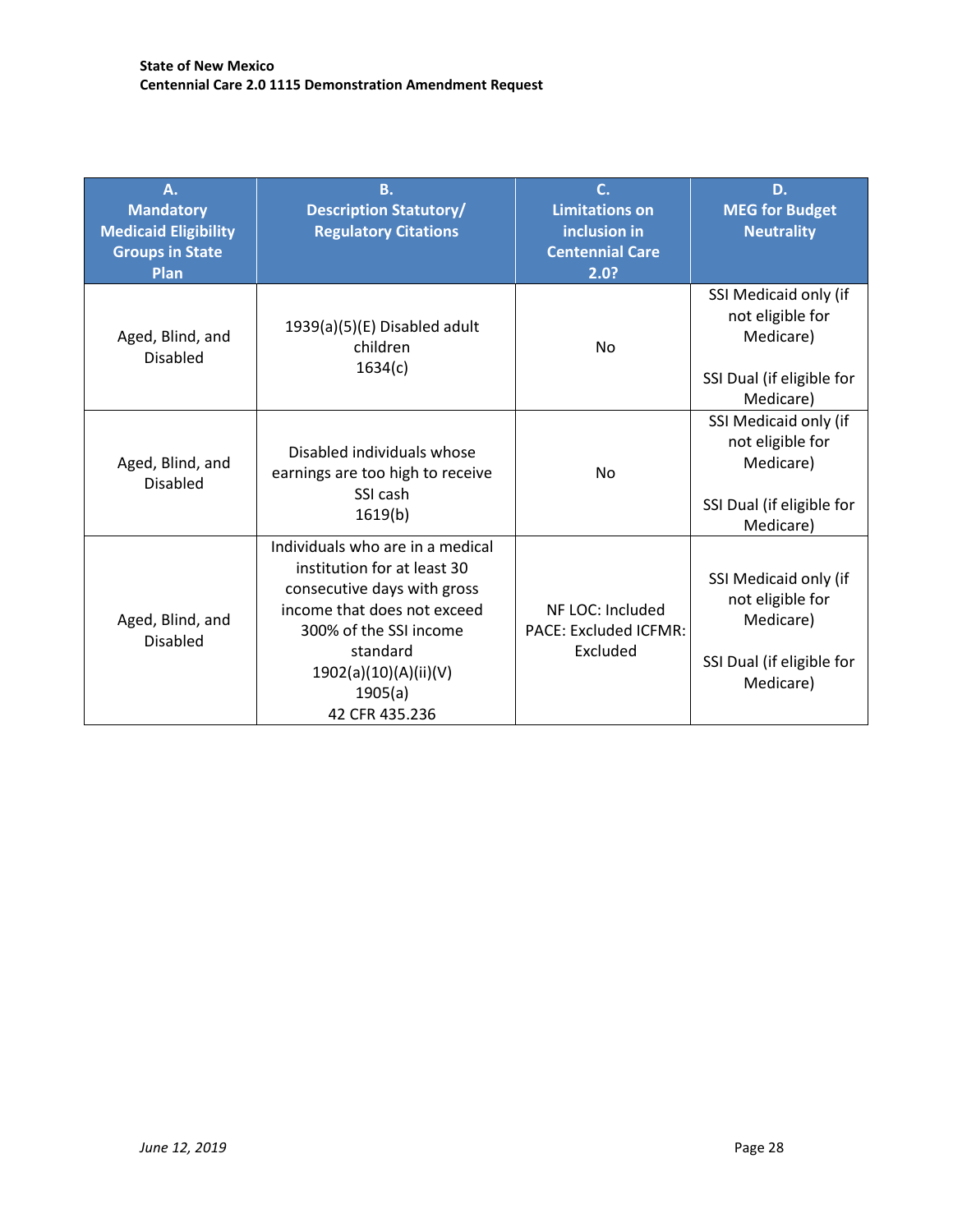| А.<br><b>Optional Medicaid</b><br><b>Eligibility Groups in</b><br><b>State Plan</b> | <b>B.</b><br><b>Description Statutory/</b><br><b>Regulatory Citations</b>                                                                                                                                                                                                                                                                                                                                                                                                                                                                  | C.<br><b>Limitations on</b><br><b>Centennial Care</b><br>2.0? | D.<br><b>MEG for Budget</b><br><b>Neutrality</b>                     |
|-------------------------------------------------------------------------------------|--------------------------------------------------------------------------------------------------------------------------------------------------------------------------------------------------------------------------------------------------------------------------------------------------------------------------------------------------------------------------------------------------------------------------------------------------------------------------------------------------------------------------------------------|---------------------------------------------------------------|----------------------------------------------------------------------|
| <b>Optional Targeted Low</b><br>Income Children                                     | Optional group for uninsured<br>children under age 6<br>1902(a)(10)(A)(ii)(XIV)<br>42 CFR 435.229<br>Note: If sufficient Title XXI<br>allotment is available as<br>described under STC 84,<br>uninsured individuals in this<br>eligibility group are funded<br>through the Title XXI allotment.<br>Insured individuals in this<br>eligibility group are funded<br>through Title XIX, and if Title XXI<br>funds are exhausted as described<br>in STC 85, then all individuals in<br>this eligibility group are funded<br>through Title XIX. | No                                                            | If Title XIX: TANF<br>and Related<br>If Title XXI: MCHIP<br>Children |
| <b>Optional Reasonable</b><br>Classification of Children                            | Optional group for children under<br>age 19 not eligible for a<br>mandatory group<br>§§1902(a)(10)(A)(ii)(l)<br>and $(IV)$<br>42 CFR 435.222                                                                                                                                                                                                                                                                                                                                                                                               | No                                                            | <b>TANF and Related</b>                                              |
| Independent Foster<br><b>Care Adolescents</b>                                       | Individuals under age 21 who<br>were in foster care on their 18th<br>birthday 1902(a)(10)(A)(ii)(XVII)<br>42 CFR 435.226                                                                                                                                                                                                                                                                                                                                                                                                                   | No                                                            | <b>TANF and Related</b>                                              |
| Out-of-State Former<br><b>Foster Care Children</b>                                  | Individuals under age 26 who<br>were in foster care in a state<br>other than New Mexico or<br>tribe in such other state when<br>they aged out of foster care<br>1902(a)(10)(A)(ii)(XX)<br>42 CFR 435.218                                                                                                                                                                                                                                                                                                                                   | No                                                            | <b>TANF and Related</b>                                              |

# **Table 5. Optional State Plan Populations**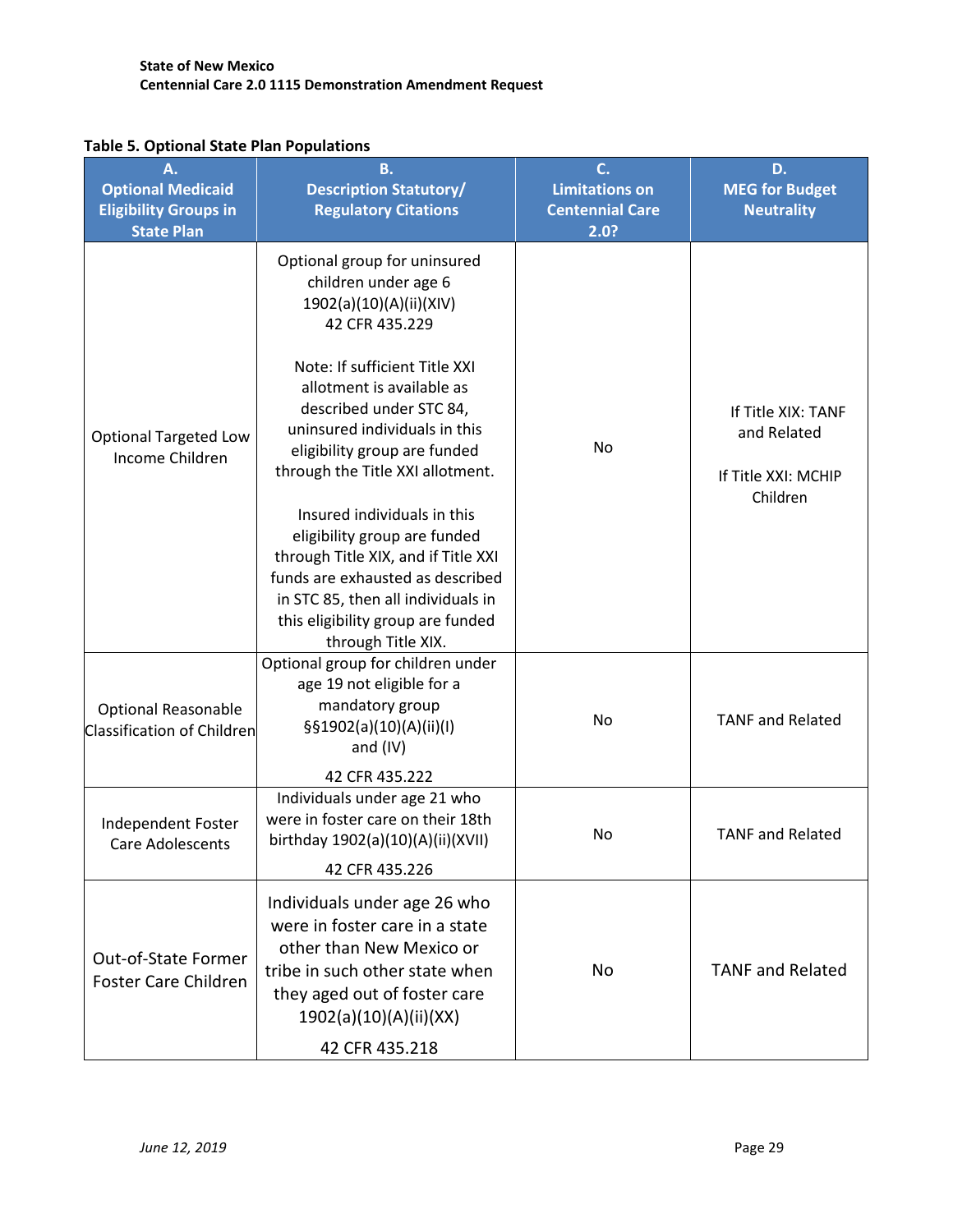| A.<br><b>Optional Medicaid</b>                                                                                   | <b>B.</b><br><b>Description Statutory/</b>                                                                                                                                                                                                                                                                                        | C.<br><b>Limitations on</b>                                                   | D.<br><b>MEG for Budget</b>                                                                                |
|------------------------------------------------------------------------------------------------------------------|-----------------------------------------------------------------------------------------------------------------------------------------------------------------------------------------------------------------------------------------------------------------------------------------------------------------------------------|-------------------------------------------------------------------------------|------------------------------------------------------------------------------------------------------------|
| <b>Eligibility Groups in</b><br><b>State Plan</b>                                                                | <b>Regulatory Citations</b>                                                                                                                                                                                                                                                                                                       | <b>Centennial Care</b><br>2.0?                                                | <b>Neutrality</b>                                                                                          |
| Aged, Blind, and<br><b>Disabled</b>                                                                              | Working disabled Individuals<br>1902(A)(10)(A)(ii)(XIII)                                                                                                                                                                                                                                                                          | No                                                                            | SSI Medicaid only (if<br>not eligible for<br>Medicare)<br>SSI Dual (if eligible for<br>Medicare)           |
| Institutionalized<br>Individuals                                                                                 | Individuals who would be eligible<br>for SSI cash if not in an institution<br>1902(a)(10)(A)(ii)(IV)<br>1905(a)<br>42 CFR 435.211                                                                                                                                                                                                 | No                                                                            | SSI<br>Medicaid only (if not<br>eligible for<br>Medicare)<br>SSI Dual (if eligible for                     |
|                                                                                                                  |                                                                                                                                                                                                                                                                                                                                   |                                                                               | Medicare)                                                                                                  |
| <b>Breast and Cervical</b><br>Cancer Program                                                                     | Uninsured individuals under 65<br>screened and found to need<br>treatment for breast or cervical<br>1902(a)(10)(A)(ii)(XVIII)<br>cancer                                                                                                                                                                                           | No                                                                            | <b>TANF and Related</b>                                                                                    |
| Home and Community<br>Based 1915(c) Waivers<br>that are continuing<br>outside the<br>demonstration(217<br>group) | 42 CFR 435.213<br>Individuals whose eligibility is<br>determined using institutional<br>eligibility and post eligibility rules<br>for individuals who are eligible as<br>specified under 42 CFR 435.217,<br>435.236 and 435.726 and section<br>1924 of the Act, through the<br>state's 1915(c) Developmentally<br>Disabled waiver | 1915(c) waiver services<br>are not provided<br>through Centennial Care<br>2.0 | <b>SSI</b><br>Medicaid only (if not<br>eligible for<br>Medicare)<br>SSI Dual (if eligible for<br>Medicare) |
| Home and Community<br>Based 1915(c) Waivers<br>that are continuing<br>outside the<br>demonstration(217<br>group) | Individuals whose eligibility is<br>determined using institutional<br>eligibility and post eligibility rules<br>for individuals who are eligible as<br>specified under 42 CFR 435.217,<br>435.236 and 435.726 and section<br>1924 of the Act, through the<br>state's 1915(c) Medically Fragile<br>waiver.                         | 1915(c) waiver services<br>are not provided<br>through Centennial<br>Care 2.0 | SSI<br>Medicaid only (if not<br>eligible for<br>Medicare)<br>SSI Dual (if eligible for<br>Medicare)        |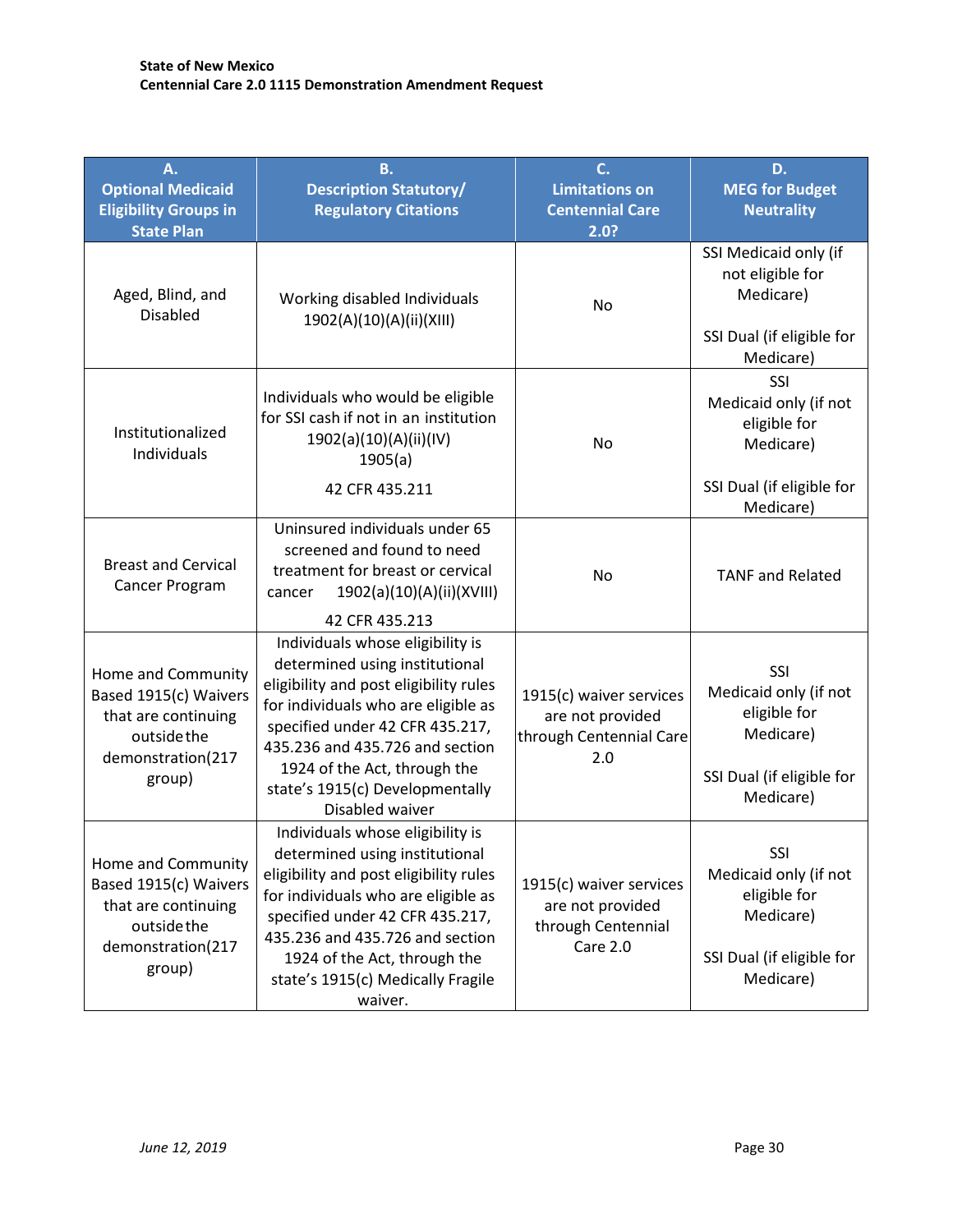| А.<br><b>Optional Medicaid</b><br><b>Eligibility Groups in</b><br><b>State Plan</b>                                     | В.<br><b>Description Statutory/</b><br><b>Regulatory Citations</b>                                                                                                                                                                                                                                                                                                                                         | C.<br><b>Limitations on</b><br><b>Centennial Care</b><br>2.0? | D.<br><b>MEG for Budget</b><br><b>Neutrality</b>                                                    |
|-------------------------------------------------------------------------------------------------------------------------|------------------------------------------------------------------------------------------------------------------------------------------------------------------------------------------------------------------------------------------------------------------------------------------------------------------------------------------------------------------------------------------------------------|---------------------------------------------------------------|-----------------------------------------------------------------------------------------------------|
| Home and Community<br>Based 1915(c) Waivers<br>that were transitioned<br>into the<br>demonstration (217-<br>like group) | Individuals whose eligibility is<br>determined using institutional<br>eligibility and post eligibility rules<br>for individuals who would only be<br>eligible in an institution in the<br>same manner as specified under<br>42 CFR 435.217, 435.236<br>and 435.726 and section 1924 of<br>the Social Security Act, if the state<br>had not eliminated its 1915(c)<br>AIDS, Colts, and Mi Via-NF<br>waivers | <b>No</b>                                                     | SSI<br>Medicaid only (if<br>not eligible for<br>Medicare)<br>SSI Dual (if eligible for<br>Medicare) |
| Home and Community<br>Based 1915(c) Waivers<br>that are continuing<br>outside of the<br>demonstration (217<br>group)    | Individuals whose eligibility is<br>determined using institutional<br>eligibility and post eligibility rules<br>for individuals who are eligible as<br>specified under 42 CFR 435.217,<br>435.236 and 435.2276 and<br>section 1924 of the Act                                                                                                                                                              | No.                                                           | SSI<br>Medicaid only (if<br>not eligible for<br>Medicare)<br>SSI Dual (if eligible for<br>Medicare) |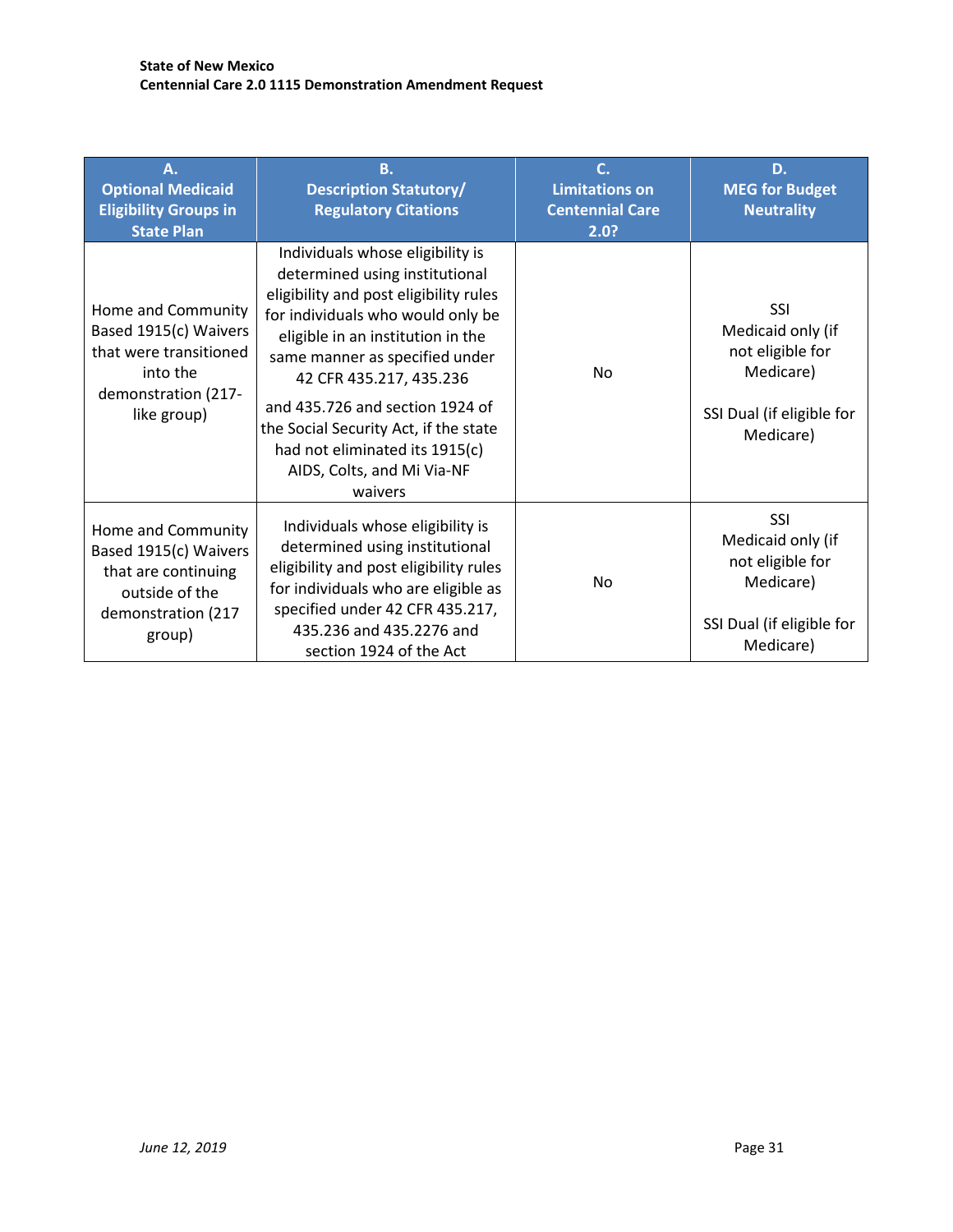| A.<br><b>Expansion Medicaid</b><br><b>Eligibility Group</b>                                     | <b>B.</b><br><b>Description Statutory/</b><br><b>Regulatory Citations</b>                                                                                                                                                                                                                                                                                                                                 | C.<br><b>Standards and</b><br><b>Methodologies</b>                                                                                                    | D.<br><b>Limitations</b><br>on inclusion<br>in<br><b>Centennial</b><br>Care 2.0? | E.<br><b>MEG for</b><br><b>Budget</b><br><b>Neutrality</b>                                                |
|-------------------------------------------------------------------------------------------------|-----------------------------------------------------------------------------------------------------------------------------------------------------------------------------------------------------------------------------------------------------------------------------------------------------------------------------------------------------------------------------------------------------------|-------------------------------------------------------------------------------------------------------------------------------------------------------|----------------------------------------------------------------------------------|-----------------------------------------------------------------------------------------------------------|
| Home and Community<br>Based 1915(c) Waivers<br>that were transitioned<br>into the demonstration | Individuals whose eligibility is<br>determined using institutional<br>eligibility and post eligibility rules<br>for individuals who would only be<br>eligible in an institution in the<br>same manner asspecified under<br>42 CFR 435.217, 435.236<br>and 435.726 and section 1924 of<br>the Social Security Act, if the state<br>had not eliminated its 1915(c)<br>AIDS, Colts, and Mi Via-NF<br>waivers | Income test:<br>300% of Federal<br><b>Benefit Rate</b><br>with Nursing<br>Facility Level of<br>Care<br>determination.<br>Resource test:<br>\$2000     | <b>No</b>                                                                        | SSI<br>Medicaid<br>only (if not<br>eligible for<br>Medicare)<br>SSI Dual (if<br>eligible for<br>Medicare) |
| (217-like group)                                                                                | Individuals whose eligibility is<br>determined using institutional<br>eligibility and post eligibility rules<br>for individuals who are eligible as<br>specified under 42 CFR 435.217,<br>435.236 and<br>435.2276 and section 1924 of the<br>Act                                                                                                                                                          | Income test:<br>300% of Federal<br><b>Benefit Rate with</b><br><b>Nursing Facility</b><br>Level of Care<br>determination.<br>Resource test:<br>\$2000 | No                                                                               | SSI<br>Medicaid<br>only (if not<br>eligible for<br>Medicare)<br>SSI Dual (if<br>eligible for<br>Medicare) |

### **Table 6. Demonstration Expansion Populations**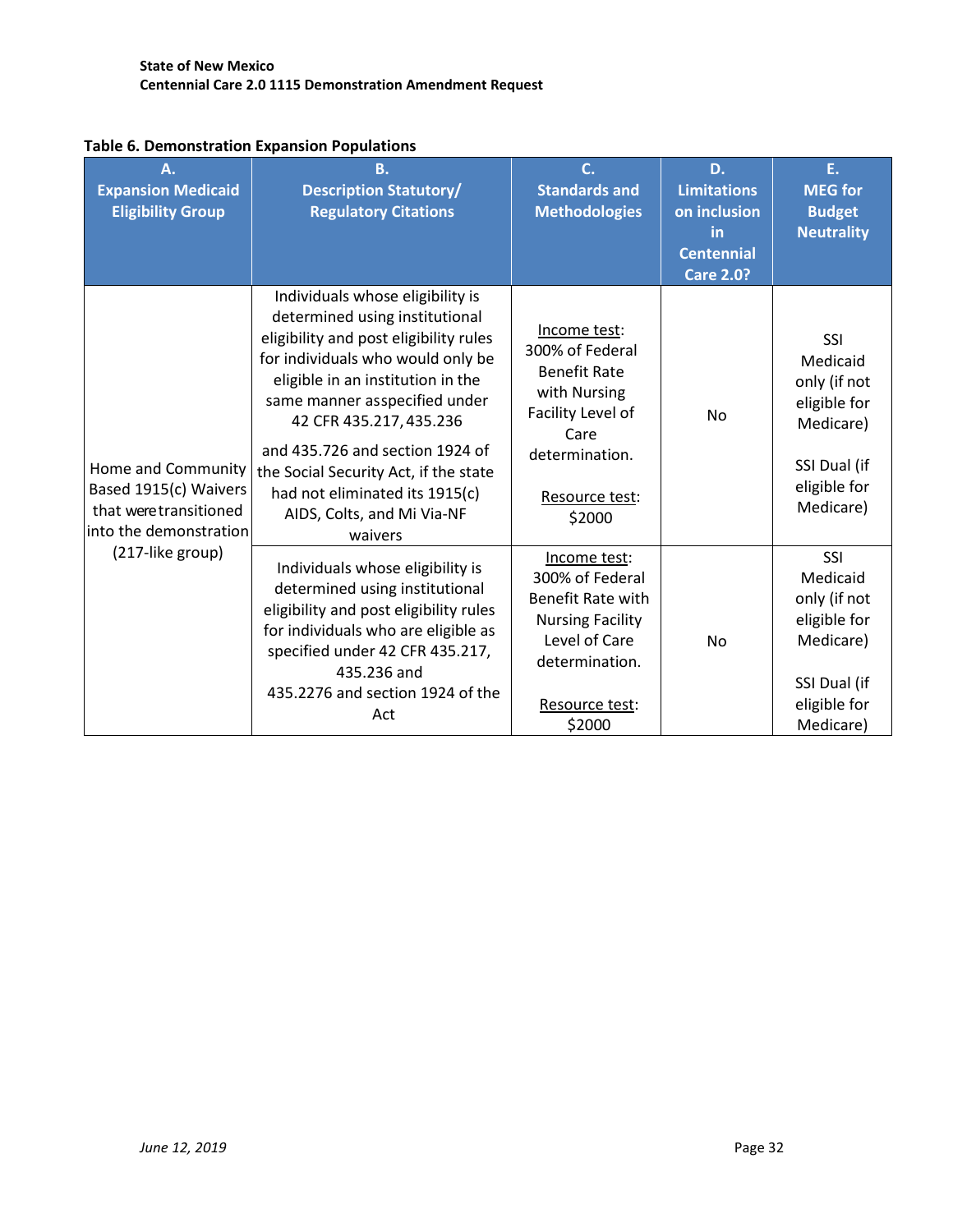### <span id="page-32-0"></span>**Appendix G: Centennial Care 2.0 Benefits**

Table 7 describes the current non-CB services, including services available under the Alternative Benefit Plan (ABP). Table 8 lists the CB services. Table 9 lists the services available only through Centennial Care 2.0 including the three new BH services

|  |  |  | Table 7 – Centennial Care 2.0 Non-Community Benefit Services |  |
|--|--|--|--------------------------------------------------------------|--|
|--|--|--|--------------------------------------------------------------|--|

| <b>Service</b>                                                                                                   | <b>Medicaid State</b> | <b>ABP</b>          |
|------------------------------------------------------------------------------------------------------------------|-----------------------|---------------------|
|                                                                                                                  | Plan                  | <b>Services</b>     |
| Accredited Residential Treatment Center Services                                                                 | x                     | x<br>Age limited    |
| Applied Behavior Analysis (ABA)                                                                                  | X                     | x<br>Age Limited    |
| Adult Psychological Rehabilitation Services                                                                      | X                     | X                   |
| <b>Ambulatory Surgical Center Services</b>                                                                       | X                     | X                   |
| <b>Anesthesia Services</b>                                                                                       | x                     | x                   |
| <b>Assertive Community Treatment Services</b>                                                                    | X                     | x                   |
| <b>Bariatric Surgery</b>                                                                                         | X                     | x<br>Lifetime limit |
| Behavior Management Skills Development Services                                                                  | X                     | x<br>Age Limited    |
| Behavioral Health Professional Services: outpatient behavioral<br>health and substance abuse services            | Χ                     | Χ                   |
| <b>Cancer Clinical Trials</b>                                                                                    | X                     | X                   |
| Case Management                                                                                                  | x                     |                     |
| <b>Comprehensive Community Support Services</b>                                                                  | x                     | X                   |
| Day Treatment Services                                                                                           | x                     | x<br>Age limited    |
| <b>Dental Services</b>                                                                                           | x                     | x                   |
| Diagnostic Imaging and Therapeutic Radiology Services                                                            | X                     | x                   |
| <b>Dialysis Services</b>                                                                                         | x                     | X                   |
| Durable Medical Equipment and Supplies                                                                           | x                     | X<br>Limits apply   |
| Emergency Services (including emergency department visits,<br>psychiatric ER, and ground/air ambulance services) | x                     | x                   |
| Experimental or Investigational Procedures, Technology or<br>Non-Drug Therapies <sup>1</sup>                     | Χ                     | X                   |

<span id="page-32-1"></span> <sup>1</sup> Experimental and investigational procedures, technologies or therapies are only available to the extent specified in MAD 8.325.6.9 or its successor regulation.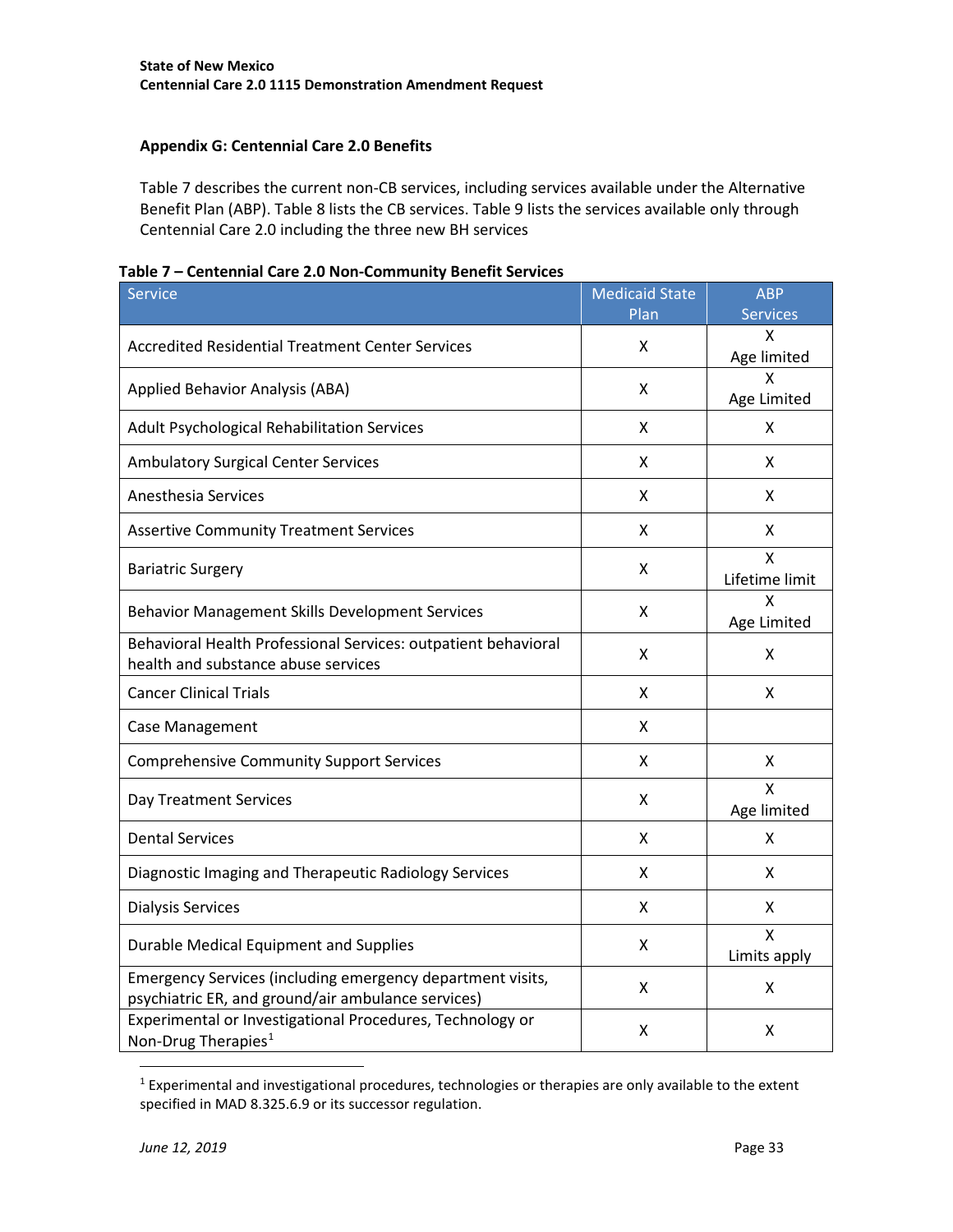| Service                                                                             | <b>Medicaid State</b> | <b>ABP</b>                                              |
|-------------------------------------------------------------------------------------|-----------------------|---------------------------------------------------------|
|                                                                                     | Plan                  | <b>Services</b>                                         |
| Early and Periodic Screening, Diagnosis and Treatment (EPSDT)                       | X                     | Χ<br>Age Limited                                        |
| <b>EPSDT Personal Care Services</b>                                                 | X                     | x<br>Age Limited                                        |
| <b>EPSDT Private Duty Nursing</b>                                                   | X                     | x<br>Age Limited                                        |
| <b>EPSDT Rehabilitation Services</b>                                                | X                     | X<br>Age Limited                                        |
| <b>Family Planning</b>                                                              | X                     | X                                                       |
| Federally Qualified Health Center Services                                          | X                     | X                                                       |
| Hearing Aids and Related Evaluations                                                | X                     |                                                         |
| <b>Home Health Services</b>                                                         | X                     | X<br>Limits apply                                       |
| <b>Hospice Services</b>                                                             | X                     | X                                                       |
| Hospital Inpatient (including Detoxification services and<br>medical/surgical care) | X                     | X                                                       |
| <b>Hospital Outpatient</b>                                                          | X                     | X                                                       |
| Inpatient Hospitalization in Freestanding Psychiatric Hospitals                     | X                     | X                                                       |
| <b>Inpatient Rehabilitative Facilities</b>                                          | X                     | X<br>Skilled nursing<br>or acute rehab<br>facility only |
| <b>Intensive Outpatient Program Services</b>                                        | X                     | X                                                       |
| Immunizations                                                                       | X                     | X                                                       |
| <b>IV Outpatient Services</b>                                                       | X                     | X                                                       |
| Diagnostic Labs, X-Ray and Pathology                                                | X                     | X                                                       |
| Labor/Delivery and Inpatient Maternity Services                                     | X                     | X                                                       |
| Medication Assisted Treatment for Opioid Dependence                                 | X                     | X                                                       |
| <b>Midwife Services</b>                                                             | X                     | X                                                       |
| Multi-Systemic Therapy Services                                                     | X                     |                                                         |
| Non-Accredited Residential Treatment Centers and<br><b>Group Homes</b>              | X                     | X<br>Age limited                                        |
| <b>Nursing Facility Services</b>                                                    | X                     | X                                                       |
| <b>Nutritional Services</b>                                                         | X                     |                                                         |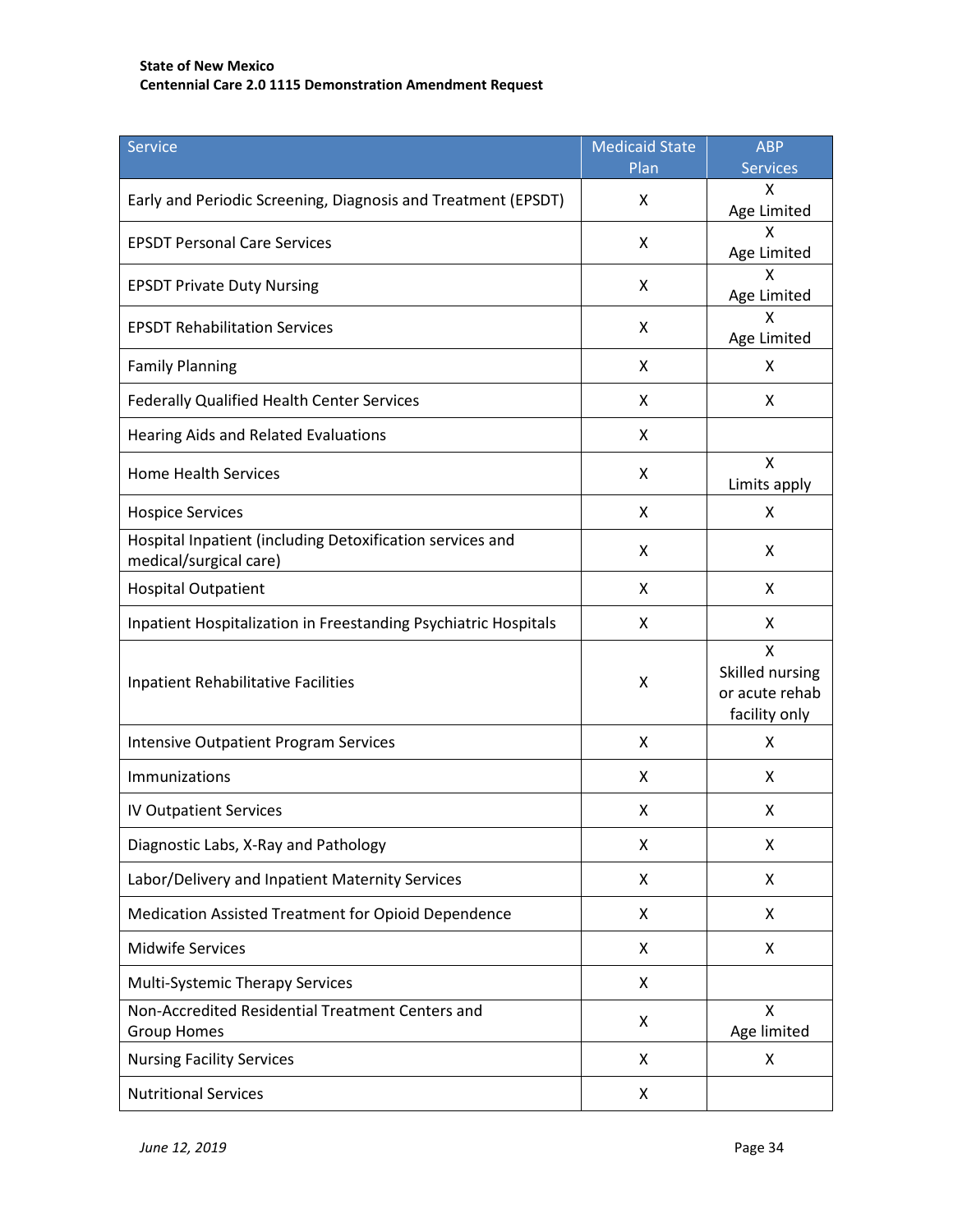| <b>Service</b>                                                                 | <b>Medicaid State</b><br>Plan | <b>ABP</b><br><b>Services</b> |
|--------------------------------------------------------------------------------|-------------------------------|-------------------------------|
|                                                                                |                               | X                             |
| <b>Occupational Therapy Services</b>                                           | X                             | Limits apply                  |
| Outpatient Hospital based Psychiatric Services and Partial<br>Hospitalization  | X                             | X                             |
| Outpatient and Partial Hospitalization in Freestanding<br>Psychiatric Hospital | X                             | X                             |
| <b>Outpatient Health Care Professional Services</b>                            | X                             | X                             |
| <b>Outpatient Surgery</b>                                                      | X                             | X                             |
| <b>Prescription Drugs</b>                                                      | X                             | X                             |
| <b>Primary Care Services</b>                                                   | X                             | X                             |
| <b>Physical Therapy</b>                                                        | X                             | X<br>Limits apply             |
| Physician Visits                                                               | X                             | X                             |
| <b>Podiatry Services</b>                                                       | X                             | X<br>Limits apply             |
| Pre- and Post-Natal Care                                                       | X                             | X                             |
| <b>Pregnancy Termination Procedures</b>                                        | X<br>State-funded             | X<br>State-funded             |
| <b>Preventive Services</b>                                                     | X                             | X                             |
| <b>Prosthetics and Orthotics</b>                                               | X                             | X<br>Limits apply             |
| <b>Psychosocial Rehabilitation Services</b>                                    | X                             | X                             |
| Radiation Therapy and Chemotherapy                                             | X                             | X                             |
| Radiology Facilities                                                           | X                             | X                             |
| Rehabilitation Option Services (Psycho social rehab)                           | Χ                             | X<br>Limits apply             |
| <b>Rehabilitation Services Providers</b>                                       | X                             | X<br>Limits apply             |
| <b>Reproductive Health Services</b>                                            | X                             | Χ                             |
| <b>Rural Health Clinics Services</b>                                           | X                             | X                             |
| <b>School-Based Health Center Services</b>                                     | X                             | X                             |
| <b>Smoking Cessation Services</b>                                              | X                             | X                             |
| <b>Specialist Visits</b>                                                       | X                             | X                             |
| Speech and Language Therapy                                                    | X                             | X                             |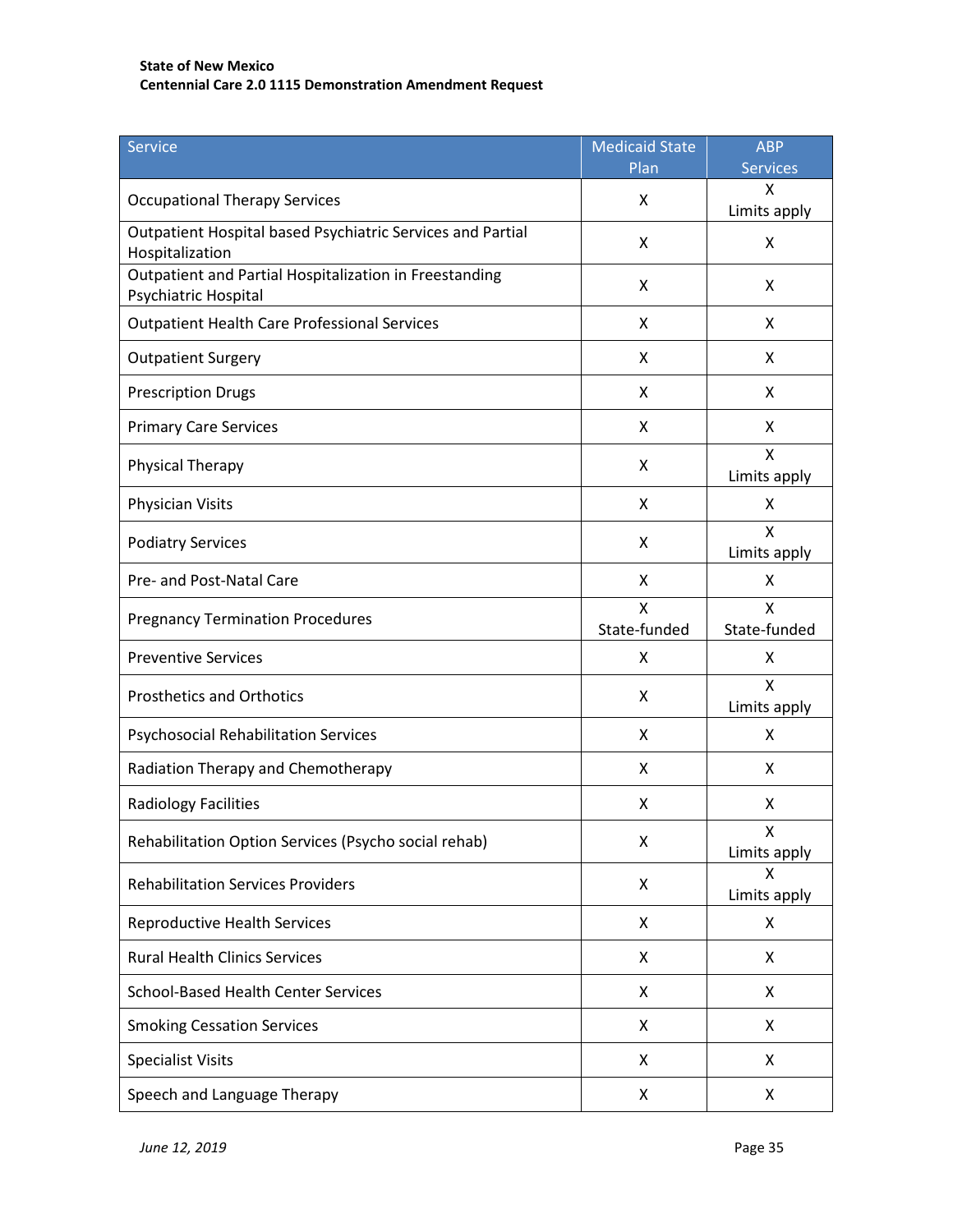| <b>Service</b>                           | <b>Medicaid State</b><br>Plan | <b>ABP</b><br><b>Services</b>                                                       |
|------------------------------------------|-------------------------------|-------------------------------------------------------------------------------------|
|                                          |                               | Limits apply                                                                        |
| <b>Swing Bed Hospital Services</b>       | X                             | X                                                                                   |
| <b>Telemedicine Services</b>             | X                             | X                                                                                   |
| <b>Tot-to-Teen Health Checks</b>         | X                             | X<br>Age Limited                                                                    |
| Organ and Tissue Transplant Services     | X                             | X<br>Lifetime limit                                                                 |
| <b>Transportation Services (medical)</b> | X                             | X                                                                                   |
| <b>Treatment Foster Care</b>             | X                             | X<br>Age Limited                                                                    |
| <b>Treatment Foster Care II</b>          | X                             | X<br>Age Limited                                                                    |
| <b>Treatment of Diabetes</b>             | X                             | X                                                                                   |
| <b>Urgent Care Services/Facilities</b>   | X                             | X                                                                                   |
| <b>Vision Care Services</b>              | $\mathsf{x}$                  | X<br>Only for eye<br>injury or<br>disease;<br>routine vision<br>care not<br>covered |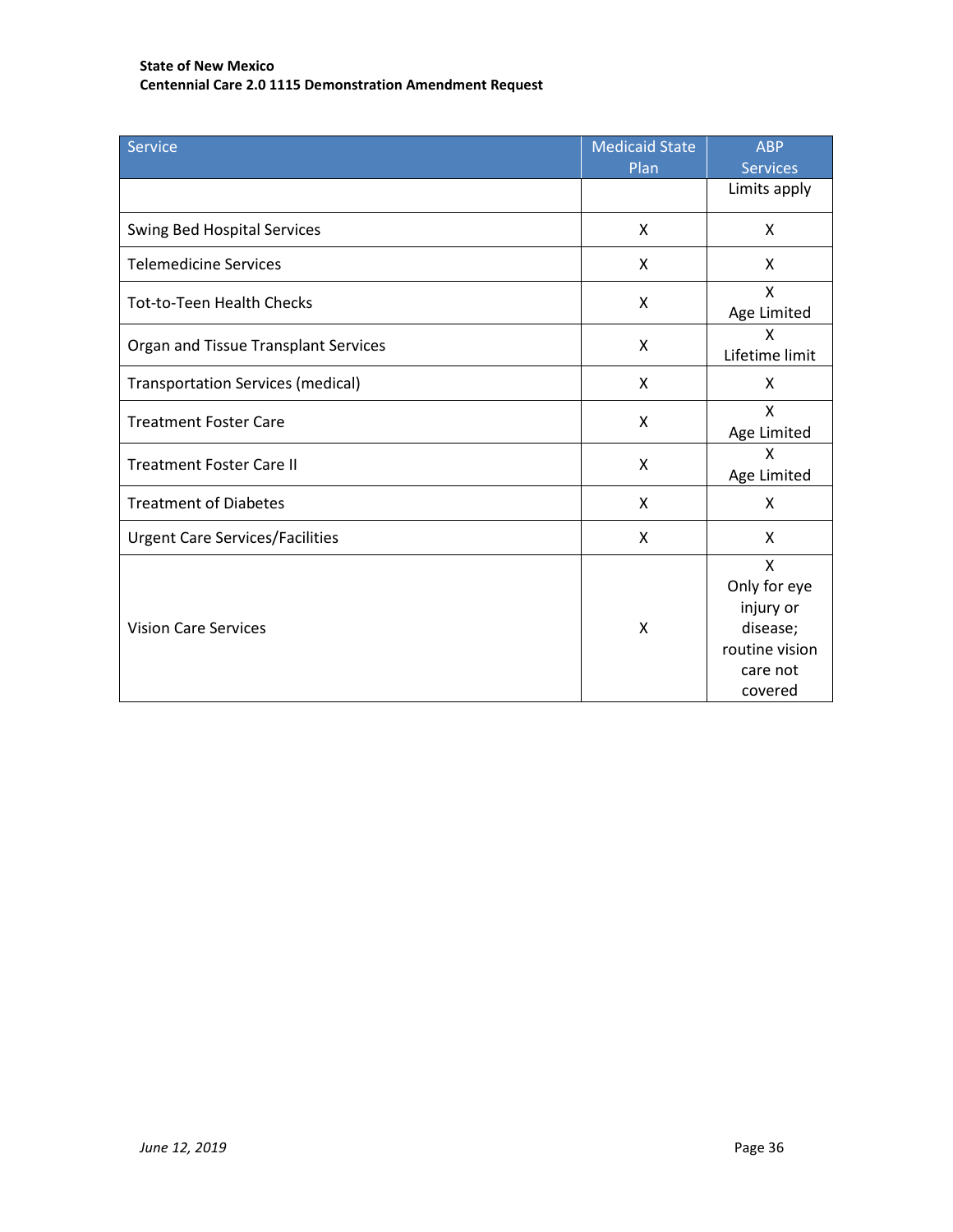| <b>Service Description</b>                                                                                                                                                 | <b>ABCB</b> | <b>SDCB</b> |
|----------------------------------------------------------------------------------------------------------------------------------------------------------------------------|-------------|-------------|
| Adult Day Health                                                                                                                                                           | X           |             |
| <b>Assisted Living</b>                                                                                                                                                     | X           |             |
| <b>Behavioral Support Consultation</b>                                                                                                                                     | X           | X           |
| <b>Community Transition</b><br>(community reintegration members only)                                                                                                      | X           |             |
| <b>Customized Community Supports</b>                                                                                                                                       |             | X           |
| <b>Emergency Response</b>                                                                                                                                                  | Χ           | X           |
| <b>Employment Supports</b>                                                                                                                                                 | X           | X           |
| <b>Environmental Modifications</b><br>(\$5,000 every 5 years)                                                                                                              | X           | X           |
| Home Health Aide                                                                                                                                                           | X           | X           |
| Homemaker                                                                                                                                                                  |             | X           |
| <b>Nutritional Counseling</b>                                                                                                                                              |             | X           |
| <b>Personal Care Services</b><br>(Consumer Directed and Consumer Delegated)                                                                                                | Χ           | X           |
| Private Duty Nursing Services for Adults (RN or LPN)                                                                                                                       | X           | X           |
| Related Goods (phone, internet, printer etc)                                                                                                                               |             | X           |
| Respite                                                                                                                                                                    | X           | X           |
| Skilled Maintenance Therapy Services (occupational, physical and<br>speech therapy)                                                                                        | X           | X           |
| Specialized Therapies (acupuncture, biofeedback, chiropractic,<br>cognitive rehabilitation therapy, Hippotherapy, massage therapy,<br>Naprapathy, Native American Healers) |             | X           |
| Non-Medical Transportation                                                                                                                                                 |             | X           |

| Table 8 - Centennial Care 2.0 Current Community Benefit Services |
|------------------------------------------------------------------|
|------------------------------------------------------------------|

*Refer to Appendix H for additional details about each community benefit including benefit limitations.*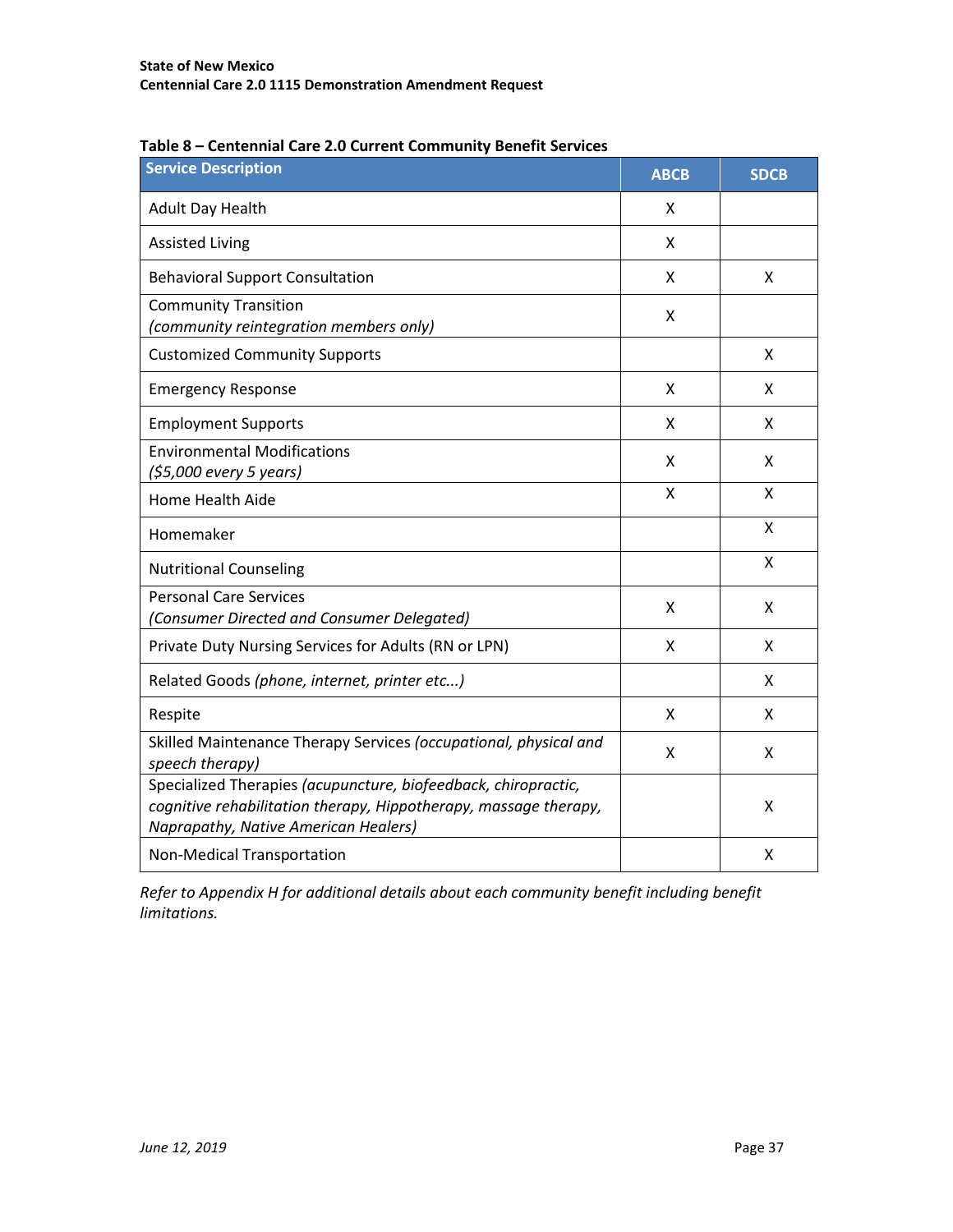| Table 9 - Services Available to Centennial Care 2.0 Members Only |  |
|------------------------------------------------------------------|--|
|------------------------------------------------------------------|--|

**Service Description**

Family Support

Behavioral Health Respite

Recovery Services

Community Interveners for the Deaf and Blind

Institutional for Mental Disorder with SUD diagnosis

\*Subject to Waiver Requirements/Limits\*

Home Visiting \*Subject to Waiver Requirements/Limits\*

Pre-Tenancy \*Subject to Waiver Requirements/Limits\*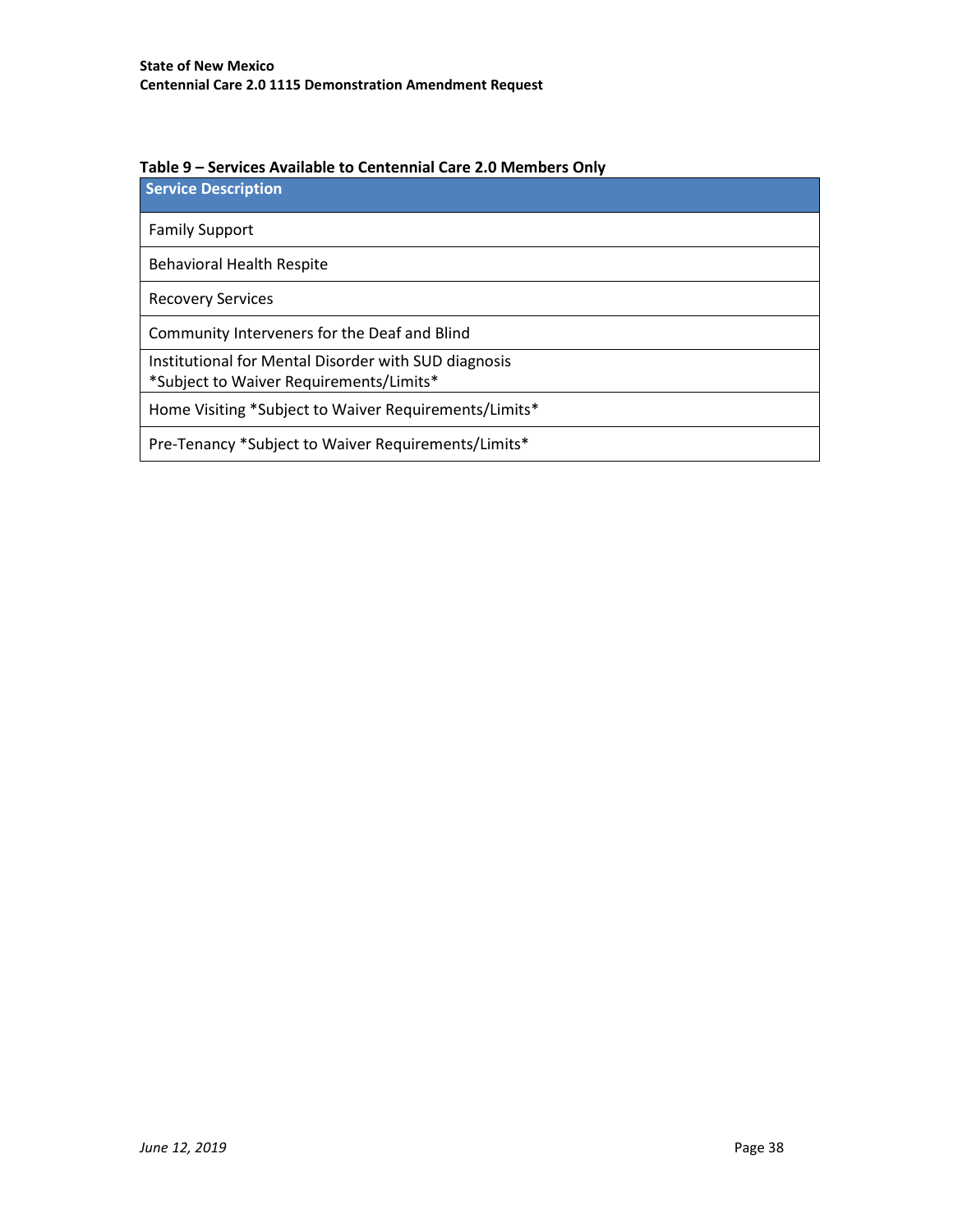### <span id="page-38-0"></span>**Appendix H: Currently Approved Benefit Definitions and Limits**

### **I. Adult Day Health (ABCB)**

Adult Day Health services provide structured therapeutic, social and rehabilitative services designed to meet the specific needs and interests of members by the care plans incorporated into the care plan.

Adult Day Health Services are provided by a licensed adult day-care, community-based facility that offers health and social services to assist members to achieve optimal functioning. Private Duty nursing services and skilled maintenance therapies (physical, occupational and speech) may be provided within the Adult Day Health setting and in conjunction with the Adult Day Health services but would be reimbursed separately from reimbursement for Adult Day Health services.

### **II. Assisted Living (ABCB)**

Assisted Living is a residential service that provides a homelike environment which may be in a group setting, with individualized services designed to respond to the individual needs as identified by and incorporated in the care plan.

Core services provide assistance to the member in meeting a broad range of activities of daily living including; personal support services (homemaker, chore, attendant services, meal preparation), and companion services; medication oversight (to the extent permitted under State law), 24-hour, on-site response capability to meet scheduled or unpredictable member's needs and to provide supervision, safety, and security. Services also include social and recreational programming. Coverage does not include 24-hour skilled care or supervision or the cost of room or board. Nursing and skilled therapy services are incidental, rather than integral to, the provision of assisted living services. Services provided by third parties must be coordinated with the assisted living provider.

**Limits or Exclusions:** The following services will not be provided to members in Assisted Living facilities: Personal Care, Respite, Environmental Modifications, Emergency Response or Adult Day Health. The Assisted Living Program is responsible for all of these services at the Assisted Living Facility.

### **III. Behavior Support Consultation (ABCB and SDCB)**

Behavior Support Consultation is the provision of assessment, treatment, evaluation and followup services to assist the member, parents, family enrollees and/or primary caregivers with coping skills which promote maintaining the member in a home environment.

Behavior Support Consultation: 1) informs and guides the member's providers with the services and supports as they relate to the member's behavior and his/her medically fragile condition; 2) identifies support strategies to ameliorate contributing factors with the intention of enhancing functional capacities, adding to the provider's competency to predict, prevent and respond to interfering behavior and potentially reducing interfering behavior(s); 3) supports effective implementation based on a functional assessment; 4) collaborates with medical and ancillary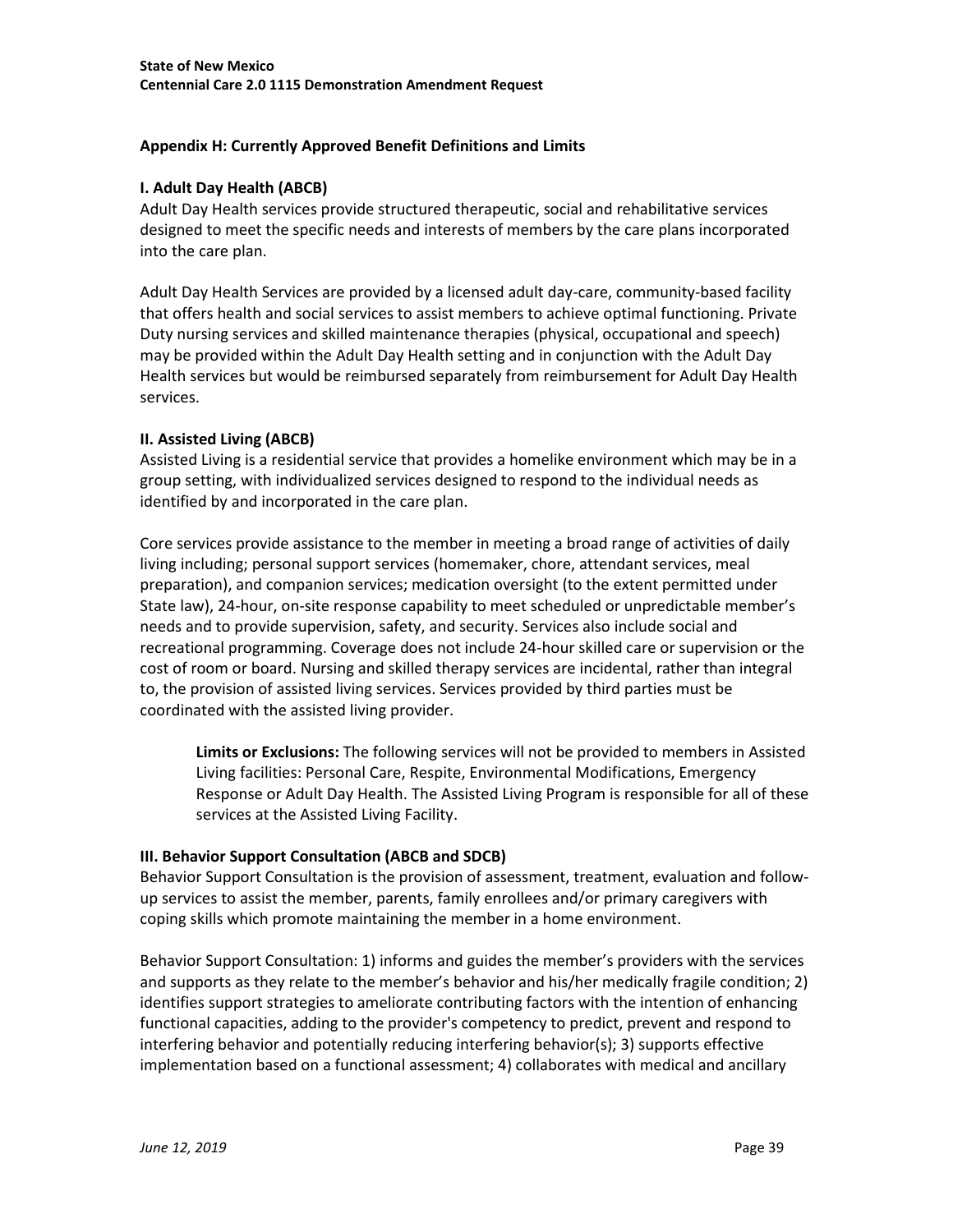therapies to promote coherent and coordinated services addressing behavioral issues and to limit the need for psychotherapeutic medications; and 5) monitors and adapts support strategies based on the response of the member and his/her service and support providers. Based on the member's care plan, services are delivered in an integrated/natural setting or in a clinical setting.

### **IV. Community Transition Services (ABCB)**

Community Transition Services are one-time set-up expenses for individuals who are transitioning from an institutional or another provider-operated living arrangement (excluding assisted living facilities) to a living arrangement in a private residence where the person is directly responsible for his or her own living expenses. Allowable expenses are determined by the MCO based on the state's criteria outlined in these STCs and in 8.308.12.13.D.NMAC, and are monitored by the state to ensure the expenses are reasonable. Allowable expenses are those necessary to enable a person to establish a basic household that do not constitute room and board and may include:

- Security deposits that are required to obtain a lease on an apartment or home;
- Essential household furnishings required to occupy and use a community domicile, including furniture, window coverings, food preparation items, and bed/bath linens;
- Set-up fees or deposits for utility or service access, including telephone, electricity, heating and water;
- Services necessary for the individual's health and safety such as but not limited to, pest eradication and one-time cleaning prior to occupancy; and
- Moving expenses.

**Limits or Exclusions:** Community Transition Services do not include monthly rental or mortgage expense, food, regular utility charges, and/or household appliances or items that are intended for purely diversional/recreational purposes. Community Transition Services are limited to \$3,500 per person every five years. Deposits for Assisted Living Facilities are limited to a maximum of \$500. In order to be eligible for this service, the person must have a nursing facility stay of at least 90 days prior to transition to the community.

### **V. Customized Community Supports (SDCB)**

Customized Community Supports include participation in community congregate day programs and centers that offer functional meaningful activities that assist with acquisition, retention or improvement in self-help, socialization and adaptive skills. Customized Community Supports may include day support models. Customized Community Supports are provided in community day program facilities and centers and can take place in non-institutional and non-residential settings.

### **VI. Emergency Response (ABCB and SDCB)**

Emergency Response services provide an electronic device that enables a member to secure help in an emergency at home and avoid institutionalization. The member may also wear a portable "help" button to allow for mobility. The system is connected to the member's phone and programmed to signal a response center when a "help" button is activated. The response center is staffed by trained professionals. Emergency response services include: installing,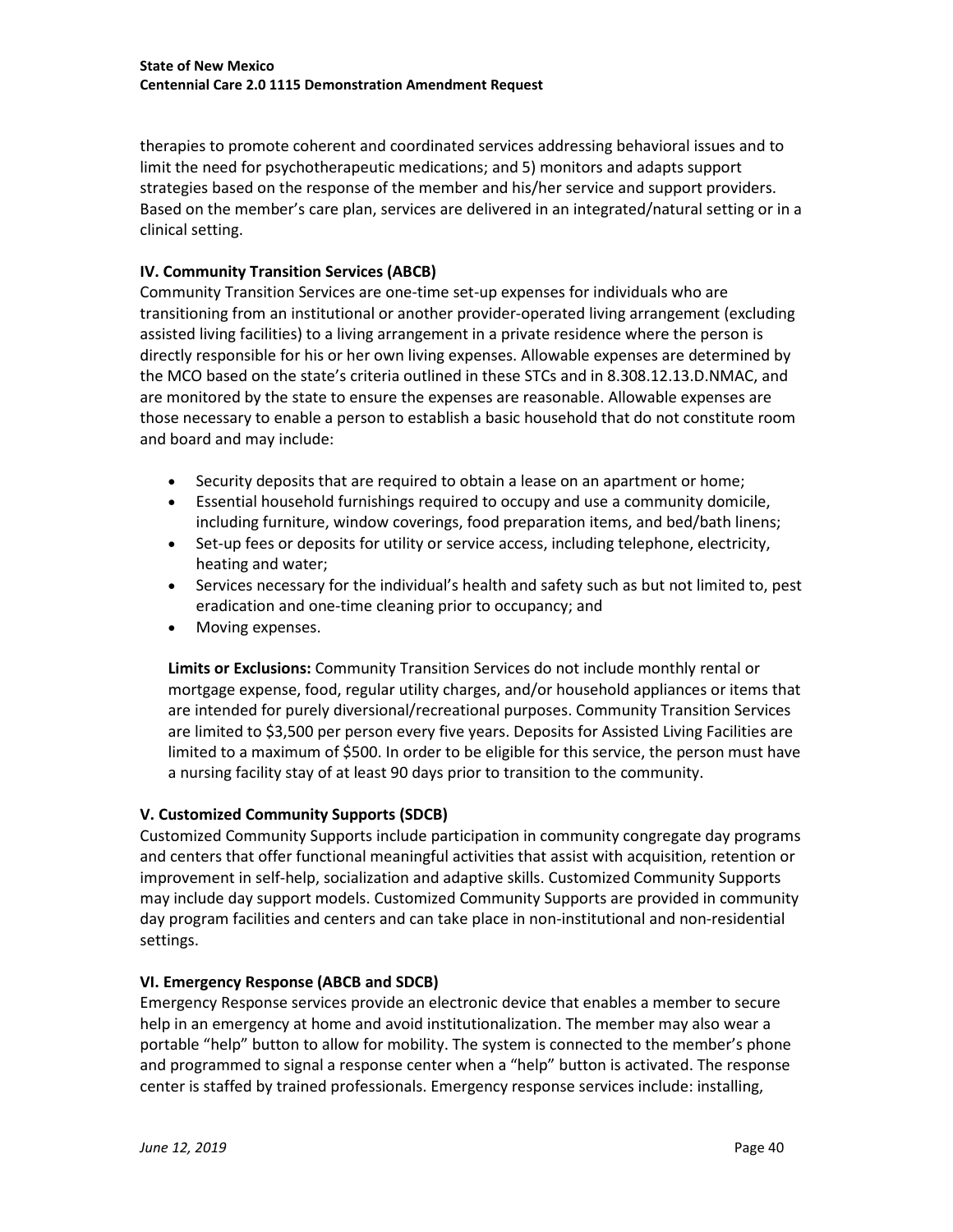testing and maintaining equipment; training members, caregivers and first responders on use of the equipment; twenty-four (24) hour monitoring for alarms; checking systems monthly or more frequently, if warranted by electrical outages, severe weather, etc.; and reporting member emergencies and changes in the member's condition that may affect service delivery. Emergency categories consist of emergency response and emergency response high need.

### **VII. Employment Supports (ABCB and SDCB)**

Employment Supports include job development, job seeking and job coaching supports after available vocational rehabilitation supports have been exhausted. The job coach provides training, skill development, and employer consultation that a member may require while learning to perform specific work tasks on the job; co-worker training; job site analysis; situational and/or vocational assessments and profiles; education of the member and coworkers on rights and responsibilities; and benefits counseling. The service must be tied to a specific goal specified in the member's care plan.

Job development is a service provided to members by skilled staff. The service has five components: 1) job identification and development activities; 2) employer negotiations; 3) job restructuring; 4) job sampling; and 5) job placement.

Employment Supports will be provided by staff at current or potential work sites. When supported employment services are provided at a work site where persons without disabilities are employed, payment is made only for the adaptations, supervision and training required by members receiving services as a result of their disabilities but does not include payment for the supervisory activities rendered as a normal part of the business setting.

**Limits or Exclusions:** Payment shall not be made for incentive payments, subsidies, or unrelated vocational training expenses such as the following: 1) Incentive payments made to an employer to encourage or subsidize the employer's participation in a supported employment program; 2) Payments that are passed through to users of supported employment programs; or 3) Payments for training that is not directly related to an individual's supported employment program. FFP cannot be claimed to defray expenses associated with starting up or operating a business.

### **VIII. Environmental Modifications (ABCB and SDCB)**

Environmental Modification services include the purchase and/or installation of equipment and/or making physical adaptations to a member's residence that are necessary to ensure the health, welfare, and safety of the member or enhance his/her level of independence. Adaptations include the installation of ramps and grab-bars; widening of doorways/hallways; installation of specialized electric and plumbing systems to accommodate medical equipment and supplies; lifts/elevators; modification of bathroom facilities (roll-in showers, sink, bathtub, and toilet modifications, water faucet controls, floor urinals and bidet adaptations and plumbing); turnaround space adaptations; specialized accessibility/safety adaptations/additions; trapeze and mobility tracks for home ceilings; automatic door openers/doorbells; voiceactivated, light- activated, motion-activated and electronic devices; fire safety adaptations; air filtering devices; heating/cooling adaptations; glass substitute for windows and doors; modified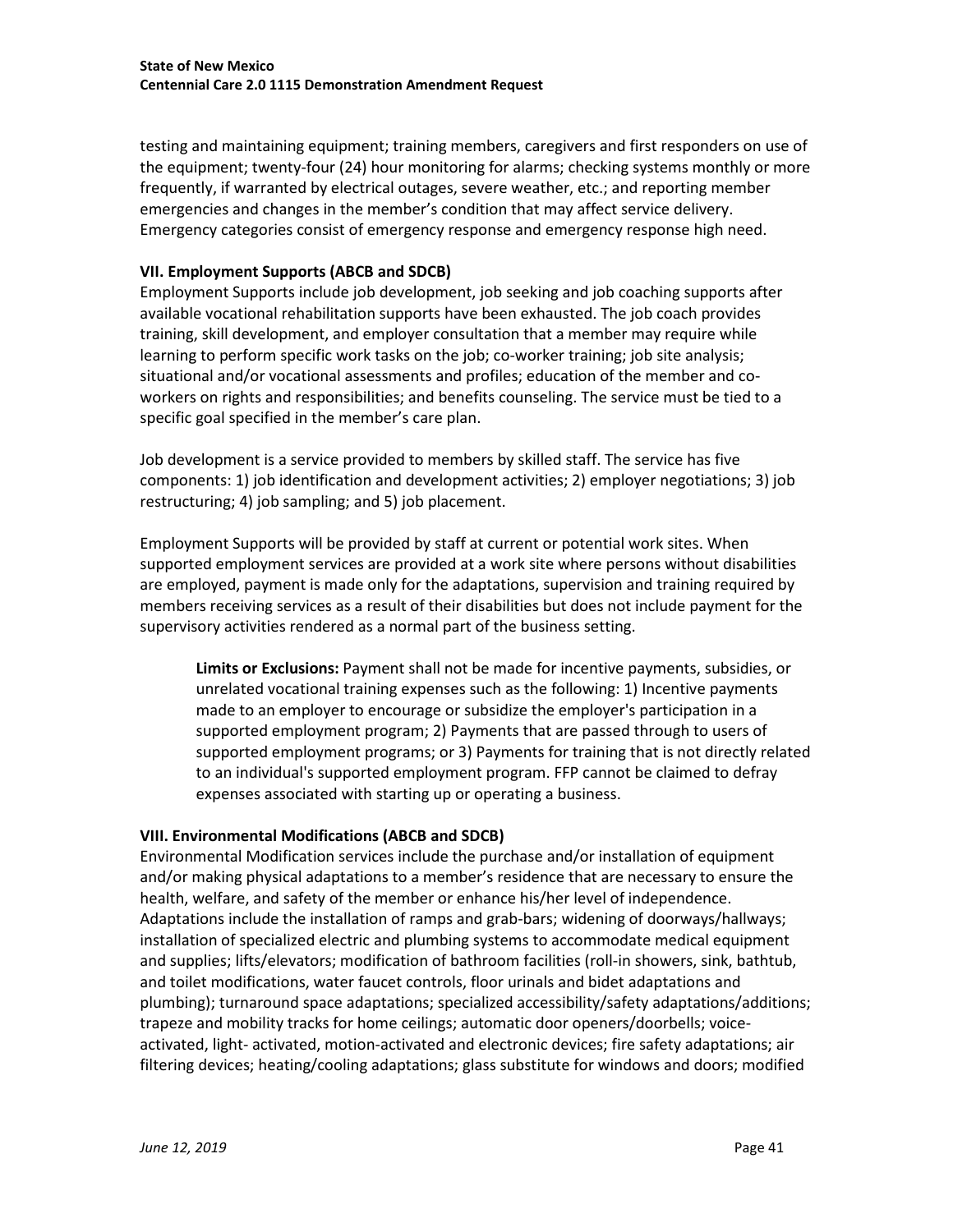switches, outlets or environmental controls for home devices; and alarm and alert systems and/or signaling devices.

All services shall be provided in accordance with applicable federal, state, and local building codes. Excluded are those adaptations or improvements to the home that are of general utility and are not of direct medical or remedial benefit to the member. Adaptations that add to the total square footage of the home are excluded from this benefit except when necessary to complete an adaptation.

The environmental modification provider must ensure proper design criteria is addressed in planning and design of the adaptation, provide or secure licensed contractor(s) or approved vendor(s) to provide construction/remodeling services, provide administrative and technical oversight of construction projects, provide consultation to family enrollees, providers and contractors concerning environmental modification projects to the member's residence, and inspect the final environmental modification project to ensure that the adaptations meet the approved plan submitted for environmental adaptation.

**Limits or Exclusions:** Environmental Modification services are limited to five thousand dollars (\$5,000) every five (5) years. Additional services may be requested if a member's health and safety needs exceed the specified limit.

### **IX. Home Health Aide (ABCB and SDCB)**

Home Health Aide services provide total care or assist a member in all activities of daily living. Total care is defined as: the provision of bathing (bed, sponge, tub, or shower), shampoo (sink, tub, or bed), care of nails and skin, oral hygiene, toileting and elimination, safe transfer techniques and ambulation, normal range of motion and positioning, adequate oral nutrition and fluid intake. The Home Health Aide services assist the member in a manner that promotes an improved quality of life and a safe environment for the member. Home Health Aide services can be provided outside the member's home. State plan Home Health Aide services are intermittent and provided primarily on a short-term basis; whereas, Home Health Aide services are provided hourly, for members who need this service for a long term basis. Home Health Aides may provide basic non-invasive nursing assistant skills within the scope of their practice. Home Health Aides perform an extension of therapy services, bowel and bladder care, ostomy site care, personal care, ambulation and exercise, household services essential to health care at home, assisting with medications that are normally self-administered, reporting changes in patient conditions and needs, and completing appropriate records. Home health aide services must be provided under the supervision of a registered nurse or other appropriate professional staff. Must make a supervisory visit to the member's residence at least every two weeks to observe and determine whether goals are being met. Home Health Aide Services must be provided by a state licensed Home Health Agency under the supervision of a registered nurse.

### **X. Non-Medical Transportation (SDCB)**

Non-Medical Transportation services enable SDCB members to travel to and from community services, activities and resources as specified in the SDCB care plan.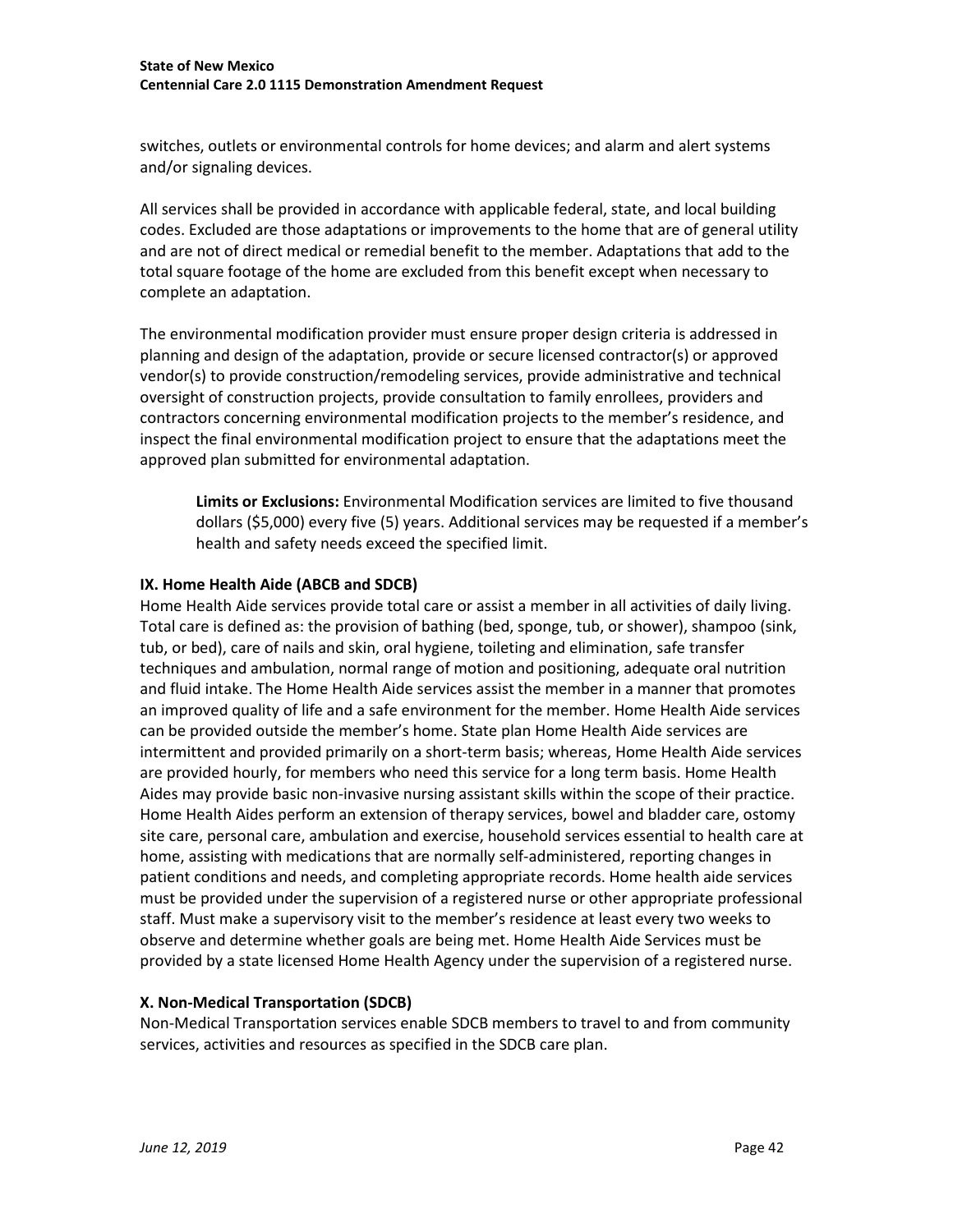Limits or Exclusions: Limited to 75 miles radius of the member's home. Non-Medical Transportation is limited to \$1,000 per year. Not a covered service for minors.

## **XI. Nutritional Counseling (ABCB and SDCB)**

Nutritional Counseling services include assessment of the member's nutritional needs, development and/or revision of the member's nutritional plan, counseling and nutritional intervention, and observation and technical assistance related to implementation of the nutritional plan. Nutritional counseling must be provided by a state licensed dietician.

## **XII. Personal Care Services (ABCB and SDCB)**

Personal Care Services (PCS) provide assistance with activities of daily living (ADLs) and instrumental activities of daily living (IADLs). There are two delivery models for ABCB and one for SDCB as follows:

### **Agency-Based Community Benefit:**

- 1. Consumer delegated PCS allows the member to select the PCS agency to perform all PCS employer related tasks. The agency is responsible for ensuring PCS is delivered to the member in accordance with the care plan.
- 2. Consumer directed PCS allows the member to oversee his or her own PCS delivery, and requires the member to work with his or her PCS agency who then acts as a fiscal intermediary agency.

### **Self-Directed Community Benefit:**

1. The member has employer authority and directly hires PCS caregivers or contracts with an agency.

### **XIII. Private Duty Nursing for Adults (ABCB and SDCB)**

Private Duty Nursing services include activities, procedures, and treatment for a physical condition, physical illness, or chronic disability for members who are twenty-one (21) years of age or older with intermittent or extended direct nursing care in the member's home. Services include medication management, administration and teaching; aspiration precautions; feeding tube management; gastrostomy and jejunostomy; skin care; weight management; urinary catheter management; bowel and bladder care; wound care; health education; health screening; infection control; environmental management for safety; nutrition management; oxygen management; seizure management and precautions; anxiety reduction; staff supervision; and behavior and self- care assistance.

Limits or Exclusions: All services provided under Private Duty nursing require the skills of a Licensed Registered Nurse or a Licensed Practical Nurse under written physician's order in accordance with the New Mexico Nurse Practice Act, Code of federal Regulation for Skilled Nursing.

### **XIV. Related Goods (SDCB)**

Related goods are equipment, supplies or fees and memberships, not otherwise provided through under Medicaid. Related goods must address a need identified in the member's care plan (including improving and maintaining the member's opportunities for full membership in the community) and meet the following requirements: be responsive to the member's qualifying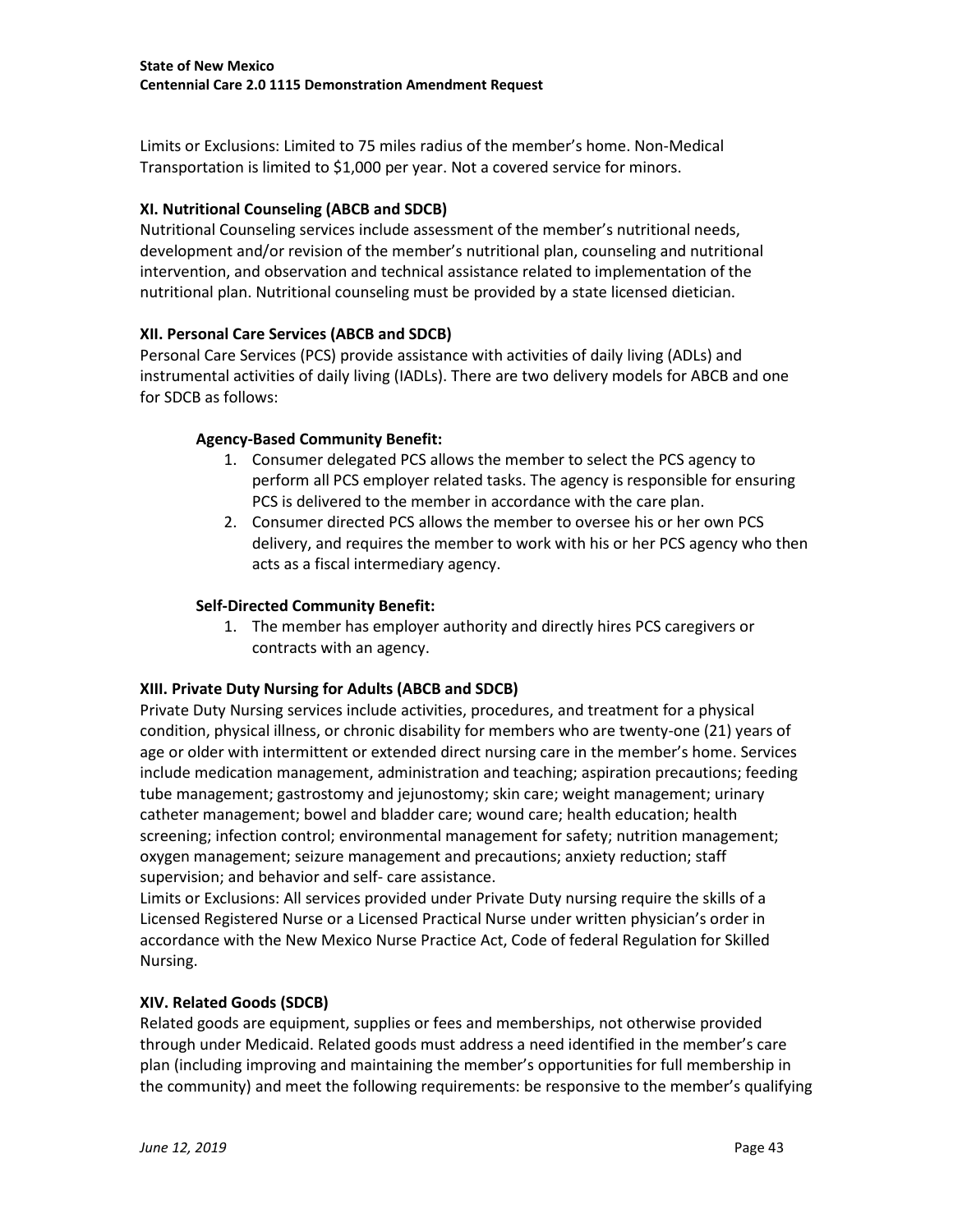condition or disability; and/or accommodate the member in managing his/her household; and/or facilitate activities of daily living; and/or promote personal safety and health; and afford the member an accommodation for greater independence; and advance the desired outcomes in the member's care plan; and decrease the need for other Medicaid services. Related goods will be carefully monitored by health plans to avoid abuses or inappropriate use of the benefit.

The member receiving this service does not have the funds to purchase the related good(s) or the related good(s) is/are not available through another source. These items are purchased from the member's individual budget.

**Limits or Exclusions:** Experimental or prohibited treatments and goods are excluded. Related goods are limited to \$2,000 per person per care plan year.

### **XV. Respite (ABCB and SDCB)**

Respite services are provided to members unable to care for themselves that are furnished on a short-term basis to allow the primary caregiver a limited leave of absence in order to reduce stress, accommodate caregiver illness, or meet a sudden family crisis or emergency. Respite care is furnished at home, in a private residence of a respite care provider, in a specialized foster care home, in a hospital or nursing facility or an ICF/IDD meeting the qualifications for provider certification. When respite care services are provided to a member by an institution, that individual will not be considered a resident of the institution for purposes of demonstration eligibility. Respite care services include: medical and non-medical health care; personal care bathing; showering; skin care; grooming; oral hygiene; bowel and bladder car; catheter and supra-pubic catheter care; preparing or assisting in preparation of meals and eating; as appropriate, administering enteral feedings; providing home management skills; changing linens; making beds; washing dishes; shopping; errands; calls for maintenance; assisting with enhancing self-help skills; promoting use of appropriate interpersonal communication skills and language; working independently without constant supervision/observation; providing body positioning, ambulation and transfer skills; arranging for transportation to medical or therapy services; assisting in arranging health care needs and follow-up as directed by primary care giver, physician, and case manager, ensuring the health and safety of the member at all times.

**Limits or Exclusions:** Respite services are limited to a maximum of 300 hours annually per care plan year.

### **XVI. Skilled Maintenance Therapy Services (ABCB and SDCB)**

Skilled maintenance therapy services include Physical Therapy (PT), Occupational Therapy (OT) or Speech and Language Therapy (SLT) for individuals twenty-one years and older. These services are an extension of therapy services provided for acute and temporary conditions that are provided with the expectation that the individual will improve significantly in a reasonable and generally predictable period of time. Skilled Maintenance Therapy services are provided to adults with a focus on maintenance, community integration, socialization and exercise, or enhance support and normalization of family relationships. Services in this category include:

### **Physical Therapy**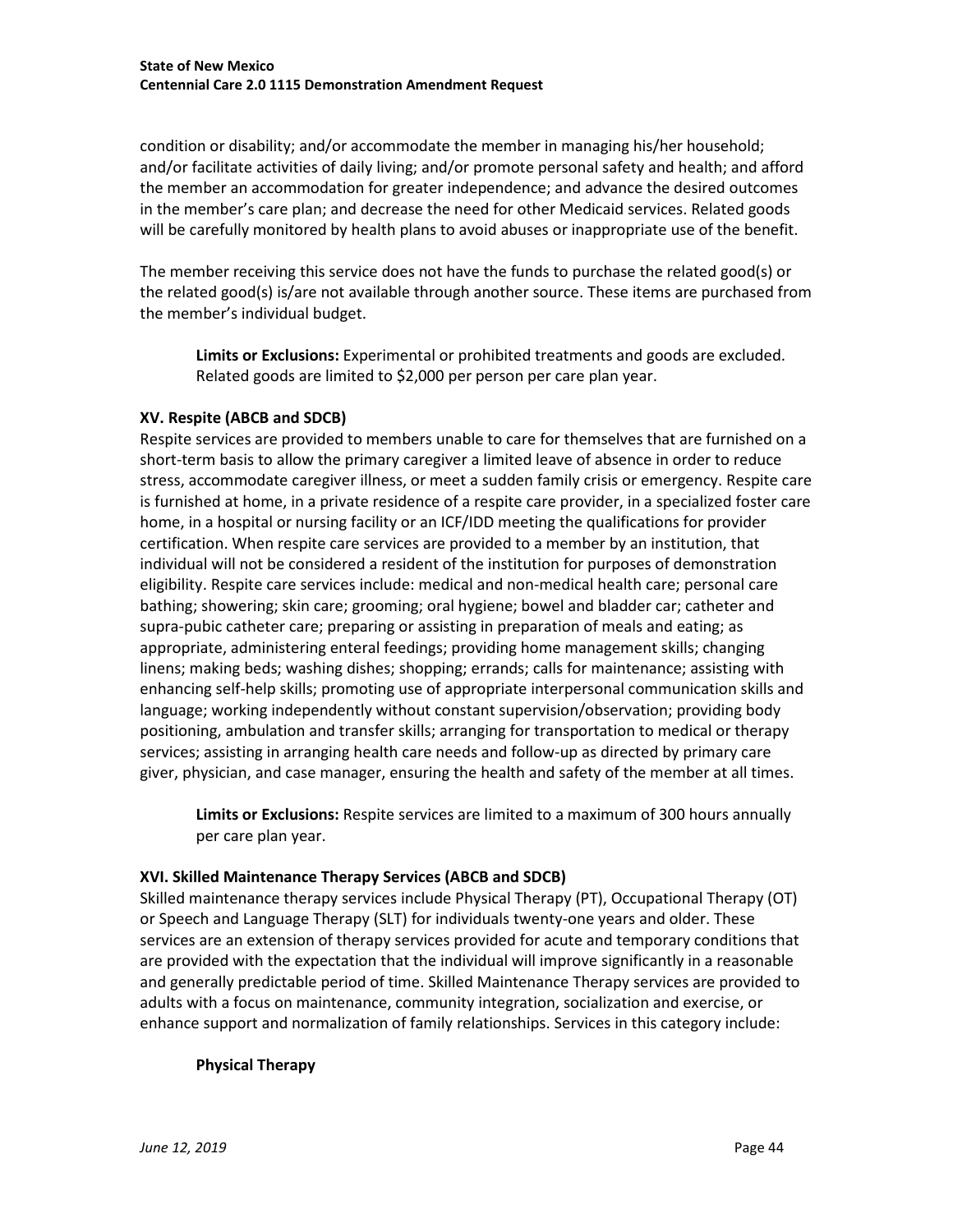Physical Therapy services promote gross/fine motor skills, facilitate independent functioning and/or prevent progressive disabilities. Specific services may include: professional assessment(s), evaluation(s) and monitoring for therapeutic purposes; physical therapy treatments and interventions; training regarding PT activities, use of equipment and technologies or any other aspect of the individual's physical therapy services; designing, modifying or monitoring use of related environmental modifications; designing, modifying, and monitoring use of related activities supportive to the care plan goals and objectives; and consulting or collaborating with other service providers or family enrollees, as directed by the member. Physical Therapy services must be provided by a state licensed physical therapist.

### **Occupational Therapy Services**

OT services promote fine motor skills, coordination, sensory integration, and/or facilitate the use of adaptive equipment or other assistive technology. Specific services may include: teaching of daily living skills; development of perceptual motor skills and sensory integrative functioning; design, fabrication, or modification of assistive technology or adaptive devices; provision of assistive technology services; design, fabrication, or applying selected orthotic or prosthetic devices or selecting adaptive equipment; use of specifically designed crafts and exercise to enhance function; training regarding OT activities; and consulting or collaborating with other service providers or family enrollees, as directed by the member. Occupational Therapy services must be provided by a state licensed occupational therapist.

#### **Speech Language Therapy**

SLT services preserve abilities for independent function in communication; facilitate oral motor and swallowing function; facilitate use of assistive technology, and/or prevent progressive disabilities. Specific services may include: identification of communicative or oropharyngeal disorders and delays in the development of communication skills; prevention of communicative or oropharyngeal disorders and delays in the development of communication skills; development of eating or swallowing plans and monitoring their effectiveness; use of specifically designed equipment, tools, and exercises to enhance function; design, fabrication, or modification of assistive technology or adaptive devices; provision of assistive technology services; adaptation of the member's environment to meet his/her needs; training regarding SLT activities; and consulting or collaborating with other service providers or family enrollees, as directed by the member. Speech Language Therapy services must be provided by a state licensed speech and language pathologist.

**Limits or Exclusions:** A signed therapy referral for treatment must be obtained from the member's primary care physician. The referral must include frequency, estimated duration of therapy, and treatment/procedures to be rendered.

#### **XVII. Specialized Therapies (SDCB)**

Specialized Therapies are non-experimental therapies or techniques that have been proven effective for certain conditions. A member may include specialized therapies in his/her care plan when the services enhance opportunities to achieve inclusion in community activities and avoid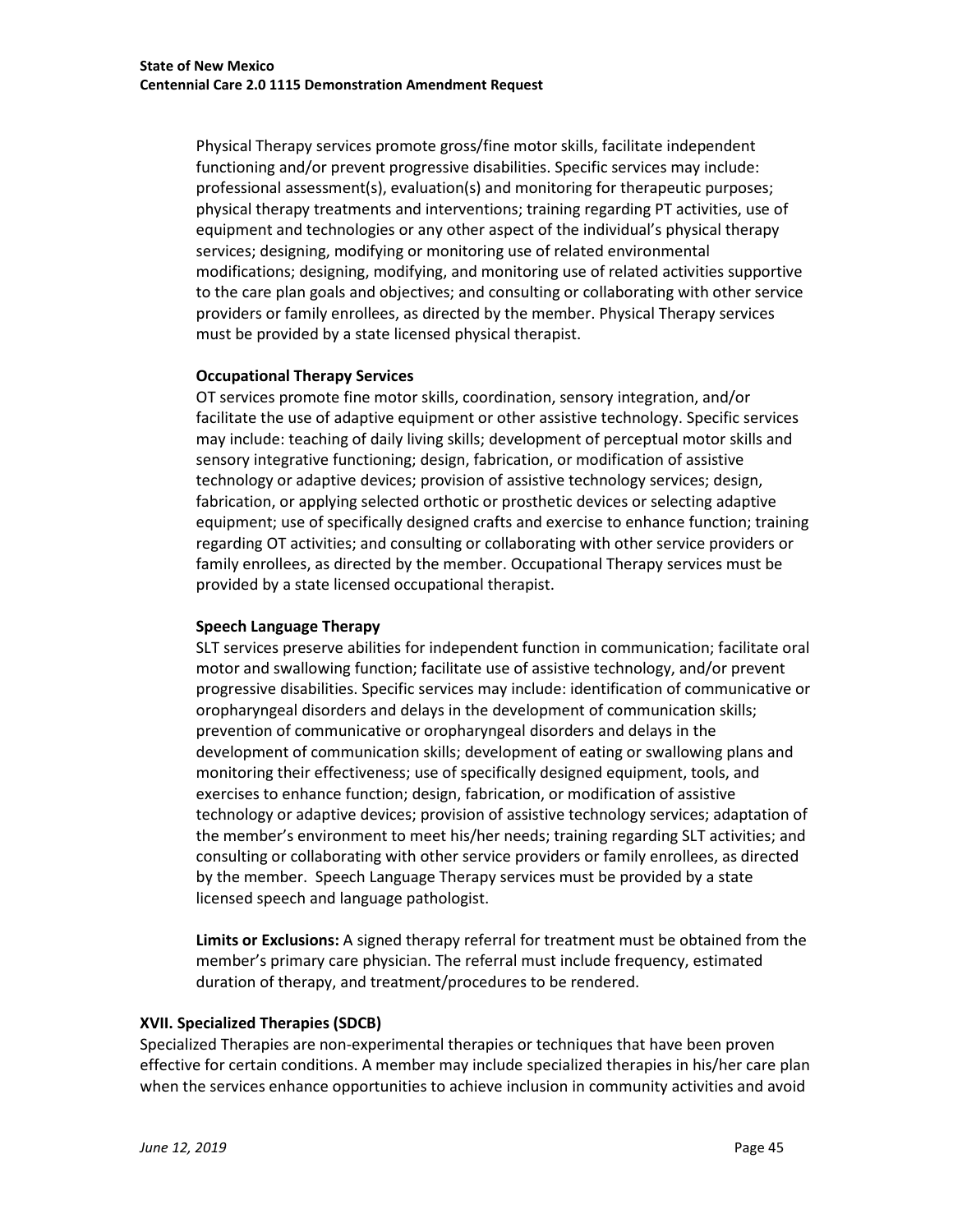institutionalization. Services must be related to the member's disability or condition, ensure the member's health and welfare in the community, supplement rather than replace the member's natural supports and other community services for which the member may be eligible, and prevent the member's admission to institutional services. Experimental or investigational procedures, technologies or therapies and those services covered as a Medicaid state plan benefit are excluded. Services in this category include:

#### **Acupuncture**

Acupuncture is a distinct system of primary health care with the goal of prevention, cure, or correction of any disease, illness, injury, pain or other physical or mental condition by controlling and regulating the flow and balance of energy, form and function to restore and maintain physical health and increased mental clarity. Acupuncture may provide effective pain control, decreased symptoms of stress, improved circulation and a stronger immune system, as well as other benefits. Acupuncture services providers must be licensed by the NM Board of Acupuncture and Oriental Medicine.

#### **Biofeedback**

Biofeedback uses visual, auditory or other monitors to feed back to members' physiological information of which they are normally unaware. This technique enables a member to learn how to change physiological, psychological and behavioral responses for the purposes of improving emotional, behavioral, and cognitive health and performance. The use of biofeedback may assist in strengthening or gaining conscious control over the above processes in order to self-regulate. Biofeedback therapy is also useful for muscle re- education of specific muscle groups or for treating pathological muscle abnormalities of spasticity, incapacitating muscle spasm, or weakness.

#### **Chiropractic**

Chiropractic care is designed to locate and remove interference with the transmissions or expression of nerve forces in the human body by the correction of misalignments or subluxations of the vertebral column and pelvis, for the purpose of restoring and maintaining health for treatment of human disease primarily by, but not limited to, adjustment and manipulation of the human structure. Chiropractic therapy may positively affect neurological function, improve certain reflexes and sensations, increase range of motion, and lead to improved general health. Chiropractic services providers must be licensed by the NM Board of Chiropractic Examiners.

#### **Cognitive Rehabilitation Therapy**

Cognitive rehabilitation therapy services are designed to improve cognitive functioning by reinforcing, strengthening, or reestablishing previously learned patterns of behavior, or establishing new patterns of cognitive activity or compensatory mechanisms for impaired neurological systems. Treatments may be focused on improving a particular cognitive domain such as attention, memory, language, or executive functions. Alternatively, treatments may be skill-based, aimed at improving performance of activities of daily living. The overall goal is to restore function in a cognitive domain or set of domains or to teach compensatory strategies to overcome specific cognitive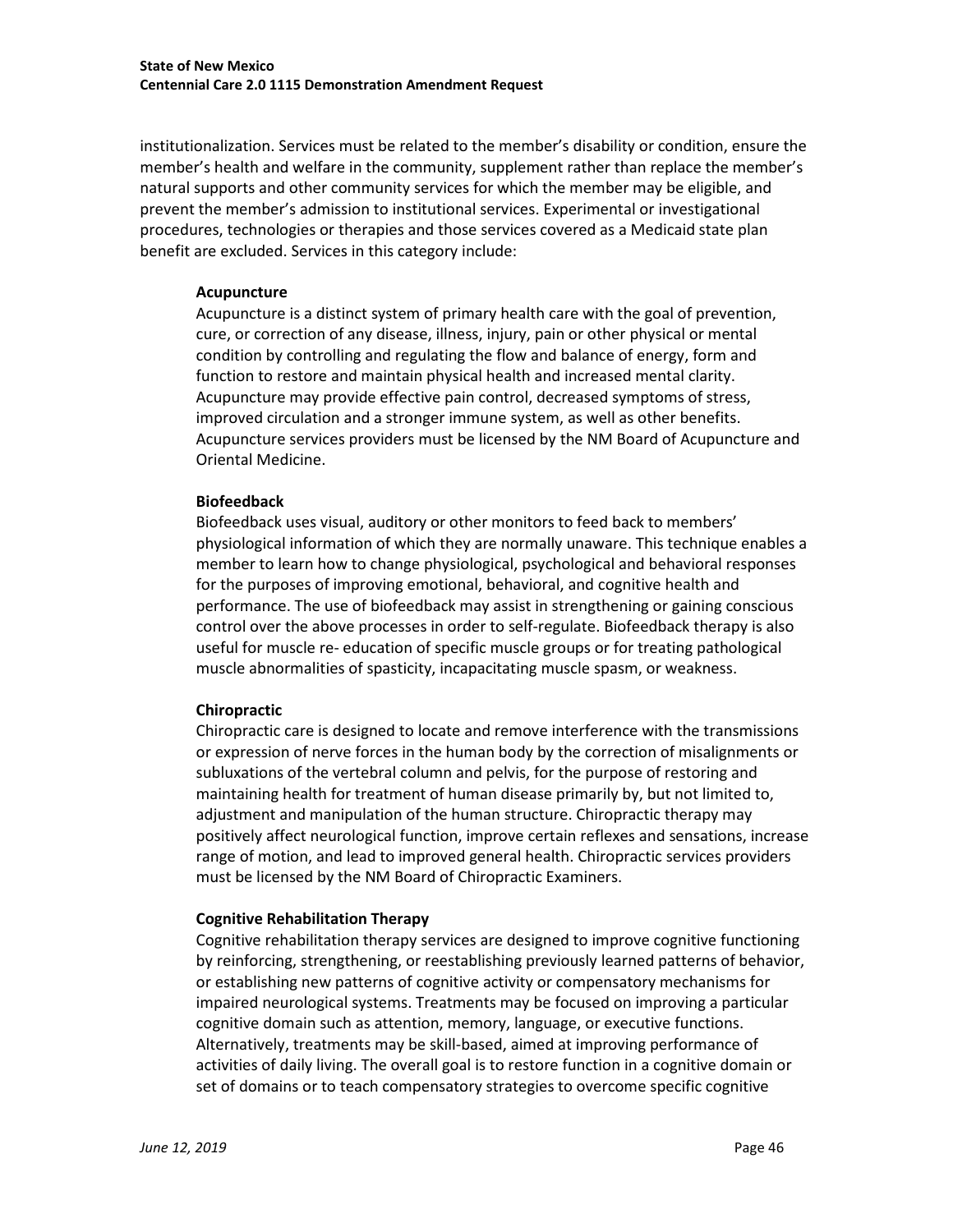problems. Cognitive Rehabilitation Therapy providers must have a license or certification with the appropriate specialized training, clinical experience and supervision, and their scope of practice must include Cognitive Rehabilitation Therapy.

#### **Hippotherapy**

Hippotherapy is a physical, occupational, and speech-language therapy treatment strategy that utilizes equine movement as part of an integrated intervention program to achieve functional outcomes. Hippotherapy applies multidimensional movement of a horse for members with movement dysfunction and may increase mobility and range of motion, decrease contractures and aid in normalizing muscle tone. Hippotherapy requires that the member use cognitive functioning, especially for sequencing and memory. Members with attention deficits and behavior problems are redirecting attention and behaviors by focusing on the activity. Hippotherapy involves therapeutic exercise, neuromuscular education, kinetic activities, therapeutic activities, sensory integration activities, and for individual speech therapy. The activities may also help improve respiratory function and assist with improved breathing and speech production. Hippotherapy providers must have a state license in physical therapy, occupational therapy, or speech therapy, and their scope of practice must include Hippotherapy.

#### **Massage Therapy**

Massage therapy is the assessment and treatment of soft tissues and their dysfunctions for therapeutic purposes primarily for comfort and relief of pain. It includes gliding, kneading, percussion, compression, vibration, friction, nerve strokes, stretching the tissue and exercising the range of motion, and may include the use of oils, salt glows, hot or cold packs or hydrotherapy. Massage increases the circulation, helps loosen contracted, shortened muscles and can stimulate weak muscles to improve posture and movement, improves range of motion and reduces spasticity. Massage therapy may increase, or help sustain, a member's ability to be more independent in the performance of ADL living; thereby, decreasing dependency upon others to perform or assist with basic daily activities.

#### **Naprapathy**

Naprapathy focuses on the evaluation and treatment of neuro-musculoskeletal conditions, and is a system for restoring functionality and reducing pain in muscles and joints. The therapy uses manipulation and mobilization of the spine and other joints, and muscle treatments such as stretching and massage. Based on the concept that constricted connective tissue (ligaments, muscles and tendons) interfere with nerve, blood and lymph flow, naprapathy uses manipulation of connective tissue to open these channels of body function. Naprapathy providers must have a state license in Naprapathy.

### **Native American Healers**

Native American Healers are a covered benefit under the self-directed community benefit. These services are subject to the \$2000 annual specialized therapies limits. These services may also be a value added service provided by the MCO, for which the